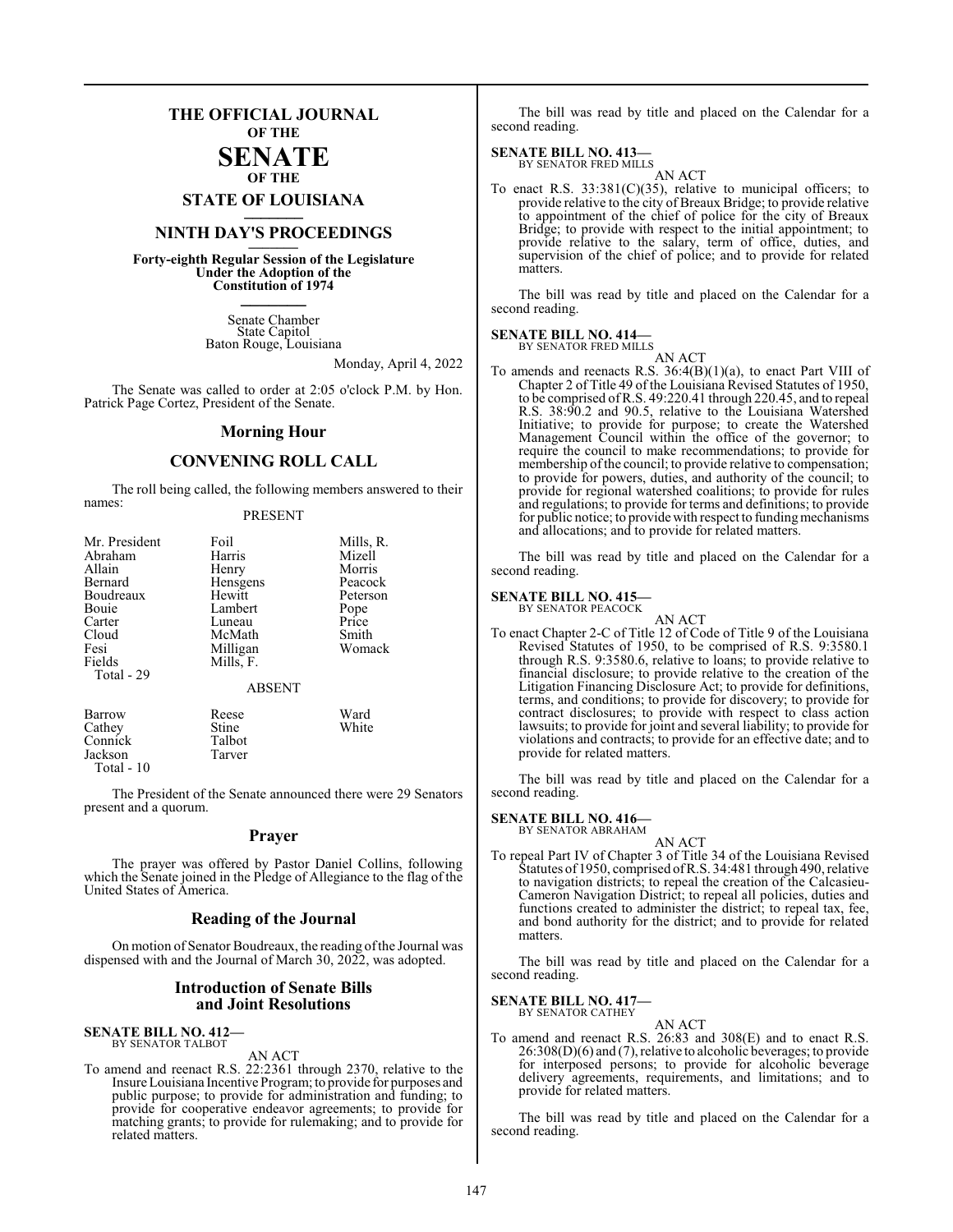## **Page 2 SENATE 9th DAY'S PROCEEDINGS**

## April 4, 2022

#### **SENATE BILL NO. 418—** BY SENATOR CATHEY

AN ACT

To amend and reenact Children's Code Art. 804(1), relative to juvenile court jurisdiction; to amend the definition of "child" for purposes of delinquency proceedings; and to provide for related matters.

The bill was read by title and placed on the Calendar for a second reading.

#### **SENATE BILL NO. 419—** BY SENATOR CATHEY

AN ACT

To enact R.S. 11:710.2 and 1008, relative to the Teachers'Retirement System of Louisiana and Louisiana School Employees' Retirement System; to provide relative to reemployment of certain retirees in each retirement system; to provide relative to terms and conditions of reemployment; to provide relative to earnings and retirement benefits; to authorize reemployment without a suspension or reduction of benefits; to provide requirements and limitations; to provide for an effective date; and to provide for related matters.

The bill was read by title and placed on the Calendar for a second reading.

## **SENATE BILL NO. 420—** BY SENATOR BERNARD

AN ACT

To amend and reenact R.S. 42:802(B)(3) and to enact R.S. 42:805(E), relative to the Office of Group Benefits; to provide relative to operating and other monies under the control of the Office of Group Benefits; to define Group Funds; to provide for the separate investment of Group Funds by the state treasurer; to provide relative to the disposition and classification of interest earned on such funds; to provide relative to the payment of investment and management fees; and to provide for related matters.

The bill was read by title and placed on the Calendar for a second reading.

## **SENATE BILL NO. 421—** BY SENATOR LUNEAU

AN ACT

To enact R.S. 23:1034.2(G), relative to workers' compensation; to provide the reimbursement procedure for surgical implants; to define certain terms; and to provide for related matters.

The bill was read by title and placed on the Calendar for a second reading.

#### **SENATE BILL NO. 422—** BY SENATOR CORTEZ

AN ACT

To authorize and provide for the transfer of certain state property; to authorize the transfer of certain state property in Lafayette Parish; to provide for the property description; to provide for reservation of mineral rights; to provide terms and conditions; to provide an effective date; and to provide for related matters.

The bill was read by title and placed on the Calendar for a second reading.

#### **SENATE BILL NO. 423—** BY SENATOR FOIL

#### AN ACT

To amend and reenact R.S. 38:2295(C)(1), relative to plans and specifications for public works; to provide for clarification of requirements for prior approval; to provide for adjusting the time response period for particular products; to provide for technical corrections; and to provide for related matters.

The bill was read by title and placed on the Calendar for a second reading.

#### **SENATE BILL NO. 424—**

BY SENATOR STINE AN ACT

To enact R.S. 34:851.36(B)(3), relative to vessels; to provide for the operation of motorboats; to provide for boating safety classes; to provide for exceptions; to provide for boat liveries; to provide for terms and conditions; and to provide for related matters.

The bill was read by title and placed on the Calendar for a second reading.

#### **SENATE BILL NO. 425—** BY SENATOR WARD

- AN ACT
- To amend and reenact R.S.  $11:710(F)(1)$  and  $(G)$  and the introductory paragraph of 710.1(A) and to enact R.S. 11:710.1(F), relative to critical teacher shortages; to provide for reemployment of retirees of the Teachers' Retirement System of Louisiana; to provide relative to benefit suspension; to provide for applicability; to provide an alternative critical shortage certification process; to provide for an effective date; and to provide for related matters.

The bill was read by title and placed on the Calendar for a second reading.

#### **SENATE BILL NO. 426—** BY SENATOR MCMATH

AN ACT

To enact Subpart K of Part VIII of Chapter 1 of Title 51 of the Louisiana Revised Statutes of 1950, to be comprised of R.S. 51:470.1 through 470.6, relative to a property right of identity; to provide for definitions; to provide for prohibitions; to provide for termination of the right of identity; to provide for protection from misappropriation; to provide for a cause of action; to provide for a prescriptive period; to provide for remedies; to provide for penalties; to provide for exceptions; to provide for applicability; and to provide for related matters.

The bill was read by title and placed on the Calendar for a second reading.

#### **SENATE BILL NO. 427—** BY SENATOR FOIL

AN ACT

To enact R.S. 37:1303, relative to physicians; to provide that certain restrictive agreements on physicians relative to employment by any entity of state government are unenforceable; to provide for a physician who is terminated without cause; and to provide for related matters.

The bill was read by title and placed on the Calendar for a second reading.

#### **SENATE BILL NO. 428—**

BY SENATOR ROBERT MILLS AN ACT

To repeal R.S. 22:1272, relative to property and casualty insurance; to provide relative to defense costs; to provide with respect to the authorization of the commissioner of insurance to allow an authorized insurer to reduce the policy liability limits by the amount of the defense costs in certain circumstances; to provide for an effective date; and to provide for related matters.

The bill was read by title and placed on the Calendar for a second reading.

#### **SENATE BILL NO. 429—**

BY SENATOR WOMACK AN ACT

To amend and reenact R.S. 38:2241.1(C) and (D) and to enact R.S. 38:2241.1(E), relative to public contracts, works, and improvements; to provide relative to claims of subcontractors, materialmen, and laborers on public works; to provide with respect to substantial completion of public works; to provide for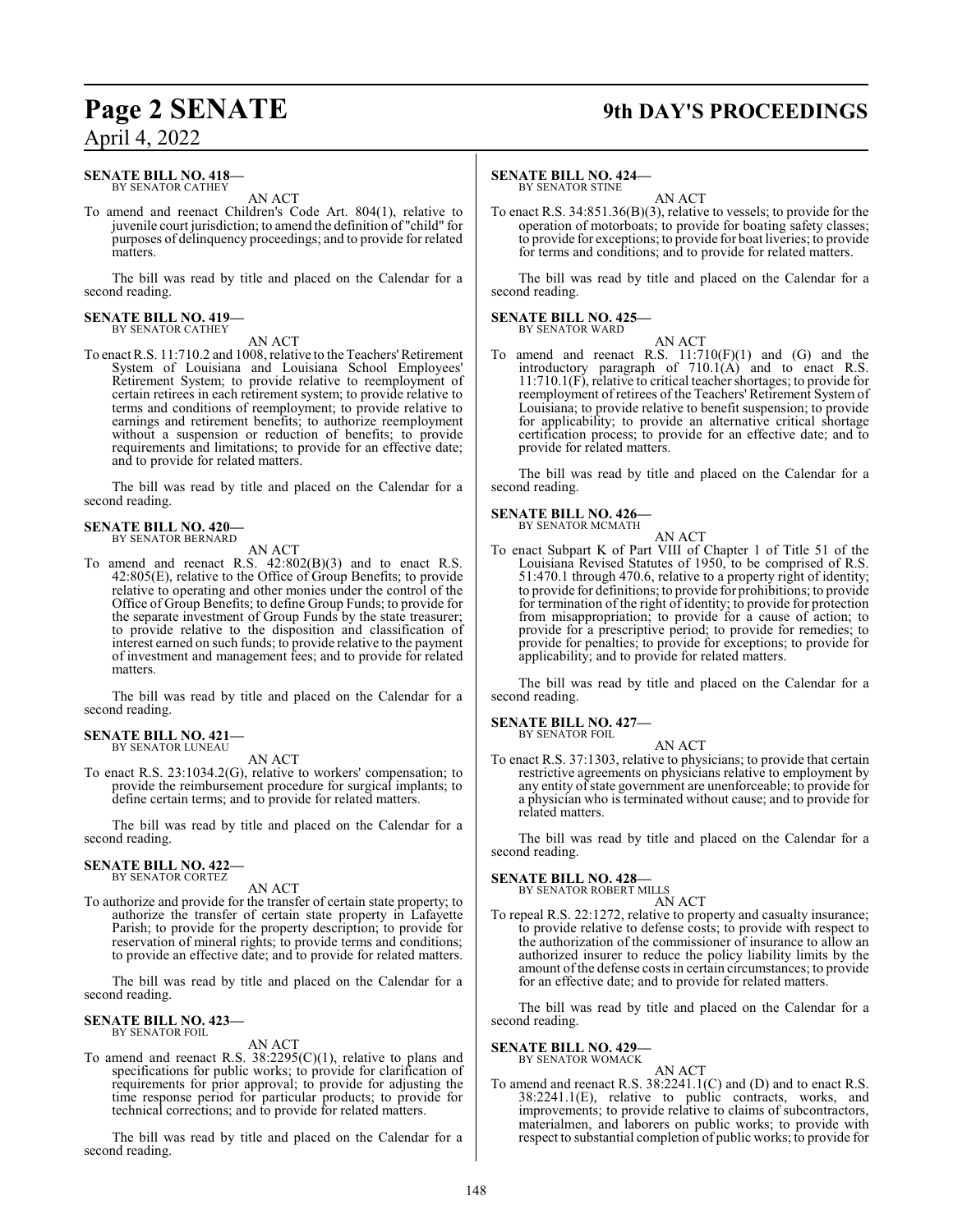# **9th DAY'S PROCEEDINGS Page 3 SENATE**

# April 4, 2022

notice and itemization of work to be performed; and to provide for related matters.

The bill was read by title and placed on the Calendar for a second reading.

# **SENATE BILL NO. 430—** BY SENATOR WOMACK

AN ACT

To enact R.S. 17:85.1, relative to naming a gymnasium at Monterey High School; to authorize the Concordia Parish School Board to name the new gymn

The resolution was read by title and placed on the Calendar for a second reading.

asium at Monterey High School in honor of Jack Bairnsfather; and to provide for related matters.

The bill was read by title and placed on the Calendar for a second reading.

#### **SENATE BILL NO. 431—** BY SENATOR ROBERT MILLS

AN ACT

To amend and reenact R.S. 4:228(F), relative to horse racing; to provide for offtrack wagering facility locations; to provide for prohibitions; to provide for exceptions; and to provide for related matters.

The bill was read by title and placed on the Calendar for a second reading.

#### **Introduction of Senate Resolutions**

#### **SENATE RESOLUTION NO. 21—**

BY SENATOR BOUDREAUX A RESOLUTION

To commend and congratulate Josie Gale Frank upon her induction into the St. Landry Parish Democratic Party Hall of Fame.

The resolution was read by title and placed on the Calendar for a second reading.

#### **SENATE RESOLUTION NO. 22—** BY SENATOR BOUDREAUX

A RESOLUTION

To commend and congratulate Patrick C. Morrow upon his induction into the St. Landry Parish Democratic Party Hall of Fame.

The resolution was read by title and placed on the Calendar for a second reading.

#### **SENATE RESOLUTION NO. 23—** BY SENATOR BOUDREAUX

A RESOLUTION

To commend the city of Scott, Louisiana, upon the start of the annual Boudin Festival season.

The resolution was read by title and placed on the Calendar for a second reading.

#### **SENATE RESOLUTION NO. 24—** BY SENATOR BOUDREAUX

A RESOLUTION

To designate March 2022 as Triple-Negative Breast Cancer Awareness Month in Louisiana.

The resolution was read by title and placed on the Calendar for a second reading.

#### **SENATE RESOLUTION NO. 25—** BY SENATOR BOUDREAUX

A RESOLUTION

To commend and congratulate Rebecca Davis Henry upon her induction into the St. Landry Parish Democratic Party Hall of Fame.

The resolution was read by title and placed on the Calendar for a second reading.

#### **SENATE RESOLUTION NO. 26—**

BY SENATOR BOUDREAUX A RESOLUTION

To commend and congratulate Harold L. Taylor upon his induction into the St. Landry Parish Democratic Party Hall of Fame.

The resolution was read by title and placed on the Calendar for a second reading.

#### **SENATE RESOLUTION NO. 27—**

BY SENATOR MORRIS A RESOLUTION

To extend the term of the Task Force on Statewide Standards for Clerks of Court Electronic Filing and Records Retention that was created to determine the feasibility and propriety of clerks of court creating electronic records of original paper documents and the maintenance, preservation, and disposition of original paper documents once converted to electronic record, and propose recommendations, together with specific proposals for legislation.

The resolution was read by title and placed on the Calendar for a second reading.

#### **SENATE RESOLUTION NO. 28—**

BY SENATOR MIZELL A RESOLUTION

To recognize Wednesday, April 6, 2022, as Louisiana Chamber of Commerce Day at the Louisiana State Capitol.

The resolution was read by title and placed on the Calendar for a second reading.

#### **SENATE RESOLUTION NO. 29—** BY SENATOR FIELDS

A RESOLUTION

To designate Tuesday, April 5, 2022, as University of Louisiana System Day at the Senate.

The resolution was read by title and placed on the Calendar for a second reading.

#### **SENATE RESOLUTION NO. 30—** BY SENATOR FIELDS

A RESOLUTION

To recognize April 6, 2022, as Southern University Day at the Louisiana State Capitol.

The resolution was read by title and placed on the Calendar for a second reading.

#### **SENATE RESOLUTION NO. 31—**

BY SENATOR FIELDS A RESOLUTION

To recognize Wednesday, April 6, 2022, as Southern University Day at the capitol.

The resolution was read by title and placed on the Calendar for a second reading.

### **SENATE RESOLUTION NO. 32—**

BY SENATOR ALLAIN A RESOLUTION

To recognize Wednesday, April 6, 2022, as Coastal Conservation Association Day at the Louisiana State Capitol.

The resolution was read by title and placed on the Calendar for a second reading.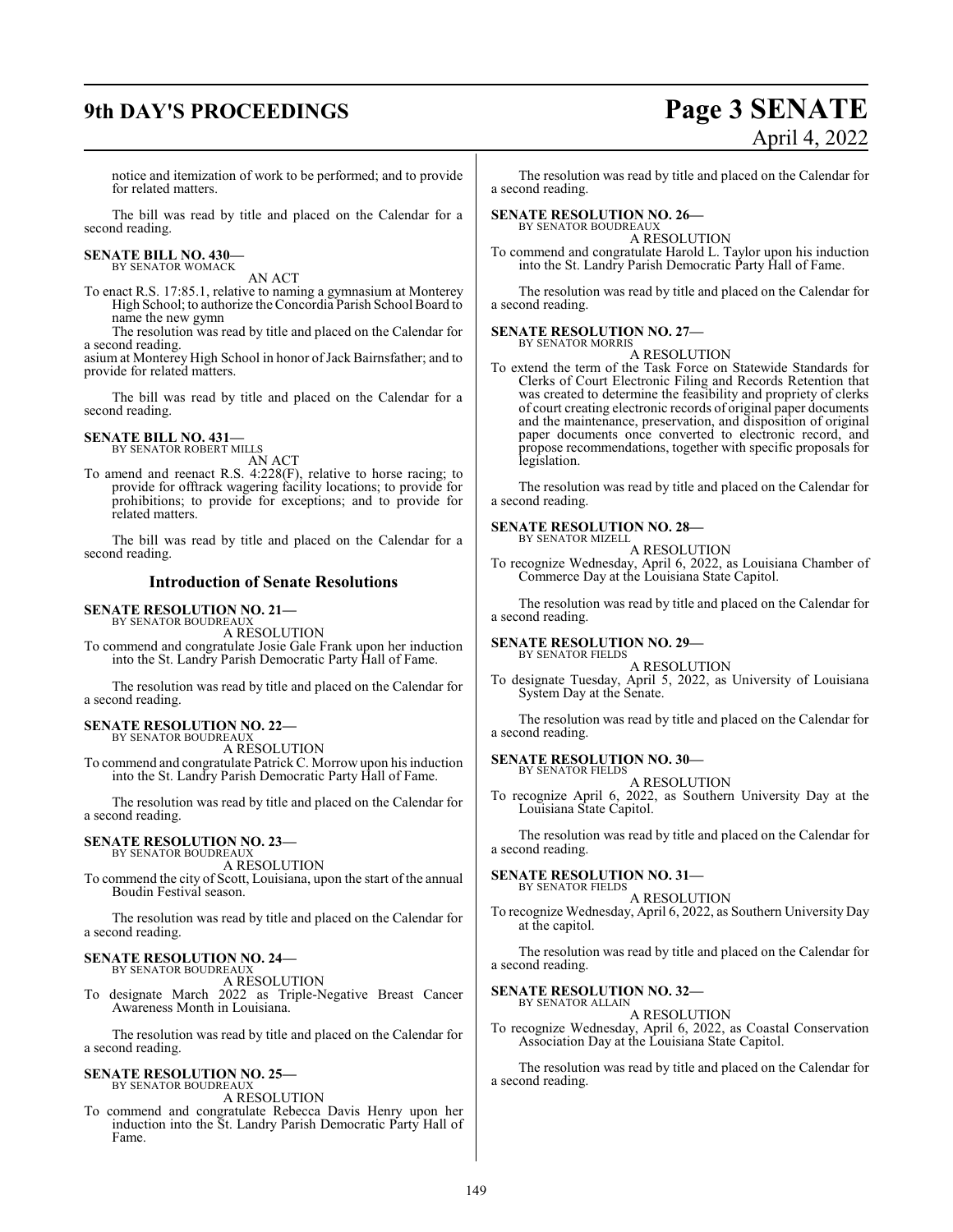# **Page 4 SENATE 9th DAY'S PROCEEDINGS**

## April 4, 2022

#### **SENATE RESOLUTION NO. 33—** BY SENATOR ALLAIN

A RESOLUTION

To commend the Nicholls State University Department of University Police for the crucial service they provided in the wake of Hurricane Ida.

The resolution was read by title and placed on the Calendar for a second reading.

Senator Carter asked for and obtained a suspension of the rules to read Senate Resolution No. 34 a first and second time.

#### **SENATE RESOLUTION NO. 34—** BY SENATOR CARTER

A RESOLUTION

To commend St. Mary's Dominican High School volleyball team on winning the Louisiana High School Athletic Association 2022 Division I State Championship.

On motion of Senator Carter the resolution was read by title and adopted.

Senator Carter asked for and obtained a suspension of the rules to read Senate Resolution No. 35 a first and second time.

#### **SENATE RESOLUTION NO. 35—** BY SENATOR CARTER

A RESOLUTION

To commend St. Mary's Dominican High School soccer team on winning the Louisiana High School Athletic Association 2022 Division I State Championship.

On motion of Senator Carter the resolution was read by title and adopted.

## **Introduction of Senate Concurrent Resolutions**

#### **SENATE CONCURRENT RESOLUTION NO. 18—** BY SENATOR CONNICK

A CONCURRENT RESOLUTION

To urge and request the Louisiana State Law Institute to study and make recommendations relative to the filing of additional documents in the form of rebuttable evidence with a reply memorandum in response to a motion for summary judgment.

The resolution was read by title and placed on the Calendar for a second reading.

#### **SENATE CONCURRENT RESOLUTION NO. 19—** BY SENATOR FIELDS

A CONCURRENT RESOLUTION

To approve the formula that was developed and adopted by the State Board of Elementary and Secondary Education pursuant to Article VIII, Section 13(B) of the Constitution of Louisiana to determine the cost of a minimum foundation program of education in all public elementary and secondary schools as well as to equitably allocate the funds to parish and city school systems.

The resolution was read by title and placed on the Calendar for a second reading.

#### **Senate Bills and Joint Resolutions on Second Reading to be Referred**

**SENATE BILL NO. 405—** BY SENATOR HENRY AND REPRESENTATIVE STEFANSKI AN ACT

To amend and reenact R.S. 47:1432, relative to proceedings of the Board of Tax Appeals; to provide for appeals for the redetermination of assessments, the consideration of payment under protest petitions, or the determination of overpayments; to provide for notice and the opportunity to be heard; to provide

for retroactive application; to provide for an effective date; and to provide for related matters.

The bill was read by title and referred by the President to the Committee on Revenue and Fiscal Affairs.

**SENATE BILL NO. 406—** BY SENATORS HENRY AND WHITE AND REPRESENTATIVE BISHOP AN ACT

To amend and reenact R.S. 47:633(7)(a), relative to the rate of oil severance tax; to reduce the rate of tax on newly drilled wells from which production commences during a set period; to provide for definitions; and to provide for related matters.

The bill was read by title and referred by the President to the Committee on Revenue and Fiscal Affairs.

#### **SENATE BILL NO. 407—**

BY SENATOR BOUIE

AN ACT To enact R.S. 17:436.1(N), relative to the administration of medication at public schools; to require public school governing authorities to adopt a policy requiring the storage of autoinjectable epinephrine in certain classrooms; to provide for teachers in those classrooms be provided certain information; to provide for notification of the policy; and to provide for related matters.

The bill was read by title and referred by the President to the Committee on Education.

#### **SENATE BILL NO. 408—** BY SENATOR FOIL

AN ACT To amend and reenact R.S. 39:1538(D), relative to claims against the state; to require the office of risk management to provide for determination of insurance coverage upon request; to provide relative to a denial of coverage; and to provide for related matters.

The bill was read by title and referred by the President to the Committee on Finance.

#### **SENATE BILL NO. 409—** BY SENATOR CONNICK

AN ACT To amend and reenact Children's Code Art. 305 and to enact Children's Code Art. 897.2, relative to criminal court jurisdiction over children; to provide relative to juvenile delinquency jurisdiction; to provide relative to dual jurisdiction for certain offenses; to provide relative to revocation of suspension of sentence; to provide relative to custody of the juvenile; and to provide for related matters.

On motion of Senator Connick the bill was read by title and withdrawn from the files of the Senate.

#### **SENATE BILL NO. 410—**

BY SENATOR JACKSON

AN ACT To amend and reenact R.S. 23:664(D) and to enact R.S. 23:333 and 664(F), relative to employment discrimination; to prohibit certain employment practices; to prohibit the use of wage history under certain circumstances; to provide for wage disclosure; to provide limitations on protections; and to provide for related matters.

The bill was read by title and referred by the President to the Committee on Labor and Industrial Relations.

#### **SENATE BILL NO. 411—**

BY SENATORS WHITE AND BARROW AN ACT

To amend and reenact R.S. 40:2841, 2842(3), 2843(A), 2844(B)(3),  $(17)$ ,  $(20)$ , and  $(23)$ ,  $(C)$ , and  $(D)$ , and  $2845(A)(1)$  and  $(2)(b)$  and  $(C)(1)$ , relative to the Louisiana Emergency Response Network;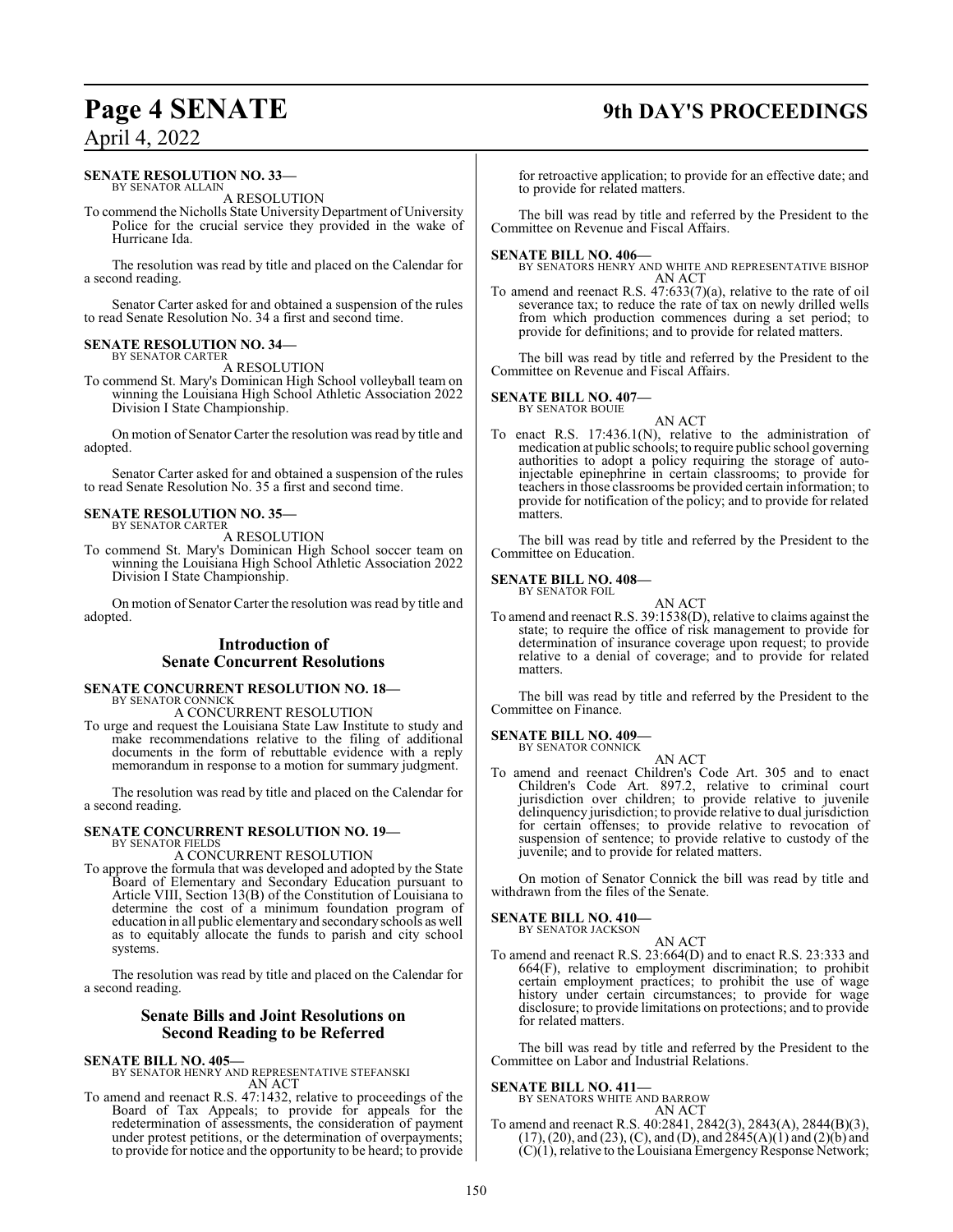## **9th DAY'S PROCEEDINGS Page 5 SENATE**

# April 4, 2022

to provide for legislative purpose; to provide for definitions; to provide for the Louisiana Emergency Response Network; to provide for the governing board; to provide for an annual report; and to provide for related matters.

The was read by title and referred by the President to the Committee on Health and Welfare.

#### **Senate Concurrent Resolutions on Second Reading**

## **SENATE CONCURRENT RESOLUTION NO. 17—** BY SENATOR MCMATH A CONCURRENT RESOLUTION

To commend the LSU Tiger Girls Dance Team on capturing top honors in the Division 1A Hip Hop competition on Sunday, January 16, 2022.

The resolution was read by title and returned to the Calendar, subject to call.

#### **Message from the House**

#### **ASKING CONCURRENCE IN HOUSE BILLS AND JOINT RESOLUTIONS**

#### April 4, 2022

To the Honorable President and Members of the Senate:

I am directed to inform your honorable body that the House of Representatives has finally passed and asks your concurrence in the following House Bills and Joint Resolutions:

| $HB$ No. $8$ | HB No. 118 | HB No. 133 |
|--------------|------------|------------|
| HB No. 197   | HB No. 314 | HB No. 315 |
| HB No. 604   | HB No. 669 |            |

Respectfully submitted, MICHELLE D. FONTENOT Clerk of the House of Representatives

#### **House Bills and Joint Resolutions on First Reading**

## **HOUSE BILL NO. 8—** BY REPRESENTATIVE FONTENOT

AN ACT

To amend and reenact R.S. 14:95(H)(1), relative to carrying of weapons; to provide relative to the crime of illegal carrying of weapons; to provide for exceptions; and to provide for related matters.

The bill was read by title and placed on the Calendar for a second reading.

## **HOUSE BILL NO. 118—** BY REPRESENTATIVE FIRMENT

AN ACT To amend and reenact R.S. 22:2171(D), (C)(7), (E)(6), (F)(12), (G)(12), and (H) through (L) and to enact R.S.  $22:2171(C)(23)$ through (26) and (M), relative to the Louisiana Property and Casualty Insurance Commission; to provide for the members of the commission; to create an ad hoc committee under the commission to study catastrophe property claims; to provide for the members of the commission's ad hoc committees; to make technical changes; and to provide for related matters.

The bill was read by title and placed on the Calendar for a second reading.

#### **HOUSE BILL NO. 133—**

BY REPRESENTATIVE HARRIS AN ACT

To amend and reenact R.S.  $17:7(2)(d)$  and  $(f)(ii)$ ,  $(6)(a)(ii)$  and (b)(i)(bb) and (ii), and (8),  $7.2(\text{C})$ ,  $7.5(\text{A})$ ,  $10.7.1(\text{E})(1)$  and  $(H)(4)(b)$ , 24.1 $(B)$  and  $(D)(1)$ , 24.9 $(B)(8)$ , 25.1 $(A)(1)$  and  $(2)$ ,  $(B)(1)$  and  $(2)$ ,  $(C)$ , and  $(E)(1)$ , 64(A)(3), 105.1(D), 151.3(C)(3), 203(introductory paragraph),  $221(A)(1)(b)$  and  $(B)(1)(b)$ , 222(C)(1), 372(introductory paragraph), 391.2(introductory paragraph), 392.1(C)(3), 395(A), 396(introductory paragraph) and (1), 407.1(introductory paragraph), 407.33, 407.62(introductoryparagraph), 407.82(introductoryparagraph), 407.91(introductory paragraph), 409.2(introductoryparagraph),  $416(A)(1)(c)(iii)(ll), (B)(1)(a), (C)(1)$  and  $(2)(d)(ii), (H)(1),$  and  $(K)$ , 419.2(D), 434(A), 441(introductory paragraph), 540(introductory paragraph), 1233(introductory paragraph), 1519.1(introductoryparagraph), 1672, 1673, 1942, 1943(A) and (C), 1944(D), 1945.2(B), 1946(A), 1947(C), 1962(introductory paragraph) and (1), 1970.2(introductory paragraph),  $1970.22$ (introductory paragraph),  $1970.24(B)(1)$ , 1972(introductory paragraph), 1982(introductory paragraph), 1987(C), 1989.2(introductory paragraph), 1990(B)(1)(b) and  $(C)(1)(a)$  and  $(2)(a)(i)$ (introductory paragraph) and (ii), 1991(A)(introductory paragraph), 2803(introductoryparagraph) and (1), 2925(A)(6), 2942, 2990.2, 3002, 3005(G), 3047.6(A)(1)(c), 3047.7(C), 3050.11(C)(1)(b) and (c), 3052, 3082(introductory paragraph), 3092(introductory paragraph), 3100.2(introductory paragraph), 3102(introductory paragraph), 3129.9(A)(introductory paragraph), 3140.1(introductory paragraph), 3162(C)(8), 3165.2(B), 3202(introductory paragraph), 3394.2(introductory paragraph),  $3399.12$ (introductory paragraph),  $3399.15(A),$ 3399.21(introductory paragraph), 3399.31(introductory paragraph), 3602(introductory paragraph), 3702(introductory paragraph), 3772(introductory paragraph) and (2), 3801(D), 3822(introductory paragraph), 3831(introductory paragraph), 3873(introductory paragraph), 3882(introductory paragraph), 3973(introductory paragraph), 4002.3(introductory paragraph),  $4013$ (introductory paragraph),  $4036.1(D)(1)$ , and 4041(introductory paragraph), to enact R.S. 17:2351(introductory paragraph), and to repeal R.S. 17:7(2)(b) and (32), 7.5(B), 10.7.1(H)(6), 24.4(F)(5), 393, 407.23(C)(3), and  $1970.24(E)(1)(o)(ii)$ , relative to providing technical corrections for Title 17 of the Louisiana Revised Statutes of 1950; to provide for technical corrections; to provide for standardization of language; to remove obsolete reporting requirements; and to provide for related matters.

The bill was read by title and placed on the Calendar for a second reading.

## **HOUSE BILL NO. 197—** BY REPRESENTATIVE TURNER

AN ACT To amend and reenact R.S. 40:1087.1(B)(6) and (I), relative to the comprehensive sports injury management program for student athletics; to provide for definitions; to provide for the applicability of certain policies and practices of the program; to provide for exemption; and to provide for related matters.

The bill was read by title and placed on the Calendar for a second reading.

#### **HOUSE BILL NO. 314—**

BY REPRESENTATIVES TURNER AND BAGLEY

AN ACT To amend and reenact R.S. 28:2(introductory paragraph) and (28), 51.1(A)(3)(b) and (d), 70(A), and 915(F)(3), R.S. 37:752(3), (6), (7), and (9)(c) and (d)(ii),  $753(A)$  and (I),  $761(A)(2)$  and (4), 764(A)(4) and (5), 771.1(A) and (B)(1), 786.1(A)(introductory paragraph) and (1), 792(B) and (C)(1), 793(G)(2), 796(A),  $(B)(\bar{7})$ , and  $(D)$ , 796.1(A), 911(Section heading), 925(C), 929(3), 966, 971, 976, 1007(A)(2)(c), 1012, 1015(A) and (C), 1016, 1017(A), 1176(A)(3), 1218(1) and (3), 1218.1(A),  $1285(A)(25)$ ,  $1360.24(A)(introductory paragraph)$  and  $(3)$  and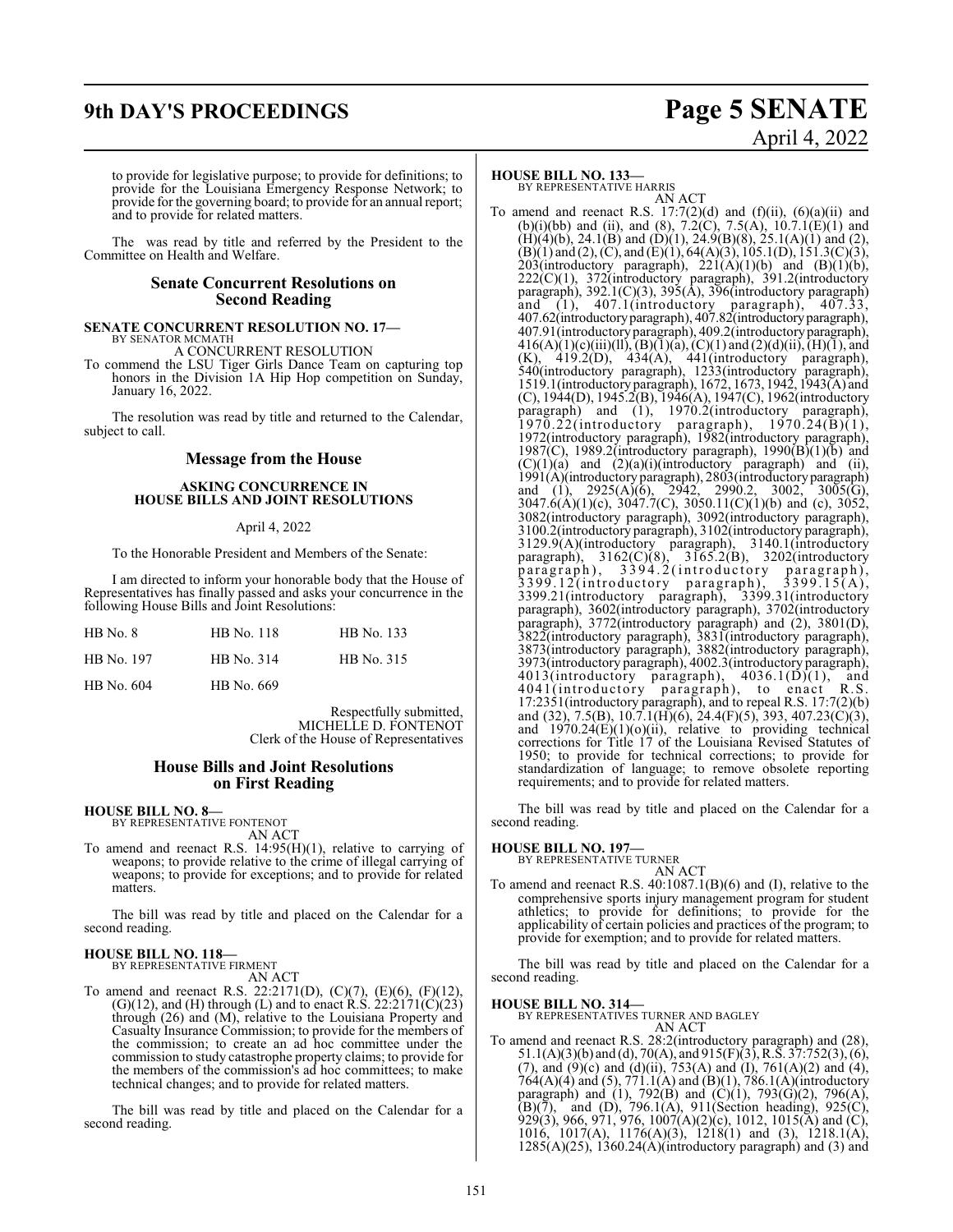(B), 1360.26, 1360.31(C)(4) and (D), 1360.37(C), 1515(A)(1), 2352(introductory paragraph), (3), (8), and (9), 2353(A)(2) and  $(3)(a)$  and  $(C)(introducing)$  paragraph),  $(2)$ ,  $(4)$ , and  $(5)$ ,  $2355(B)$ ,  $2356(B)$ , (F), and (H),  $2356.1(E)$ ,  $2356.2(C)(1)$ , 2356.3(A)(2), 2357(A) and (B)(1), 2359(A), (C)(1), and (F), 2360, 2361(D) and (E), 2362, 2363(A), 2365(A), (B), and (C)(introductory paragraph), (2), and (3), 2366, 2367, 2441, 2442(introductory paragraph) and (6)(r) and (t), 2447, 2449(A) and (C) through (E), 2449.1(C)(introductory paragraph) and (E), 2453(introductory paragraph) and (2), 2457(4), (5), (7), (8), and  $(10)$ , 2462, 2464, 2465(A), (B), and  $(C)(1)$ , 3003(introductory paragraph) and  $(4)(a)$ , and  $3071(B)(1)$  and  $(2)$ , R.S.  $39:98.3(B)(2)$  and  $(3)$ ,  $98.4(B)(3)(a)$  and  $(b)$ ,  $1536(A)(2)$ , 1543(D), and 1658, R.S. 40:4(A)(introductory paragraph) and (1)(a) and (b)(ii) and (iii),  $5(A)(19)$  and  $(21)(a)$ ,  $5.5(B)$ , (C)(introductory paragraph) and (1) through (3), and (E), 5.5.2(D), 5.8(introductory paragraph) and (6)(introductory paragraph) and (a),  $31.13(1)$ ,  $39.1(A)$ (introductory paragraph),  $50(\overline{C})$ ,  $75(A)$ ,  $654(Section$  heading),  $961(introductor)$ paragraph),  $(23)$ , and  $(27)(b)(i)$ ,  $966(A)(3)$ , the heading of Part X-B of Chapter 4 of Title 40 of the Louisiana Revised Statutes of 1950, R.S. 40:1021(introductory paragraph), 1024(B), 1046(Section heading), 1047(A)(introductory paragraph) and (4), 1061.17(B)(3)(a)(iii), 1122.1(B)(2), 1123.3(B)(2), 1133.15, 1139.6(introductory paragraph) and (8), 1168.3(Section heading), 1203.1(4)(a), (e), (f), (h), (n), and (z), 1203.3(D)(2), 1223.3, 1249.2(introductory paragraph) and (5), 1249.3(A)(4),  $2012.2, 2012.3, 2017.10, 2018.3(B)(1)(h),$ 2018.6(B)(introductory paragraph), (3)(b) and (i), and  $(C)(2)(a)$ and (3)(i), 2109(E)(2), 2113.2, 2120.33(introductory paragraph) and (7)(introductory paragraph) and (a),  $2166.5(B)(12)(e)$ (introductory paragraph) and (ii), 2180.25(B)(2)(introductory paragraph), (m)(introductory paragraph) and (v), and (q), 2193.1(B)(5)(introductory paragraph), and  $2321$ , R.S.  $46:236.1.2(A)(introductor)$ paragraph), 450.3(introductory paragraph) and  $(C)(2)$ , 450.5(A) through (C) and (D)(introductory paragraph), (1), and (3), 450.6(A) and (B)(1), 460.3, 977, 1906(C), 1933(B), 1952(introductory paragraph), 2169.1(7), 2626(H)(1)(d),  $2741(A), 2742(C), 2757(\overline{C})(1)$ (introductory paragraph) and (e), 2761, and 2891, and Children's Code Articles 301 and 1150(2)(b) and to repeal R.S. 37:796(F) and 2465(D), R.S. 40:5.5(F) and (G), 1249.1(A) and (B), and 1249.2(1), R.S. 46:2757(C)(2), and Section 4 of Act No. 449 of the 2006 Regular Session, relative to various provisions of Titles 28, 37, 39, 40, and 46 of the Louisiana Revised Statutes of 1950, the Louisiana Children's Code, and uncodified law; to make technical corrections in provisions relative to behavioral health, human services, administration of the Louisiana Department of Health, administration of the Department of Children and Family Services, healthcare institutions and services, professions and occupations, boards and commissions, public health, food and drugs, public welfare and assistance, child welfare, and other matters within or relating to the purview of the legislative committees on health and welfare; to make corrective changes including corrections in legal citations and in names of organizations, programs, publications, institutions, agencies, boards, commissions, departments, and offices and officers of departments; to remove references to agencies, other legal entities, and programs that have been repealed or no longer exist; to repeal obsolete findings and references to outdated information; to designate undesignated statutory provisions; and to provide for related matters.

The bill was read by title and placed on the Calendar for a second reading.

#### **HOUSE BILL NO. 315—**

BY REPRESENTATIVES TURNER AND EDMONSTON AN ACT

To enact R.S. 17:1960.1, relative to students with disabilities; relative to public school governing authorities; relative to certain publicly funded programs; to create the Blind and Visually Impaired Child's Bill of Rights; and to provide for related matters.

The bill was read by title and placed on the Calendar for a second reading.

**HOUSE BILL NO. 604—**

BY REPRESENTATIVE DAVIS AN ACT

To amend and reenact R.S. 32:705(B)(3), relative to the transfer of ownership of a vehicle; and to provide for related matters.

The bill was read by title and placed on the Calendar for a second reading.

#### **HOUSE BILL NO. 669—**

BY REPRESENTATIVE PIERRE

AN ACT To amend and reenact R.S. 32:408.1(E) and R.S. 40:1461(A) and to enact R.S.  $15:587(A)(1)(e)(vi)$  and (vii), relative to background checks of private training or private driving instructor training schools or agencies; to provide for a criminal history background check of every person engaged in private driving instructor training school or agency; to provide for noncommercial driving examinations or tests; to modify the procedure for a criminal history background check of the principal of the third-party examiner or tester; to define the term " criminal history background check"; to provide for fingerprints and other identifying information; to require the office of motor vehicles to execute a thorough background investigation to be conducted by the Louisiana Bureau of Criminal Identification and Information; to provide for the cost of fingerprint cards; and to provide for related matters.

The bill was read by title and placed on the Calendar for a second reading.

### **House Bills and Joint Resolutions on Second Reading**

**HOUSE BILL NO. 79—** BY REPRESENTATIVE ECHOLS

AN ACT

To amend and reenact R.S. 22:550.14(A), relative to meetings of the board of directors of certain captive insurers; to provide for the minimum number of meetings that must be held annually; and to provide for related matters.

The bill was read by title and referred by the President to the Committee on Insurance.

**HOUSE BILL NO. 82—** BY REPRESENTATIVE ILLG

- AN ACT
- To repeal R.S. 22:821(C), relative to the authority of the commissioner of insurance to retain funds collected from fees charged for the issuance of a duplicate insurance producer license card; to repeal such fees.

The bill was read by title and referred by the President to the Committee on Insurance.

#### **HOUSE BILL NO. 88—**

BY REPRESENTATIVE HARRIS AN ACT

To enact R.S. 17:2119, relative to curricula; to require instruction in public schools on certain civics and history topics during a week each year designated as Celebrate Freedom Week; and to provide for related matters.

The bill was read by title and referred by the President to the Committee on Education.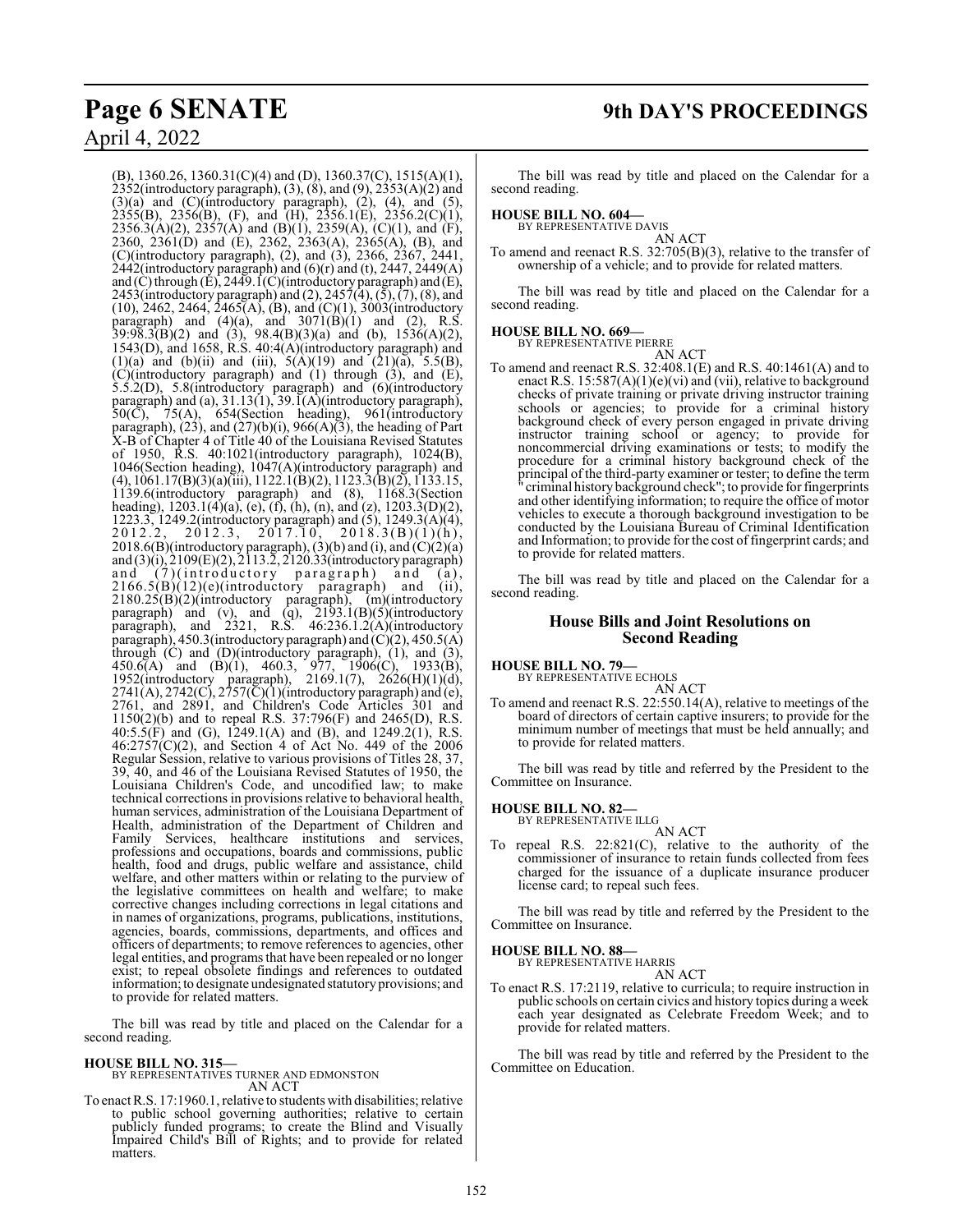# **9th DAY'S PROCEEDINGS Page 7 SENATE**

# **HOUSE BILL NO. 122—** BY REPRESENTATIVE HUVAL AN ACT

To amend and reenact R.S. 49:191(1) and to repeal R.S. 49:191(10)(a), relative to the Department of Insurance, including provisions to provide for the re-creation of the Department of Insurance and the statutory entities made a part of the department by law; to provide for the effective termination date for all statutory authority for the existence of such statutory entities; and to provide for related matters.

The bill was read by title and referred by the President to the Committee on Insurance.

#### **HOUSE BILL NO. 131—** BY REPRESENTATIVE COUSSAN

AN ACT

To enact R.S. 17:423.1, relative to teacher salaries; to provide for the compensation of teachers whose employment is interrupted by military service; to provide for application; and to provide for related matters.

The bill was read by title and referred by the President to the Committee on Education.

#### **HOUSE BILL NO. 149—** BY REPRESENTATIVE ILLG

AN ACT

To repeal R.S. 28:913.1(D), relative to the Jefferson Parish Human Services Authority; to repeal provisions requiring that the Jefferson Parish attorney be the legal advisor for the authority; to provide for effectiveness; and to provide for related matters.

The bill was read by title and referred by the President to the Committee on Health and Welfare.

**HOUSE BILL NO. 165—** BY REPRESENTATIVES ZERINGUE AND ORGERON AN ACT

To amend and reenact R.S. 30:127(E) and 209(4)(a)(introductory paragraph) and R.S. 41:1733(D), relative to wind energy; to establish a maximum acreage for wind leases; to provide for operating agreements relative to the production of wind energy; and to provide for related matters.

The bill was read by title and referred by the President to the Committee on Natural Resources.

#### **HOUSE BILL NO. 173—**

BY REPRESENTATIVE STEFANSKI AN ACT

To amend and reenact R.S. 15:587(C), relative to criminal identification and information; to provide relative to a criminal history records check for gaming licenses; to provide relative to information made available from the Louisiana Bureau of Criminal Identification and Information; and to provide for related matters.

The bill was read by title and referred by the President to the Committee on Judiciary B.

#### **HOUSE BILL NO. 182—** BY REPRESENTATIVE HOLLIS

AN ACT

To amend and reenact R.S. 22:1653(A), 1654(B)(8), and 1657.1(C)(1)(introductory paragraph), relative to third-party administrators; to modify requirements relative to annual reports; to provide grounds for the commissioner to deny, suspend, or revoke a license; to modify the filing date relative to rebate transparency reports of pharmacy benefit managers; and to provide for related matters.

The bill was read by title and referred by the President to the Committee on Insurance.

#### **HOUSE BILL NO. 186—**

BY REPRESENTATIVE STEFANSKI AN ACT

To amend and reenact R.S. 42:1130.4, relative to unethical election practices; to provide for the standard of knowledge of a false statement; to provide for penalties; and to provide for related matters.

The bill was read by title and referred by the President to the Committee on Senate and Governmental Affairs.

#### **HOUSE BILL NO. 198—**

BY REPRESENTATIVE WILLARD AN ACT

To enact R.S.  $22:941(A)(5)$ , relative to group life insurance; to authorize discretionary group life insurance; to require out-ofstate policies to meet in-state standards; to prescribe certain payment requirements; to authorize exclusions and limitations; and to provide for related matters.

The bill was read by title and referred by the President to the Committee on Insurance.

## **HOUSE BILL NO. 201—** BY REPRESENTATIVE HARRIS

AN ACT To amend and reenact R.S. 49:191(1) and to repeal R.S. 49:191(10)(g), relative to the Department of Education, including provisions to provide for the re-creation of the Department of Education and the statutory entities made a part of the department by law; to provide for the effective termination date for all statutory authority for the existence of such statutory entities; and to provide for related matters.

The bill was read by title and referred by the President to the Committee on Education.

#### **HOUSE BILL NO. 204—**

BY REPRESENTATIVE GREGORY MILLER AN ACT

To enact R.S.  $40:41(C)(1)(f)$  through (i), relative to the state registrar of vital records; to provide with respect to those parties who may inspect records or be issued a death certificate; and to provide for related matters.

The bill was read by title and referred by the President to the Committee on Health and Welfare.

#### **HOUSE BILL NO. 207—**

BY REPRESENTATIVE HUGHES

AN ACT To amend and reenact R.S. 17:183.3(B)(2)(b) and 5026(A)(2) and to enact R.S. 17:5026(D), relative to curricula; to revise the courses required in the high school career major program; to add Geometry as a required course; to provide for alignment with the core curriculum required for qualification for a TOPS-Tech award; and to provide for related matters.

The bill was read by title and referred by the President to the Committee on Education.

#### **HOUSE BILL NO. 208—**

BY REPRESENTATIVE MIKE JOHNSON AN ACT

To amend and reenact R.S.  $18:1483(14)(a)(i)$  and (ii), relative to campaign finance disclosure; to provide relative to definitions; to change the definition of political committee; and to provide for related matters.

The bill was read by title and referred by the President to the Committee on Senate and Governmental Affairs.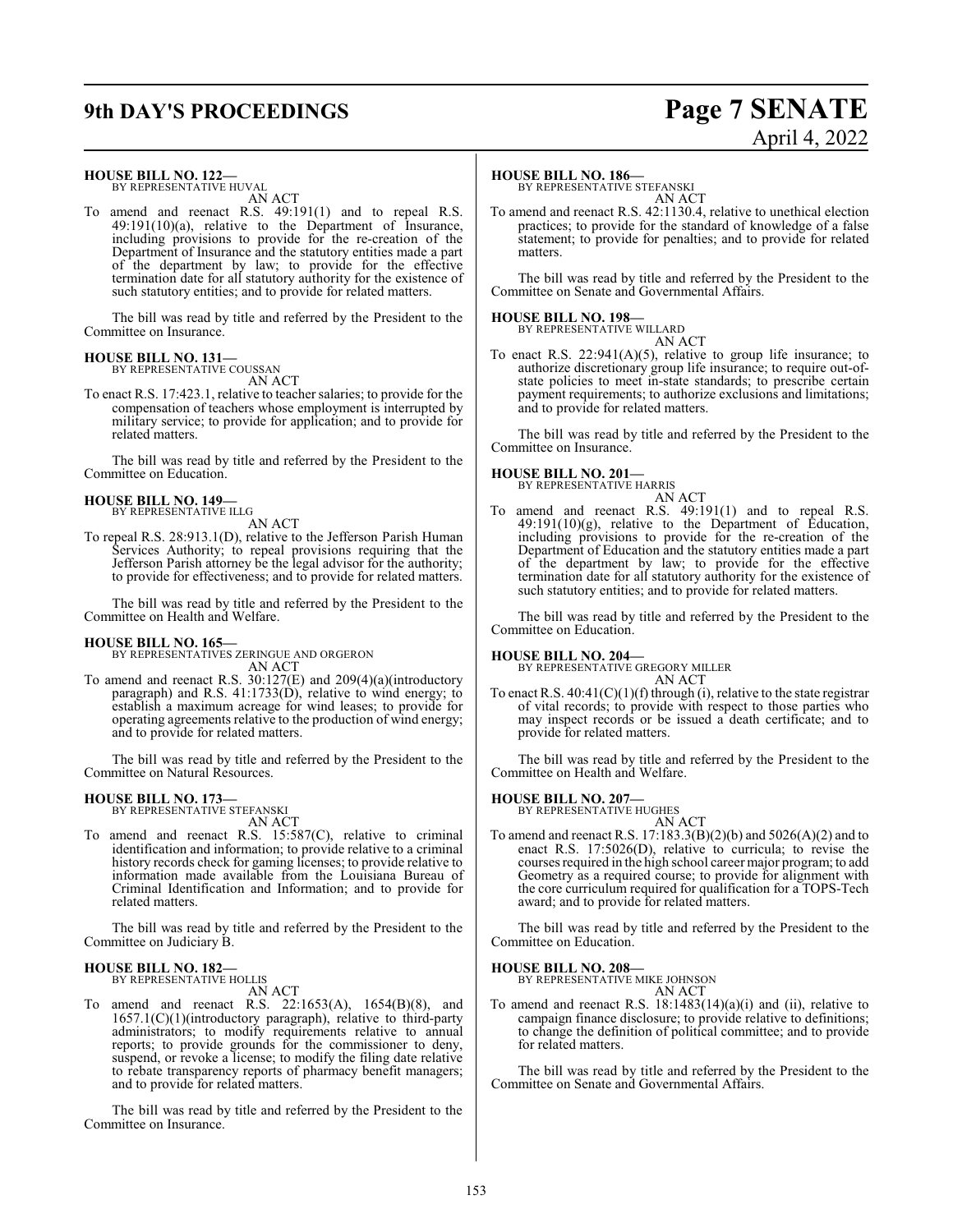## **Page 8 SENATE 9th DAY'S PROCEEDINGS**

## April 4, 2022

#### **HOUSE BILL NO. 211—**

BY REPRESENTATIVE MCKNIGHT AN ACT

To amend and reenact R.S. 17:1945.1(A)(8)(c) and (C), relative to the board of directors of the Special School District; to revise the entities submitting nominees for appointment to the board; to provide relative to the terms of service of board members; and to provide for related matters.

The bill was read by title and referred by the President to the Committee on Education.

#### **HOUSE BILL NO. 217—** BY REPRESENTATIVE BOURRIAQUE

AN ACT

To authorize and provide for the transfer of certain state property; to authorize the transfer of certain state property in Cameron Parish; to provide for the property description; to provide for the reservation of mineral rights; to provide for terms and conditions; to provide an effective date; and to provide for related matters.

The bill was read by title and referred by the President to the Committee on Natural Resources.

# **HOUSE BILL NO. 224—** BY REPRESENTATIVE GREGORY MILLER

AN ACT

To amend and reenact R.S.  $24:202(F)(1)$  and  $(G)$ , relative to meetings of the Louisiana State Law Institute; to provide for the location of meetings; to provide for meetings via electronic means; to provide for the authority of the Louisiana State Law Institute; to provide for definitions; and to provide for related matters.

The bill was read by title and referred by the President to the Committee on Senate and Governmental Affairs.

#### **HOUSE BILL NO. 246—** BY REPRESENTATIVE PHELPS

AN ACT

To amend and reenact R.S. 32:863(A)(3)(a), relative to sanctions for violations of required vehicle liability security; to modify the lapse period applicable to sanctions for lapse of required liability security; to provide for rule promulgation; to provide for an effective date; and to provide for related matters.

The bill was read by title and referred by the President to the Committee on Transportation, Highways and Public Works.

#### **HOUSE BILL NO. 267—** BY REPRESENTATIVE RISER

AN ACT

To amend and reenact R.S. 30:1108(B), relative to geological sequestration of carbon dioxide; to provide relative to eminent domain; to provide for an exception to eminent domain under certain circumstances in Caldwell Parish; and to provide for related matters.

The bill was read by title and referred by the President to the Committee on Natural Resources.

#### **HOUSE BILL NO. 275—** BY REPRESENTATIVE BAGLEY

AN ACT

To amend and reenact R.S. 49:191(1) and to repeal R.S. 49:191(10)(d), relative to the Department of Children and Family Services , including provisions to provide for the recreation of the Department of Children and Family Services and the statutory entities made a part of the department by law; to provide for the effective termination date for all statutory authority for the existence of such statutory entities; and to provide for related matters.

The bill was read by title and referred by the President to the Committee on Health and Welfare.

#### **HOUSE BILL NO. 294—**

BY REPRESENTATIVE NELSON AN ACT

To enact R.S. 22:1112, relative to the guaranteed issue of Medicare supplement policies; to provide for open enrollment; to require notice to policyholders of open enrollment periods; to prohibit denial or conditioning of coverage under certain circumstances; and to provide for related matters.

The bill was read by title and referred by the President to the Committee on Insurance.

#### **HOUSE BILL NO. 296—**

BY REPRESENTATIVE STEFANSKI AN ACT

To amend and reenact R.S. 42:1132(B)(2), relative to the Board of Ethics; to provide relative to the nominating committee for membership on the Board of Ethics; to provide relative to appointing authorities for the Board ofEthics; and to provide for related matters.

The bill was read by title and referred by the President to the Committee on Senate and Governmental Affairs.

### **HOUSE BILL NO. 325—**

BY REPRESENTATIVE STEFANSKI AN ACT

To repeal R.S. 42:29(G), relative to public meetings; to provide relative to the authority of the State Bond Commission to hold periodic meetings via electronic means.

The bill was read by title and referred by the President to the Committee on Senate and Governmental Affairs.

#### **HOUSE BILL NO. 450—**

BY REPRESENTATIVES CHARLES OWEN, AMEDEE, WILFORD CARTER, CORMIER, COX, CREWS, DAVIS, EDMONSTON, FREEMAN, FREIBERG, FRIEMAN, GAINES, GREEN, HARRIS, HUGHES, JORDAN,<br>LANDRY, LARVADAIN, LYONS, MARCELLE, MCCORMICK, DUSTIN<br>MILLER, SCHAMERHORN, SCHLEGEL, SEABAUGH, AND STAGNI AN ACT

To amend and reenact Children's Code Articles 1186(A), 1188(C), and 1270(B) and R.S. 40:73(B) and (D), 77(B) and (D), and 79(A)(4) and (D) and to enact R.S. 40:73(E), 77(E), and 79(E), relative to an adopted person's original birth certificate; to provide for the disclosure of confidential records; to provide for the motion for disclosure; to provide for access to an adopted person's original birth certificate; to provide for the authority of the registrar of vital records; and to provide for related matters.

The bill was read by title and referred by the President to the Committee on Judiciary A.

#### **HOUSE BILL NO. 568—**

BY REPRESENTATIVES EDMONDS AND VILLIO AN ACT

To enact R.S. 14:67.5(A)(3) and (C), relative to misappropriation without violence; to provide relative to adoption deception; to provide relative to elements of the offense; and to provide for related matters.

The bill was read by title and referred by the President to the Committee on Judiciary C.

## **HOUSE BILL NO. 659—** BY REPRESENTATIVE STEFANSKI

AN ACT

To amend and reenact R.S. 37:3506(A), relative to the state board of private investigators; to adjust the salary limit for the executive director of the board; and to provide for related matters.

The bill was read by title and referred by the President to the Committee on Commerce, Consumer Protection, and International Affairs.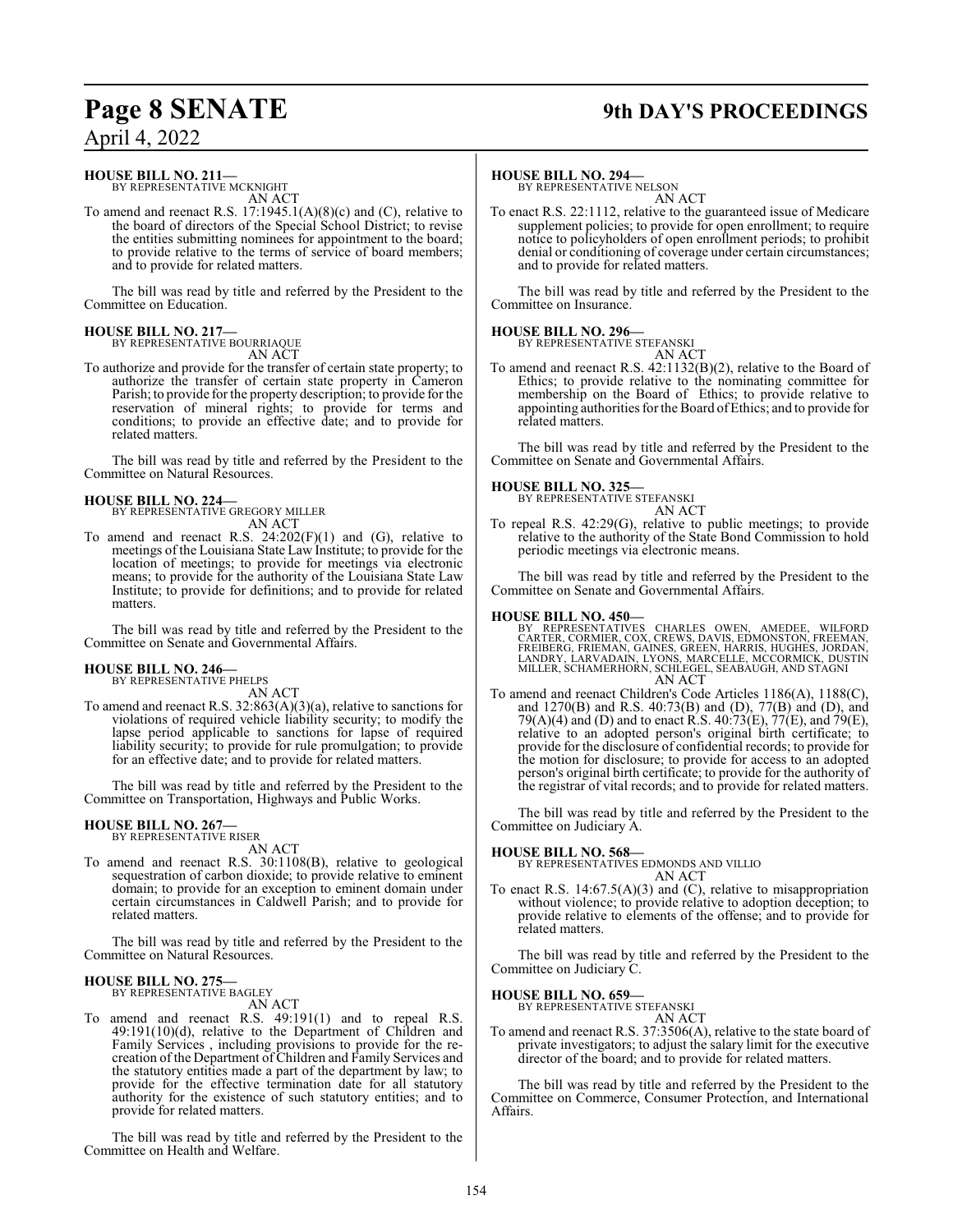# **9th DAY'S PROCEEDINGS Page 9 SENATE** April 4, 2022

**HOUSE BILL NO. 727—**

BY REPRESENTATIVE BACALA AND SENATOR FOIL AN ACT

To amend and reenact Children's Code Articles 1207, 1213(A) and (C), 1229, and 1235(A) and (B), and to repeal Children's Code Articles 1213(D) and 1235(C), relative to adoptions; to provide relative to agency and private adoptions; to provide relative to adoption finalization; to provide for prerequisites; to provide for reporting and in-home visitation; to provide for resources to families; and to provide for related matters.

The bill was read by title and referred by the President to the Committee on Judiciary A.

**HOUSE BILL NO. 740—** BY REPRESENTATIVE MINCEY

AN ACT

To enact Chapter 17-A of Title 51 of the Louisiana Revised Statutes of 1950, to be comprised of R.S. 51:1611, relative to the sale and transport of propane and other fuels; to provide for the sale, transportation, and acceptance of propane and other fuels to individuals in affected areas during a declared natural disaster; and to provide for related matters.

The bill was read by title and referred by the President to the Committee on Commerce, Consumer Protection, and International Affairs.

#### **House Concurrent Resolutions on Second Reading**

#### **HOUSE CONCURRENT RESOLUTION NO. 46—**

BY REPRESENTATIVES PRESSLY AND LACOMBE A CONCURRENT RESOLUTION

To recognize Wednesday, March 30, 2022, as National Doctors' Day in Louisiana.

The resolution was read by title. Senator Peacock moved to concur in the House Concurrent Resolution.

## **ROLL CALL**

The roll was called with the following result:

#### YEAS

| Mr. President | Henry          | Peterson |
|---------------|----------------|----------|
| Abraham       | Hensgens       | Pope     |
| Allain        | Hewitt         | Price    |
| Barrow        | Jackson        | Reese    |
| Bernard       | Lambert        | Smith    |
| Boudreaux     | Luneau         | Stine    |
| Bouie         | McMath         | Talbot   |
| Carter        | Milligan       | Tarver   |
| Cloud         | Mills, F.      | Ward     |
| Connick       | Mills, R.      | White    |
| Fesi          | Mizell         | Womack   |
| Fields        | Morris         |          |
| Foil          | Peacock        |          |
| Total - 37    |                |          |
|               | <b>ATA STO</b> |          |

NAYS

Total - 0

ABSENT

Cathey Harris Total - 2

The Chair declared the Senate concurred in the House Concurrent Resolution and ordered it returned to the House.

#### **Reports of Committees**

The following reports of committees were received and read:

#### **REPORT OF COMMITTEE ON**

## **FINANCE**

Senator Mack A. "Bodi" White Jr., Chairman on behalf of the Committee on Finance, submitted the following report:

April 4, 2022

To the President and Members of the Senate:

I am directed by your Committee on Finance to submit the following report:

**SENATE BILL NO. 6—** BY SENATORS PRICE, FIELDS, HENSGENS, ROBERT MILLS, MIZELL, PEACOCK AND TALBOT AND REPRESENTATIVE LARVADAIN AN ACT

To provide a permanent benefit increase to retirees and beneficiaries of the Teachers' Retirement System of Louisiana; to authorize payments funded by the retirement system's experience account; to provide for qualifications for receipt of such payments; to provide relative to the amount of such payments; to provide for an effective date; and to provide for related matters.

Reported favorably.

**SENATE BILL NO. 7—**<br>BY SENATORS PRICE, ROBERT MILLS, PEACOCK AND TALBOT AND REPRESENTATIVE LARVADAIN

AN ACT

To provide a permanent benefit increase to retirees and beneficiaries of the Louisiana State Police Retirement System; to authorize payments funded by the retirement system's experience account; to provide for qualifications for receipt of such payments; to provide relative to the amount of such payments; to provide for an effective date; and to provide for related matters.

Reported favorably.

Respectfully submitted, MACK A. "BODI" WHITE JR. Chairman

#### **REPORT OF COMMITTEE ON**

#### **REVENUE AND FISCAL AFFAIRS**

Senator R. L. Bret Allain II, Chairman on behalf of the Committee on Revenue and Fiscal Affairs, submitted the following report:

#### April 4, 2022

To the President and Members of the Senate:

I am directed by your Committee on Revenue and Fiscal Affairs to submit the following report:

#### **SENATE BILL NO. 95—**

BY SENATOR ALLAIN AN ACT

To amend and reenact R.S. 47:337.36, 337.102(H) and (I)(1) and to enact R.S. 47:337.102(C)(10) and (I)(4), relative to the Uniform Local Sales Tax Board; to create a multi-parish audit program; to provide for confidentiality of taxpayer information; to provide for the operations of the program; to provide relative to the funding of the board; to provide for reporting on the program to legislative committees; to provide for an effective date; and to provide for related matters.

Reported with amendments.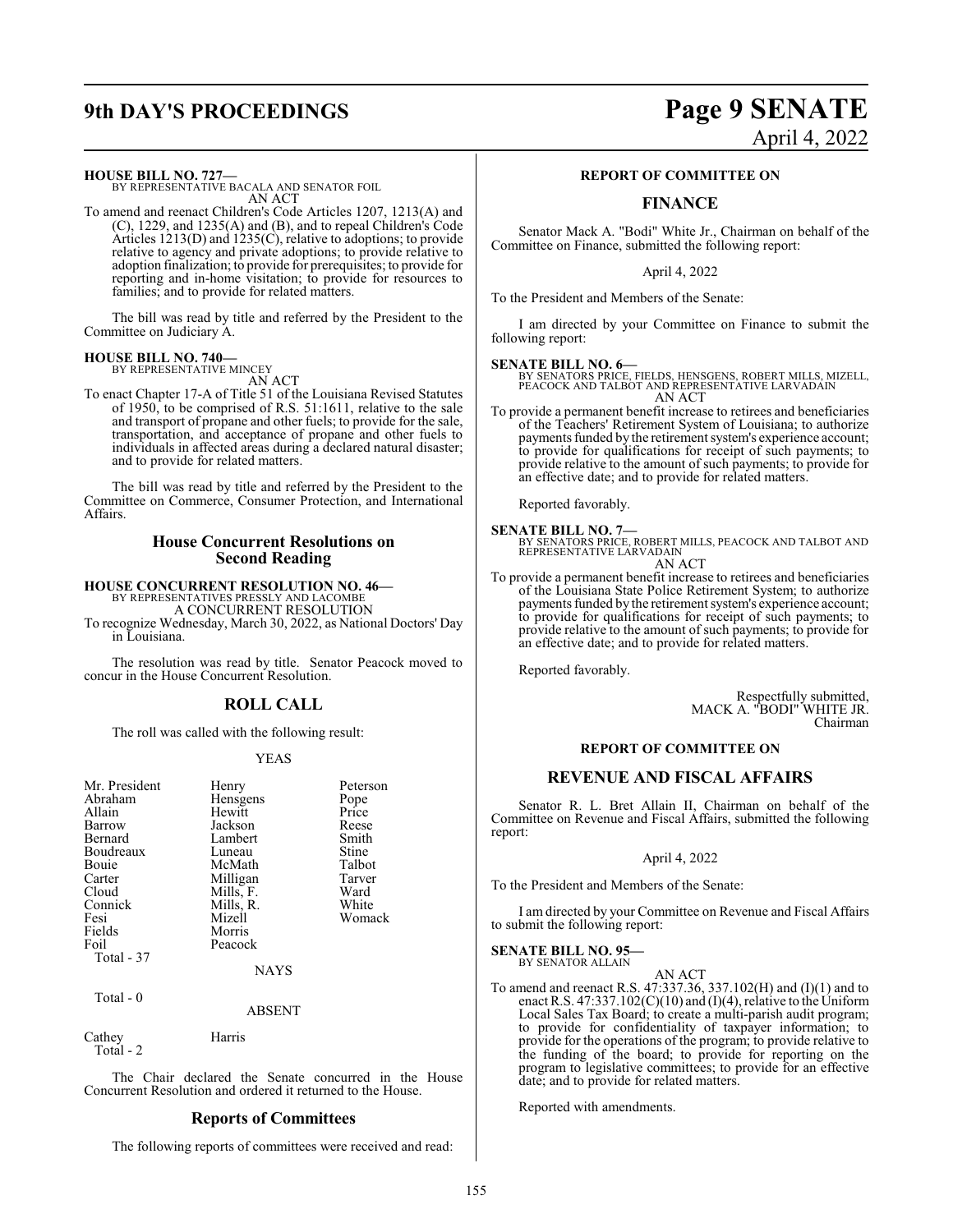#### **SENATE BILL NO. 235—** BY SENATOR ALLAIN

AN ACT

To amend and reenact R.S.  $47:340(E)(3)$ ,  $(G)(1)$  through  $(5)$ , the introductory paragraph of  $(G)(6)$ ,  $(G)(8)$ , and  $(11)$ ,  $(\overline{H})(3)$ ,  $(12)$ , and (13), and (I) and to enact R.S. 47:339.1, relative to the administration of local sales and use taxes; to provide for the powers and duties of the Louisiana Sales and Use Tax Commission for Remote Sellers; to authorize the commission to collect local sales and use taxes for collectors that enter into contracts with the commission; to provide for an effective date; and to provide for related matters.

Reported with amendments.

# **SENATE BILL NO. 242—** BY SENATOR ALLAIN

AN ACT

To amend and reenact R.S. 47:337.69(B) and 337.80(A)(4)(b) and to enact R.S. 47:337.69(C) and 337.70(A)(4), relative to interest and penalties applicable to local sales and use tax; to provide for a limitation on the maximum interest rate on unpaid taxes; to equalize interest rates for taxes due and refunds of overpayments; to provide for the calculation of late filing and payment penalties; and to provide for related matters.

Reported with amendments.

#### **SENATE BILL NO. 244—** BY SENATOR ALLAIN

AN ACT

To enact R.S. 47:337.14.1, relative to reporting requirements for certain local tax collectors; to require the legislative auditor and the Louisiana Uniform Local Sales Tax Board to develop uniform reporting requirements for collectors compensated on the basis of cost of collection; to provide for minimumreporting requirements; to provide for the due date of required reports; and to provide for related matters.

Reported with amendments.

Respectfully submitted, R. L. BRET ALLAIN II Chairman

#### **Senate Bills and Joint Resolutions on Second Reading Reported by Committees**

#### **SENATE BILL NO. 27—** BY SENATOR LAMBERT

AN ACT

To enact R.S. 49:191(13)(a) and to repeal R.S. 49:191(10)(f), relative to the Department of Environmental Quality, including provisions to provide for the re-creation of the Department of Environmental Quality and the statutory entities made a part of the department by law; to provide for the effective termination date for all statutory authority for the existence of such statutory entities; and to provide for related matters.

Reported favorably by the Committee on Environmental Quality. The bill was read by title, ordered engrossed and passed to a third reading.

#### **SENATE BILL NO. 36—** BY SENATOR HENRY

AN ACT

To amend and reenact R.S. 14:38(B) and to enact R.S. 14:38(C), relative to the crime of simple assault; to provide for increased penalties when the offense is committed upon a store's employee during a theft of goods; and to provide for related matters.

Reported favorably by the Committee on Judiciary C. The bill was read by title, ordered engrossed and passed to a third reading.

## **Page 10 SENATE 9th DAY'S PROCEEDINGS**

#### **SENATE BILL NO. 101—**

BY SENATOR CATHEY AN ACT

To amend and reenact R.S. 13:1900(D), relative to traffic violations bureaus; to provide for traffic violations bureaus in Ouachita Parish; to provide for an effective date; and to provide for related matters.

Reported with amendments by the Committee on Judiciary A.

#### **SENATE COMMITTEE AMENDMENTS**

Amendments proposed by Senate Committee on Judiciary A to Original Senate Bill No. 101 by Senator Cathey

#### AMENDMENT NO. 1

On page 1, line 2, after "relative to" insert the following "city and municipal courts; to provide relative to a"

#### AMENDMENT NO. 2

On page 1, line 2, after "traffic violations" change "bureaus" to "bureau"

### AMENDMENT NO. 3

On page 1, at the end of line 2, change "for" to "with respect to a"

#### AMENDMENT NO. 4

On page 1, line 3, after "traffic violations" change "bureaus in" to "bureau in city courts in"

On motion of Senator Peacock, the committee amendment was adopted. The amended bill was read by title, ordered engrossed and passed to a third reading.

#### **SENATE BILL NO. 115—**

BY SENATORS MIZELL AND BARROW AND REPRESENTATIVES NEWELL, MOORE AND PHELPS AN ACT

To enact R.S. 40:2405.7(D), relative to mandatory training by peace officers regarding human trafficking; to provide reporting requirements; and to provide for related matters.

Reported with amendments by the Committee on Judiciary B.

#### **SENATE COMMITTEE AMENDMENTS**

Amendments proposed by Senate Committee on Judiciary B to Original Senate Bill No. 115 by Senator Mizell

AMENDMENT NO. 1 On page 1, line 2, change "R.S. 40:2405.7(D)" to "R.S. 40:2405.7(D) and  $(E)$ "

#### AMENDMENT NO. 2

On page 1, line 6, change "is" to "and (E) are"

#### AMENDMENT NO. 3

On page 1, line 11, change "**Peace Officers Standards and Training Council**" to "**Council on Peace Officer Standards and Training's**"

AMENDMENT NO. 4

On page 1, line 14, change "**Peace Officers Standards and Training Council**" to "**Council on Peace Officer Standards and Training's**" and change "**L.M.S.**" to "**Learning Management System**"

#### AMENDMENT NO. 5

On page 1, line 16, after "**(2)**" delete the remainder of the line and insert the following: "**Beginning in 2023, the Council on Peace Officers Standards and Training shall report**"

#### AMENDMENT NO. 6

On page 2, line 1, after "**Judiciary**" delete the remainder of the line and insert the following: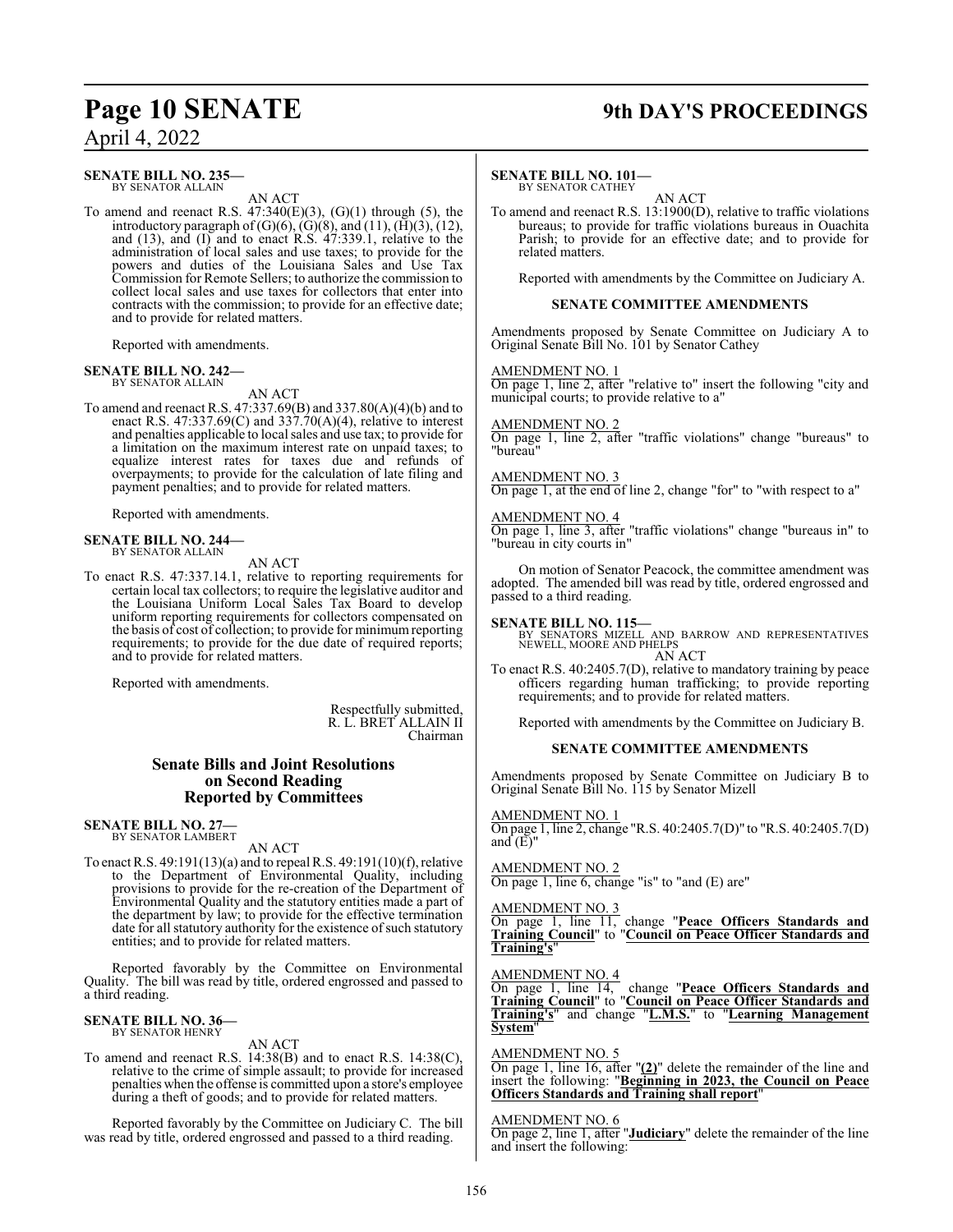## **9th DAY'S PROCEEDINGS Page 11 SENATE**

# April 4, 2022

"**B and the House Committee on Judiciary, from the previous year not later than February fifteenth.**

**E. The council shall promulgate rules and regulations in accordance with the Administrative Procedure Act, subject to the oversight of the Senate Committee on Judiciary B and the House Committee on Judiciary, for the implementation of the human trafficking training program.**"

On motion of Senator Smith, the committee amendment was adopted. The amended bill was read by title, ordered engrossed and passed to a third reading.

**SENATE BILL NO. 136—** BY SENATOR CONNICK AND REPRESENTATIVE DUSTIN MILLER AN ACT

To amend and reenact R.S.  $14:34.8(A)(1)$ ,  $(B)(3)$ , and  $(C)$  and to enact R.S. 14:2(B)(56), 38.5, and 40.9, relative to crimes of violence; to provide enhanced penalties for the crime of battery of emergency roompersonnel, emergency services personnel, or a healthcare professional; to create the crime of assault on emergency room personnel, emergency services personnel, or a healthcare professional; to create the crime of unlawful disruption of the operation of a hospital; to provide definitions; to provide penalties; and to provide for related matters.

Reported with amendments by the Committee on Judiciary C.

#### **SENATE COMMITTEE AMENDMENTS**

Amendments proposed by Senate Committee on Judiciary C to Original Senate Bill No. 136 by Senator Connick

AMENDMENT NO. 1

On page 1, line 7, change "hospital" to "healthcare facility"

AMENDMENT NO. 2 On page 4, line 19, change "**hospital**" to "**healthcare facility**"

AMENDMENT NO. 3

On page 4, line 20, change "**hospital**" to "**healthcare facility**"

AMENDMENT NO. 4 On page 4, line 26, change "**hospital**" to "**healthcare facility**"

AMENDMENT NO. 5

On page 4, line 29, change "**hospital**" to "**healthcare facility**"

AMENDMENT NO. 6

On page 5, line 4, change "**hospital**" to "**healthcare facility**"

AMENDMENT NO. 7 On page 5, line 5, change "**hospital**" to "**healthcare facility**"

AMENDMENT NO. 8 On page 5, line 17, change "**hospital**" to "**healthcare facility**"

On motion of Senator Foil, the committee amendment was adopted. The amended bill was read by title, ordered engrossed and passed to a third reading.

## **SENATE BILL NO. 140—** BY SENATOR ABRAHAM

AN ACT

To amend and reenact R.S.  $13:5554(G)(4)(c)$  and to enact R.S.  $13:5554(G)(4)(d)$ , (e), (f), and (g), relative to insurance benefits for certain sheriffs and deputies; to provide for eligibility requirements for the payment of insurance premium costs for retired sheriffs and deputies of the Acadia Parish Sheriff's Office; and to provide for related matters.

Reported with amendments by the Committee on Judiciary B.

#### **SENATE COMMITTEE AMENDMENTS**

Amendments proposed by Senate Committee on Judiciary B to Original Senate Bill No. 140 by Senator Abraham

AMENDMENT NO. 1

On page 2, line 5, after "2015" delete "**, but before July 1, 2022**"

AMENDMENT NO. 2

On page 2, line 14, after "**any sheriff**" change "**or**" to a comma "**,**" and after "**deputy sheriff,**"insert "**or**"

AMENDMENT NO. 3 On page 2, line 15, after "**Office**" change "**and**" to a comma "**,**"

AMENDMENT NO. 4 On page 2, line 16, after "**Fund, and**" delete the remainder of the line and insert "**who meets all of the following**"

AMENDMENT NO. 5 On page 2, line 18, change "**The first twenty-five**" to "**Has at least thirty**"

AMENDMENT NO. 6 On page 2, line 19, delete the period "**.**" and insert the following: "**with the**"

AMENDMENT NO. 7 On page 2, delete line 20, and insert the following: "**final twelve years of continuous full-time creditable service with**"

AMENDMENT NO. 8 On page 2, line 22, change "**(iii) At**" to "**(ii) Is at**"

On motion of Senator Smith, the committee amendment was adopted. The amended bill was read by title, ordered engrossed and passed to a third reading.

**SENATE BILL NO. 157—** BY SENATOR MILLIGAN

AN ACT

To amend and reenact R.S.  $15:587(A)(1)(a)$  and to enact R.S.  $15:587(A)(1)(m)$  and  $587.5(B)(3)$ , relative to criminal history records and identification files; to provide for access to criminal history records and identification files by the office of technology services; to provide for responsibilities of division of administration, office of technology services; and to provide for related matters.

Reported with amendments by the Committee on Judiciary B.

#### **SENATE COMMITTEE AMENDMENTS**

Amendments proposed by Senate Committee on Judiciary B to Original Senate Bill No. 157 by Senator Milligan

#### AMENDMENT NO. 1

On page 2, at the beginning of line 20, change "**15:578.5**" to "**15:587.5**"

On motion of Senator Smith, the committee amendment was adopted. The amended bill was read by title, ordered engrossed and passed to a third reading.

**SENATE BILL NO. 171—** BY SENATOR FOIL

AN ACT

To enact R.S. 49:191(13) and to repeal R.S. 49:191(10)(i), relative to the Department of Veterans Affairs; to provide for re-creation of the Department of Veterans Affairs and the statutory entities made a part of the department by law; to provide for the effective termination date for all statutory authority for the existence of such statutory entities; to provide for an effective date; and to provide for related matters.

Reported with amendments by the Committee on Judiciary B.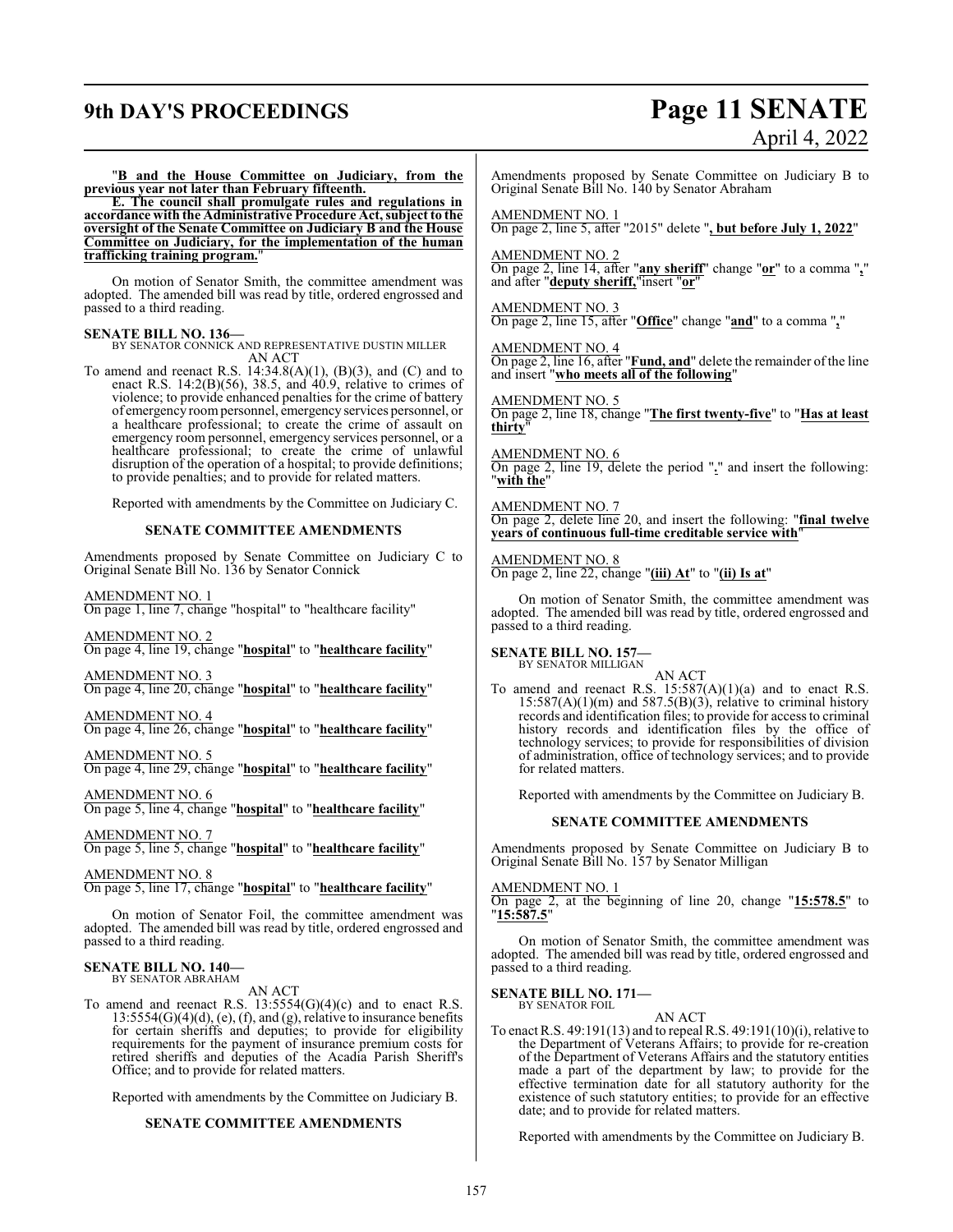## **Page 12 SENATE 9th DAY'S PROCEEDINGS**

#### **SENATE COMMITTEE AMENDMENTS**

Amendments proposed by Senate Committee on Judiciary B to Original Senate Bill No. 171 by Senator Foil

#### AMENDMENT NO. 1

On page 2, line 14, after "repealed" delete the remainder of the line and insert a period "."

On motion of Senator Smith, the committee amendment was adopted. The amended bill was read by title, ordered engrossed and passed to a third reading.

#### **SENATE BILL NO. 216—** BY SENATOR JACKSON

AN ACT

To enact R.S.  $15:255(X)$ , relative to compulsory process of certain courts; to provide for the witness fee fund for the Bastrop City Court; to provide for excess funds to be used for operating expenses; and to provide for related matters.

Reported with amendments by the Committee on Judiciary B.

#### **SENATE COMMITTEE AMENDMENTS**

Amendments proposed by Senate Committee on Judiciary B to Original Senate Bill No. 216 by Senator Jackson

#### AMENDMENT NO. 1

On page 1, line 9, after "**contrary,**" insert "**the city of Bastrop may adopt an ordinance which provides that**"

On motion of Senator Smith, the committee amendment was adopted. The amended was read by title, ordered and passed to a third reading.

## **SENATE BILL NO. 319—** BY SENATOR FOIL

AN ACT

To amend, reenact, and redesignate R.S. 29:183, 198, 205, 215, 220, 220a, 223 and 232, and to enact R.S. 29:204a, 206a, 214, 217a, 221a, 221b, 222a, 223a, 224, 230, 231a, 231b, 231c, 231d, 231e, and 231f, relative to the Louisiana Code of Military Justice; to provide for punitive articles; to redesignate certain punitive articles to conform with the Uniform Code of Military Justice; to provide for the offense of malingering; to provide for the offense of misconduct as a prisoner; to provide for the offense of fraudulent enlistment, appointment or separation; to provide for the offense of forgery; to provide for the offense of wearing unauthorized insignia, decoration, badge, ribbon, device, or lapel button; to provide for endangerment offenses; to provide for the offense of communicating threats; to provide for the offense of wrongful broadcast or distribution of intimate visual images; to provide for the offense of sexual assault; to provide for the offense of depositing obscene matter in the mail; to provide for the offense of fraudulent use of credit cards, debit cards, or other access devices; to provide for the offense of false pretenses to obtain services; to provide for the offense of receiving stolen property; to provide for offenses concerning government computers; to provide for the offense of making, drawing, or uttering check, draft, or order without sufficient funds; to provide for frauds against the government; to provide for the offense of stalking; to provide for the offense of subornation of perjury; to provide for the offense of obstructing justice; to provide for the offense of misprision of serious offense; to provide for the offense of wrongful refusal to testify; to provide for the offense of prevention of unauthorized seizure of property; to provide for the offense of noncompliance with procedural rules; to provide for the offense of retaliation; and to provide for related matters.

Reported with amendments by the Committee on Judiciary B.

#### **SENATE COMMITTEE AMENDMENTS**

Amendments proposed by Senate Committee on Judiciary B to Original Senate Bill No. 319 by Senator Foil

AMENDMENT NO. 1 On page 2, line 14, delete "code" and insert "**Code**"

AMENDMENT NO. 2 On page 2, line 21, delete "code" and insert "**Code**"

AMENDMENT NO. 3 On page 3, line 11, delete "code" and insert "**Code**"

AMENDMENT NO. 4 On page 3, line 21, change "**code**" to "**Code**"

AMENDMENT NO. 5 On page 3, line 28, change "**code**" to "**Code**"

AMENDMENT NO. 6 On page 3, line 29, change the semicolon "**;**" to a comma "**,**"

AMENDMENT NO. 7 On page 4, line 1, change the semicolon "**;**" to a comma "**,**"

AMENDMENT NO. 8 On page 4, line 3, change "**code**" to "**Code**"

AMENDMENT NO. 9 On page 4, line 4, change the semicolon "**;**" to a comma "**,**"

AMENDMENT NO. 10 On page 4, line 6, change the semicolon "**;**" to a comma "**,**"

AMENDMENT NO. 11 On page 4, line 8, change "**code**" to "**Code**"

AMENDMENT NO. 12 On page 4, line 10, change "**code**" to "**Code**"

AMENDMENT NO. 13 On page 4, line 19, change "**code**" to "**Code**"

AMENDMENT NO. 14 On page 4, line 23, change "**code**" to "**Code**"

AMENDMENT NO. 15 On page 4, line 28, change "**code**" to "**Code**"

AMENDMENT NO. 16 On page 5, line 10, change "**code**" to "**Code**"

AMENDMENT NO. 17 On page 6, line 29, after "**means**" insert "**all of**"

AMENDMENT NO. 18 On page 7, line 8, delete "code" and insert "**Code**"

AMENDMENT NO. 19 On page 7, line 26, delete "code" and insert "**Code**"

AMENDMENT NO. 20 On page 8, line 7, delete "code" and insert "**Code**"

AMENDMENT NO. 21 On page 9, line 9, after "**person is**" insert "**either**"

AMENDMENT NO. 22 On page 9, line 10, change "**incapable**" to "**Incapable**" and delete "**; or**" and insert a period "**.**"

AMENDMENT NO. 23 On page 9, line 11, change "**physically**" to "**Physically**"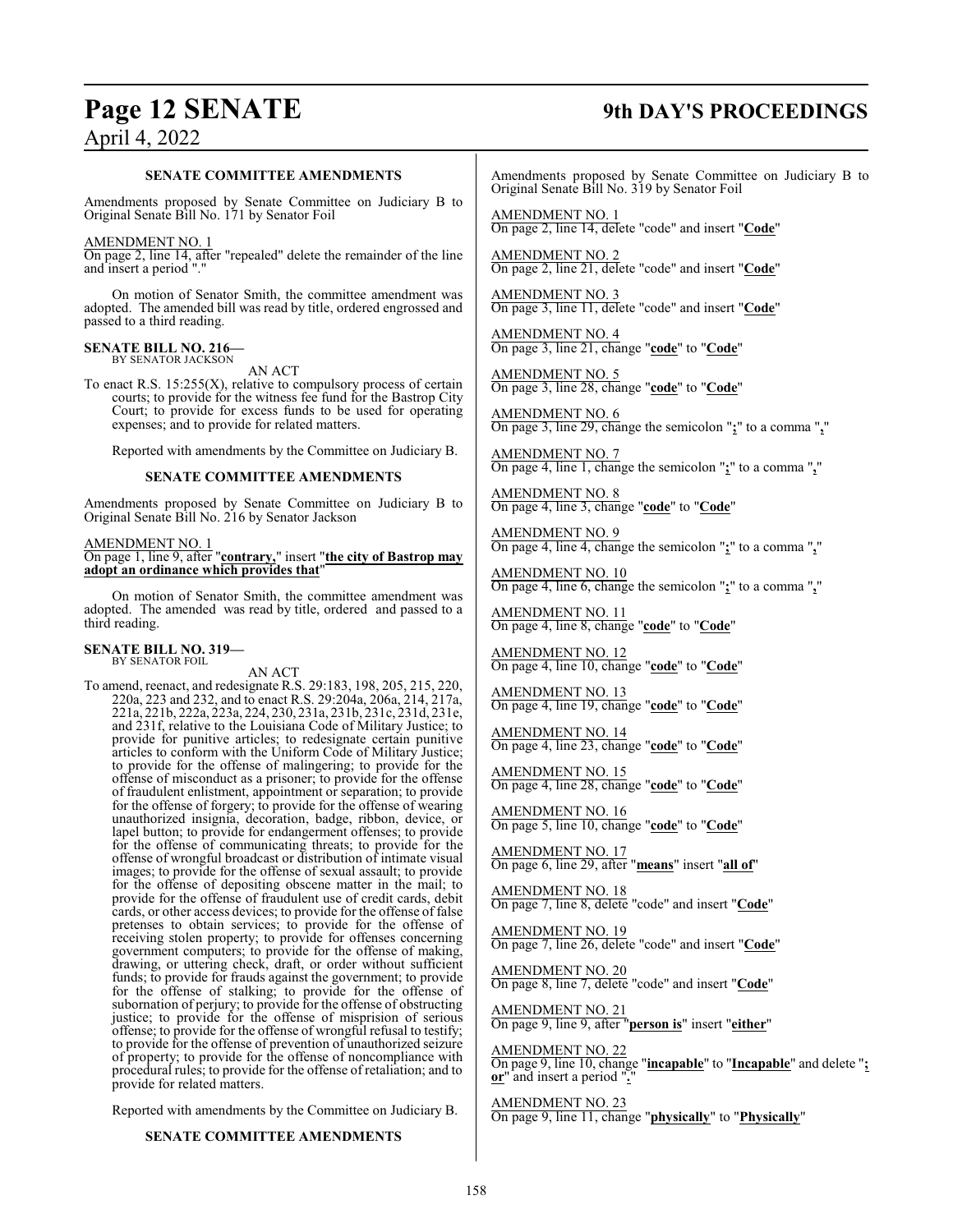## **9th DAY'S PROCEEDINGS Page 13 SENATE**

# April 4, 2022

AMENDMENT NO. 24 On page 11, line 6, change "**code**" to "**Code**"

AMENDMENT NO. 25 On page 11, line 12, change "**code**" to "**Code**"

AMENDMENT NO. 26 On page 11, line 13, after "**uses**" insert "**any of the following**"

AMENDMENT NO. 27 On page 11, line 14, change the semicolon "**;**" to a period "**.**"

AMENDMENT NO. 28 On page 11, line 16, change "**; or**" to a period "*.*"

AMENDMENT NO. 29 On page 11, line 24, change "**code**" to "**Code**"

AMENDMENT NO. 30 On page 11, line 28, change "**code**" to "**Code**"

AMENDMENT NO. 31 On page 12, line 10, after "**this**" delete the remainder of the line and insert "**Code who does any of the following shall be punished as a court-martial may direct:**"

AMENDMENT NO. 32 On page 12, line 11, change "**knowingly**" to "**Knowingly**" and change "**Government**" to "**government**"

AMENDMENT NO. 33 On page 12, line 16, change the semicolon "**;**" to a period "**.**"

AMENDMENT NO. 34 On page 12, line 17, change "**intentionally**" to "**Intentionally**"

AMENDMENT NO. 35 On page 12, line 19, change "**; or**" to a period "**.**"

AMENDMENT NO. 36 On page 12, line 20, change "**knowingly**" to "**Knowingly**"

AMENDMENT NO. 37 On page 12, line 22, after "**to a**" delete the remainder of the line and insert "**government computer**" and on line 23, delete **court-martial may direct**"

AMENDMENT NO. 38 On page 12, line 27, change "**Government**" to "**government**"

AMENDMENT NO. 39 On page 13, delete lines 5 through 9 and insert:<br>" $\underline{A}$ . Any person subject to this C "**A. Any person subject to this Code who, for the procurement of any article or thing of value, with the intent to defraud, or for the payment of any past due obligation, or for any other purpose, with the intent to deceive, makes, draws, utters, or delivers any check, draft, or**"

AMENDMENT NO. 40 On page 13, line 13, change the semicolon "**;**" to a comma "**,**"

AMENDMENT NO. 41 On page 13, line 26, delete "code" and insert "**Code**"

AMENDMENT NO. 42 On page 14, line 23, delete "code" and insert "**Code**"

AMENDMENT NO. 43 On page 15, line 5, delete "code" and insert "**Code**"

AMENDMENT NO. 44 On page 15, line 21, change "**code**" to "**Code**" AMENDMENT NO. 45 On page 15, line 23, change "**oath;**" to "**oath,**" and change "**(B)**" to "**B**"

AMENDMENT NO. 46 On page 15, delete lines 25 and 26 and insert: "**B. Conditions. For the purposes of this Section, the conditions shall include all of the following:**"

AMENDMENT NO. 47 On page 16, line 6, change "**code**" to "**Code**"

AMENDMENT NO. 48 On page 16, line 8, change "**code**" to "**Code**"

AMENDMENT NO. 49 On page 16, line 14, change "**code**" to "**Code**"

AMENDMENT NO. 50 On page 16, line 17, delete the semicolon "**;**"

AMENDMENT NO. 51 On page 16, line 20, change "**code**" to "**Code**"

AMENDMENT NO. 52 On page 16, line 26, change "**code**" to "**Code**"

AMENDMENT NO. 53 On page 17, line 3, delete "code" and insert "**Code**"

AMENDMENT NO. 54 On page 17, line 5, delete "code" and insert "**Code**"

AMENDMENT NO. 55 On page 17, line 7, delete "code" and insert "**Code**"

AMENDMENT NO. 56 On page 18, line 6, change "**code**" to "**Code**"

AMENDMENT NO. 57 On page 18, line 10, delete the colon "**:**" and insert a comma "**,**"

AMENDMENT NO. 58 On page 18, line 11, delete "**(1)**"

AMENDMENT NO. 59 On page 18, line 12, delete the semicolon "**;**"

AMENDMENT NO. 60 On page 18, line 13, delete "**(2)**"

AMENDMENT NO. 61 On page 18, line 14, after "**person**" delete the semicolon "**;**"

AMENDMENT NO. 62 On page 18, line 18, change "**Member of Congress**" to "**member of the United States Congress**" and change "**Inspector**" to "**inspector**" and on line 19, change "**General**" to "**general**"

AMENDMENT NO. 63 On page 18, line 27, change "**Inspector General**" to "**inspector general**"

On motion of Senator Smith, the committee amendment was adopted. The amended bill was read by title, ordered engrossed and passed to a third reading.

**SENATE BILL NO. 332—** BY SENATOR HENRY

AN ACT

To amend and reenact R.S.  $26:80(A)(2)$  and  $280(A)(2)$ , relative to the Office of Alcohol and Tobacco Control; to provide relative to permits; to provide relative to residency requirements; to remove the two-year residency requirement for alcohol retail permits; and to provide for related matters.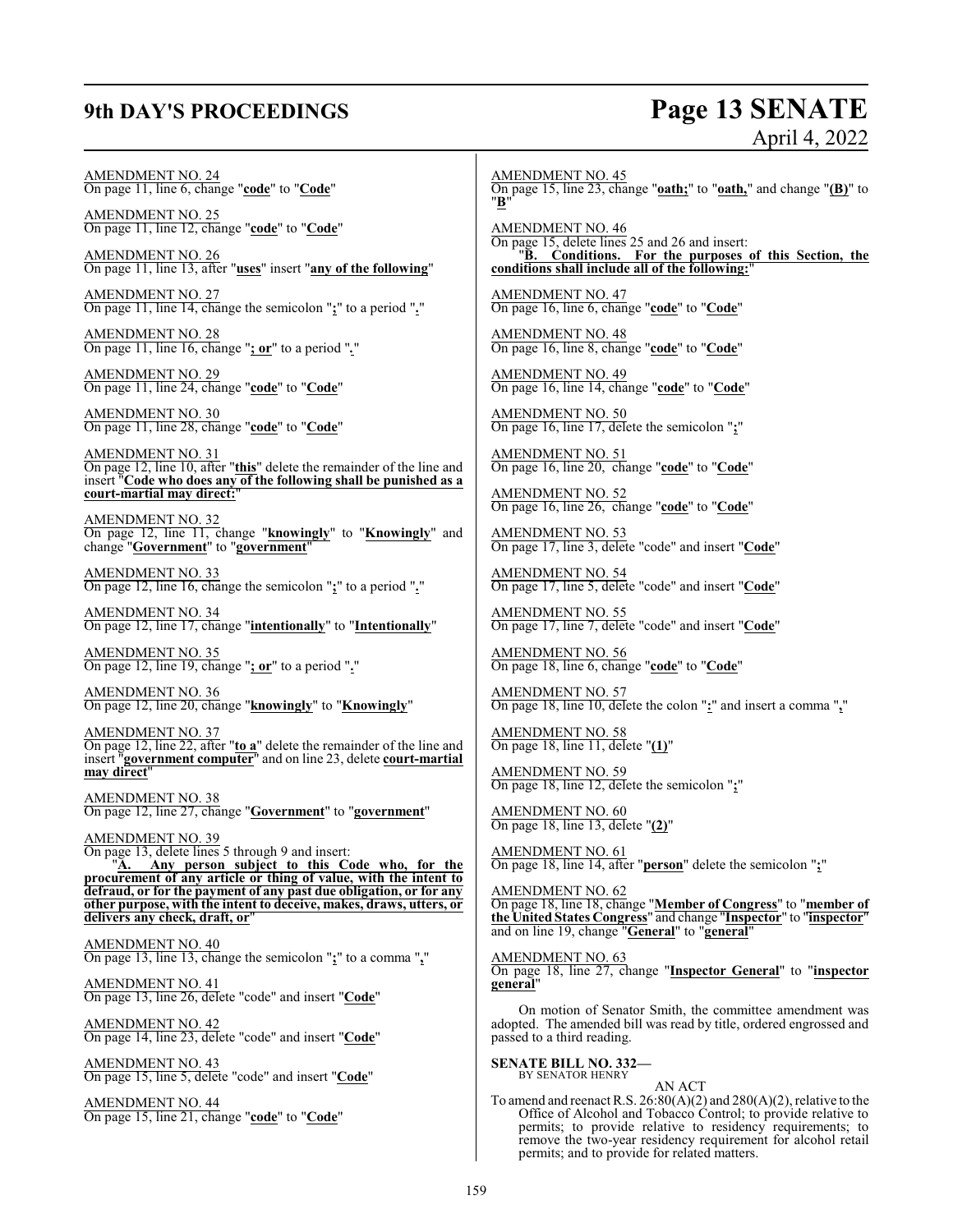## **Page 14 SENATE 9th DAY'S PROCEEDINGS**

April 4, 2022

Reported with amendments by the Committee on Judiciary B.

#### **SENATE COMMITTEE AMENDMENTS**

Amendments proposed by Senate Committee on Judiciary B to Original Senate Bill No. 332 by Senator Henry

#### AMENDMENT NO. 1

On page 1, lines 2 and 3, change "Office of Alcohol and Tobacco Control" to "office of alcohol and tobacco control"

#### AMENDMENT NO. 2

On page 2, line 11, change "**liquors**" to "**liquor**"

On motion of Senator Smith, the committee amendment was adopted. The amended bill was read by title, ordered engrossed and passed to a third reading.

#### **SENATE BILL NO. 370—** BY SENATOR HARRIS

AN ACT

To amend and reenact Children's Code Articles 897(B)(2) and  $899(B)(2)(b)$  and (c), relative to conditions for probation; to provide relative to the payment of restitution for damages caused by the delinquent act of a child; to authorize the court to order the parents, tutor, guardian, or legal custodian of a child to pay restitution for acts committed by the child; to authorize court to require child and parent or legal guardian to participate in a court-approved decision making course; and to provide for related matters.

Reported with amendments by the Committee on Judiciary B.

#### **SENATE COMMITTEE AMENDMENTS**

Amendments proposed by Senate Committee on Judiciary B to Original Senate Bill No. 370 by Senator Harris

AMENDMENT NO. 1 On page 1, line 2, delete "(b) and (c)," and insert "(c) and to enact Children's Code Article 899(B)(2)(h),"

AMENDMENT NO. 2 On page 1, line 6, after "authorize" insert "the" and after "require" insert "the"

AMENDMENT NO. 3 On page 1, line 10, delete "(b) and"

AMENDMENT NO. 4

On page 1, line 11, after "reenacted" insert "and Children's Code Article 899(B)(2)(h) is hereby enacted"

AMENDMENT NO. 5 On page 2, line 6, change "**decision making**" to "**decisionmaking**"

AMENDMENT NO. 6 On page 2, line 13, after "**restitution**" delete the comma "**,**"

AMENDMENT NO. 7 On page 2, line 15, delete "**to be responsible for payment of the restitution**"

AMENDMENT NO. 8 On page 3, delete lines 12 through 16

AMENDMENT NO. 9 On page 3, line 22, after "**restitution**" delete the comma "**,**"

AMENDMENT NO. 10 On page 3, line 24, delete "**to be responsible for payment of the restitution**"

AMENDMENT NO. 11

On page 3, after line 25, insert:

"**(h) A requirement that the child and his parent or legal guardian participate in a court-approved decisionmaking course necessary for his rehabilitation.** \* \* \*"

On motion of Senator Smith, the committee amendment was adopted. The amended bill was read by title, ordered engrossed and passed to a third reading.

## **SENATE BILL NO. 383—** BY SENATOR PEACOCK

AN ACT

To amend and reenact R.S. 37:223 relative to advertisements; to provide for advertisements of legal services; to require certain disclosures; to provide for terms and conditions; and to provide for related matters.

Reported with amendments by the Committee on Judiciary A.

#### **SENATE COMMITTEE AMENDMENTS**

Amendments proposed by Senate Committee on Judiciary A to Original Senate Bill No. 383 by Senator Peacock

AMENDMENT NO. 1 On page 1, at the end of line 12, after "**or which**" change "**has**" to "**is, or has**"

AMENDMENT NO. 2 On page 2, line 15, after "**results obtained**" change "**must**" to "**shall**"

AMENDMENT NO. 3 On page 2, line 16, after "**nondeceptive manner**" change "**by including**" to "**and shall include**"

#### AMENDMENT NO. 4

On page 2, delete lines 18 through 24 and insert the following:

"**D. Any advertisement for legal services or any unsolicited written communication, in any format, that includes the portrayal of a client by a nonclient or the depiction of any event or scene or picture that is not actual or authentic shall include a disclaimer. Any words or statements required by this Section to appear in an advertisement or unsolicitedwrittencommunication must be clearly legible if written or intelligible if spoken aloud. All disclosures and disclaimers shall be clear, conspicuous, and clearly associated with the item requiring disclosure or disclaimer. Written disclosures and disclaimers shall be clearly legible and, if televised or displayed electronically, shall be displayed for a sufficient time to enable the viewer to easily see and read the disclosure or disclaimer. Spoken disclosures and disclaimers shall be plainly audible and clearly intelligible.**"

On motion of Senator Peacock, the committee amendment was adopted. The amended bill was read by title, ordered engrossed and passed to a third reading.

## **SENATE BILL NO. 386—** BY SENATOR MILLIGAN

AN ACT To amend and reenact R.S. 4:707(A)(1), (2) and (3), (B), (C), (E)(1),  $(2)$ ,  $(4)$  and  $(5)$ ,  $(F)$ ,  $(G)(1)$ ,  $(H)$ , and  $(I)$ , and to repeal R.S. 4:707(J), relative to charitable raffles, bingo and keno licensing; to provide for authorization to license certain organizations; to provide for requirements for a state license; to provide for types of licenses; and to provide for related matters.

Reported with amendments by the Committee on Judiciary B.

#### **SENATE COMMITTEE AMENDMENTS**

Amendments proposed by Senate Committee on Judiciary B to Original Senate Bill No. 386 by Senator Milligan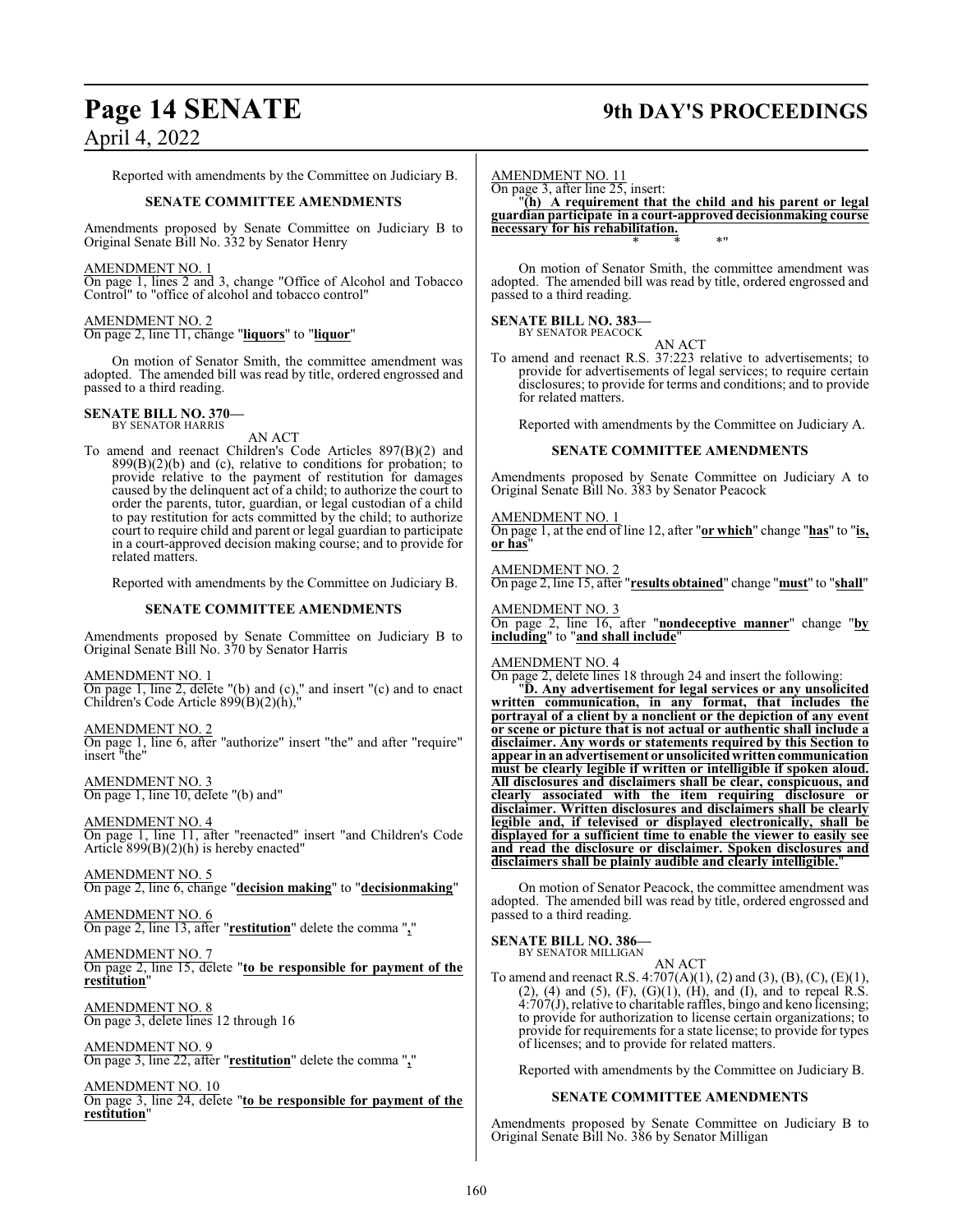# **9th DAY'S PROCEEDINGS Page 15 SENATE**

#### AMENDMENT NO. 1

On page 7, between lines 8 and 9 insert: "Section 2. R.S. 4:707(J) is hereby repealed."

AMENDMENT NO. 2 On page 7, line 9, change "Section 2." to "Section 3."

On motion of Senator Smith, the committee amendment was adopted. The amended bill was read by title, ordered engrossed and passed to a third reading.

## **SENATE BILL NO. 393—** BY SENATOR WHITE

AN ACT

To amend and reenact R.S. 14:95.1(D) and to enact R.S. 14:2(B)(29) and 95.1(E), relative to crimes of violence; to designate the crime of possession of firearm or carrying concealed weapon by a person convicted of certain felonies as a crime of violence; to provide for an effective date; and to provide for related matters.

Reported with amendments by the Committee on Judiciary C.

#### **SENATE COMMITTEE AMENDMENTS**

Amendments proposed by Senate Committee on Judiciary C to Original Senate Bill No. 393 by Senator White

AMENDMENT NO. 1

On page 2, at the end of line 3, delete the comma "**,**" and insert "**and while committing any offense enumerated in this Section.**"

AMENDMENT NO. 2 On page 2, delete line 4

#### AMENDMENT NO. 3

On page 2, delete lines 9 through 15 and insert the following:

"D. **If any crime used as a predicate offense under this Section is a crime of violence as defined by R.S. 14:2(B) and the offender uses, possesses, or has under his immediate control any firearm while committing another offense as defined in R.S. 14:2(B), a conviction under this Subsection shall be designated as a** crime of violence.

On motion of Senator Foil, the committee amendment was adopted. The amended bill was read by title, ordered engrossed and passed to a third reading.

#### **Senate Resolutions on Second Reading Reported by Committees**

**SENATE RESOLUTION NO. 7—** BY SENATOR PEACOCK

A RESOLUTION

To urge and request the Department of Public Safety and Corrections, office of state police, to equip each troop headquarters with electronic fingerprinting capabilities and to transmit fingerprints submitted as part of a concealed handgun permit application to the concealed handgun permit unit for processing.

Reported with amendments by the Committee on Judiciary B.

#### **SENATE COMMITTEE AMENDMENTS**

Amendments proposed by Senate Committee on Judiciary B to Original Senate Resolution No. 7 by Senator Peacock

#### AMENDMENT NO. 1

On page 1, line 18, after "entity" change "that shall" to "authorized to"

On motion of Senator Smith, the committee amendment was adopted.

# April 4, 2022

The resolution was read by title. On motion of Senator Peacock, the amended Senate Resolution was adopted.

#### **Senate Concurrent Resolutions on Second Reading Reported by Committees**

## **SENATE CONCURRENT RESOLUTION NO. 13—** BY SENATOR LAMBERT A CONCURRENT RESOLUTION

To urge and request the Department of Environmental Quality to study and make recommendations for strategies to increase the recycling of plastic containers.

Reported favorably by the Committee on Environmental Quality.

The resolution was read by title. Senator Lambert moved to adopt the Senate Concurrent Resolution.

### **ROLL CALL**

The roll was called with the following result:

#### YEAS

| Mr. President | Harris      | Peterson |
|---------------|-------------|----------|
| Abraham       | Henry       | Pope     |
| Allain        | Hensgens    | Price    |
| Barrow        | Hewitt      | Reese    |
| Bernard       | Lambert     | Smith    |
| Boudreaux     | Luneau      | Stine    |
| Bouie         | McMath      | Talbot   |
| Carter        | Milligan    | Tarver   |
| Cloud         | Mills, F.   | Ward     |
| Connick       | Mills, R.   | White    |
| Fesi          | Mizell      | Womack   |
| Fields        | Morris      |          |
| Foil          | Peacock     |          |
| Total - 37    |             |          |
|               | <b>NAYS</b> |          |
| Total - 0     |             |          |

ABSENT

Cathey Jackson

Total - 2

The Chair declared the Senate had adopted the Senate Concurrent Resolution and ordered it sent to the House.

### **Senate Bills and Joint Resolutions on Third Reading and Final Passage**

**SENATE BILL NO. 21—** BY SENATOR ROBERT MILLS

AN ACT

To amend and reenact the introductory paragraph of R.S. 22:436(B) and to enact R.S.  $22:436(B)(5)$  relative to requirements for approved unauthorized insurers; to provide for the submission of contact information; and to provide for related matters.

The bill was read by title. Senator Robert Mills moved the final passage of the bill.

#### **ROLL CALL**

The roll was called with the following result:

#### YEAS

Mr. President Harris Peterson Abraham Henry Pope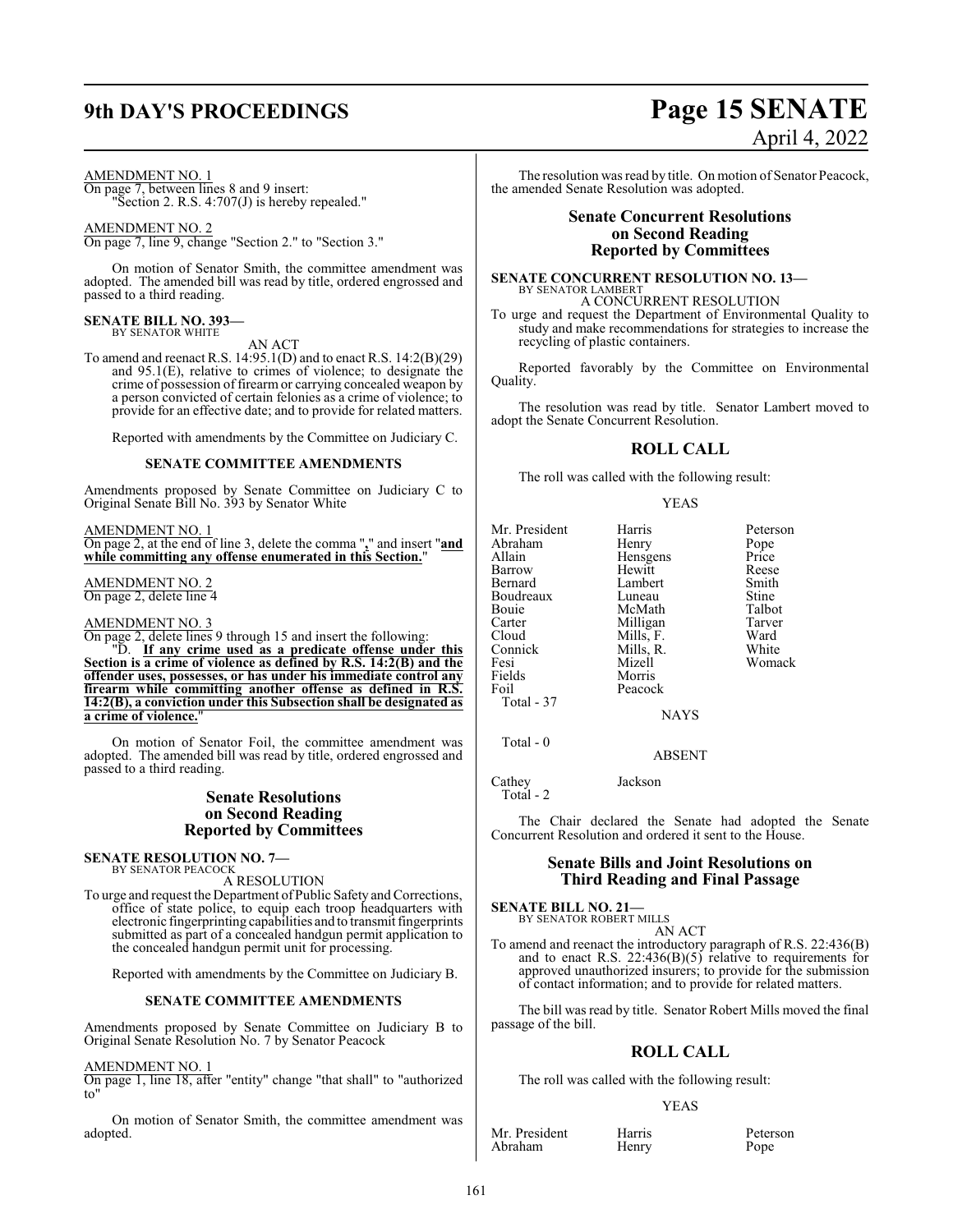| Allain<br>Barrow<br>Bernard<br>Boudreaux<br>Bouie<br>Carter<br>Cloud<br>Connick<br>Fesi | Hewitt<br>Jackson<br>Lambert<br>Luneau<br>McMath<br>Milligan<br>Mills, F.<br>Mills, R.<br>Mizell | Price<br>Reese<br>Smith<br>Stine<br>Talbot<br>Tarver<br>Ward<br>White<br>Womack |
|-----------------------------------------------------------------------------------------|--------------------------------------------------------------------------------------------------|---------------------------------------------------------------------------------|
| Fields<br>Foil<br>Total - 37                                                            | Morris<br>Peacock<br><b>NAYS</b>                                                                 |                                                                                 |
| Total $-0$                                                                              | <b>ABSENT</b>                                                                                    |                                                                                 |
| Cathey                                                                                  | <b>Hensgens</b>                                                                                  |                                                                                 |

The Chair declared the bill was passed and ordered it sent to the House. Senator Robert Mills moved to reconsider the vote by which the bill was passed and laid the motion on the table.

#### **SENATE BILL NO. 73—** BY SENATOR HEWITT

Total - 2

AN ACT

To enact R.S. 18:602(E)(5), relative to special elections for vacancies in certain local offices; to provide for exceptions; and to provide for related matters.

The bill was read by title. Senator Hewitt moved the final passage of the bill.

#### **ROLL CALL**

The roll was called with the following result:

#### YEAS

| Mr. President | Harris      | Peacock  |
|---------------|-------------|----------|
| Abraham       | Henry       | Peterson |
| Allain        | Hewitt      | Pope     |
| Barrow        | Jackson     | Price    |
| Boudreaux     | Lambert     | Reese    |
| <b>Bouje</b>  | Luneau      | Smith    |
| Carter        | McMath      | Stine    |
| Cloud         | Milligan    | Talbot   |
| Connick       | Mills, F.   | Tarver   |
| Fesi          | Mills, R.   | Ward     |
| Fields        | Mizell      | White    |
| Foil          | Morris      | Womack   |
| Total $-36$   |             |          |
|               | <b>NAYS</b> |          |
| Total - 0     |             |          |

Bernard Cathey Hensgens Total - 3

The Chair declared the bill was passed and ordered it sent to the House. Senator Hewitt moved to reconsider the vote by which the bill was passed and laid the motion on the table.

ABSENT

## **SENATE BILL NO. 74—** BY SENATOR HEWITT

AN ACT

To amend and reenact R.S. 18:427(A), relative to poll watchers; to provide for qualifications; and to provide for related matters.

The bill was read by title. Senator Hewitt moved the final passage of the bill.

## **Page 16 SENATE 9th DAY'S PROCEEDINGS**

#### **ROLL CALL**

The roll was called with the following result:

YEAS

| Mr. President | Foil          | Morris   |
|---------------|---------------|----------|
| Abraham       | Harris        | Peacock  |
| Allain        | Henry         | Pope     |
| Barrow        | Hewitt        | Price    |
| Bernard       | Jackson       | Reese    |
| Boudreaux     | Lambert       | Smith    |
| Bouie         | Luneau        | Stine    |
| Carter        | McMath        | Talbot   |
| Cloud         | Milligan      | Tarver   |
| Connick       | Mills, F.     | Ward     |
| Fesi          | Mills, R.     | White    |
| Fields        | Mizell        | Womack   |
| Total $-36$   |               |          |
|               | <b>NAYS</b>   |          |
| Total - 0     |               |          |
|               | <b>ABSENT</b> |          |
| Cathey        | Hensgens      | Peterson |

Total - 3

The Chair declared the bill was passed and ordered it sent to the House. Senator Hewitt moved to reconsider the vote by which the bill was passed and laid the motion on the table.

## **SENATE BILL NO. 77—**

BY SENATORS LUNEAU, BARROW, BOUDREAUX, HENSGENS, MCMATH, MIZELL AND POPE

AN ACT To enact R.S. 46:153.3(C)(2), relative to Medicaid coverage for prescription drugs; to provide for prescribed drugs used to treat schizophrenia and schizotypal or delusion disorders; and to provide for related matters.

#### **Floor Amendments**

Senator Fred Mills sent up floor amendments.

#### **SENATE FLOOR AMENDMENTS**

Amendments proposed by Senator Fred Mills on behalf of the Legislative Bureau to Engrossed Senate Bill No. 77 by Senator Luneau

### AMENDMENT NO. 1

On page 1, line 15, following "**or**" and before "**delusion**" insert "**any**"

On motion of Senator Fred Mills, the amendments were adopted.

#### **Floor Amendments**

Senator Luneau proposed the following amendments.

#### **SENATE FLOOR AMENDMENTS**

Amendments proposed by Senator Luneau to Engrossed Senate Bill No. 77 by Senator Luneau

#### AMENDMENT NO. 1

On page 1, line 16, change "**both**" to "**either**"

#### AMENDMENT NO. 2

On page 1, line 17, after "**met**" and before the colon insert "**and the request is in accordance with federal requirements**"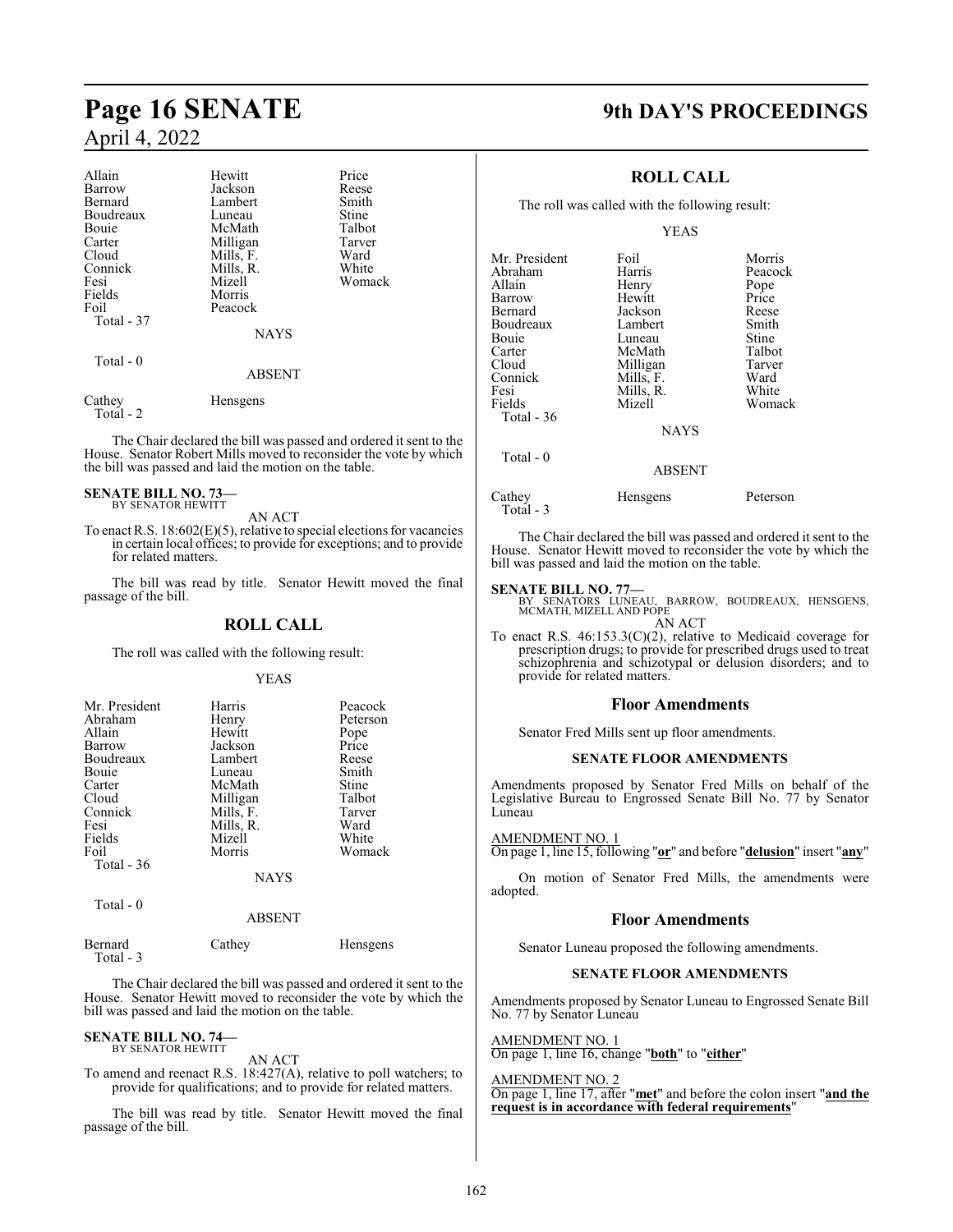## **9th DAY'S PROCEEDINGS Page 17 SENATE**

# April 4, 2022

#### AMENDMENT NO. 3

On page 2, line 2, after "**with a**" delete the remainder of the line, delete line 3, and insert "**preferred drug, whether a brand or generic drug.**"

On motion of Senator Luneau, the amendments were adopted.

The bill was read by title. Senator Luneau moved the final passage of the amended bill.

### **ROLL CALL**

The roll was called with the following result:

#### YEAS

| Mr. President<br>Abraham<br>Allain<br>Barrow<br>Bernard<br>Boudreaux<br>Bouie<br>Carter<br>Cloud<br>Connick<br>Fesi<br>Fields<br>Foil<br>Total - 37 | Harris<br>Henry<br>Hewitt<br>Jackson<br>Lambert<br>Luneau<br>McMath<br>Milligan<br>Mills, F.<br>Mills, R.<br>Mizell<br>Morris<br>Peacock<br><b>NAYS</b> | Peterson<br>Pope<br>Price<br>Reese<br>Smith<br>Stine<br>Talbot<br>Tarver<br>Ward<br>White<br>Womack |
|-----------------------------------------------------------------------------------------------------------------------------------------------------|---------------------------------------------------------------------------------------------------------------------------------------------------------|-----------------------------------------------------------------------------------------------------|
|                                                                                                                                                     |                                                                                                                                                         |                                                                                                     |
| Total - 0                                                                                                                                           | <b>ABSENT</b>                                                                                                                                           |                                                                                                     |
| Cathey<br>Total - 2                                                                                                                                 | Hensgens                                                                                                                                                |                                                                                                     |

The Chair declared the amended bill was passed, ordered reengrossed and sent to the House. Senator Luneau moved to reconsider the vote by which the bill was passed and laid the motion on the table.

## **SENATE BILL NO. 122—** BY SENATOR TALBOT

AN ACT

To amend and reenact R.S. 22:1282 and R.S. 22:1296(A), relative to insurers providing coverage for the temporary use of a motor vehicle not owned by the insured; to provide terms and conditions; and to provide for related matters.

The bill was read by title and returned to the Calendar, subject to call.

#### **SENATE BILL NO. 165—** BY SENATOR TALBOT

AN ACT

To amend and reenact R.S. 22:2436(C)(2)(a), and (D)(2), (D)(3), and (E)(2), and R.S. 22:2437(C), to enact R.S. 22:2436(D)(4) and R.S. 22:2439(D) and to repeal R.S. 22:2436(E)(3) relative to an internal claims and appeals process and external procedures for health insurance issuers; to provide requirements for certain processes and procedures; and to provide for related matters.

#### **SENATE FLOOR AMENDMENTS**

Amendments proposed by Senator Talbot to Engrossed Senate Bill No. 165 by Senator Talbot

AMENDMENT NO. 1

On page 2, at the end of line 11, and insert the following: "**Any notice or form required to be provided by this Paragraph may be provided electronically on the department's website.**"

#### AMENDMENT NO. 2

On page 3, at the end of line 2, and insert the following: "**This Paragraph shall not apply if the issuer's failure to provide documents or information is due to the covered person's failure to provide a signed form authorizing the insurer to proceed with an external review or to release the insured's personal health information to the independent review organization as required** by federal law.

#### AMENDMENT NO. 3

On page 3, delete lines 26 through 29, and insert the following: "**D. For any decision by an independent review organization in favor of the covered person, a health insurance issuer may only subsequently deny coverage of the services that were the subject of review if it is determined that the covered person was ineligible for coverage due to non-payment of premiums or for suspected fraud or material misrepresentation of fact.**"

On motion of Senator Talbot, the amendments were adopted.

The bill was read by title. Senator Talbot moved the final passage of the amended bill.

#### **ROLL CALL**

The roll was called with the following result:

YEAS

Peterson

Talbot Tarver<br>Ward

Womack

| Harris        | Peters                             |
|---------------|------------------------------------|
| Henry         | Pope                               |
| Hewitt        | Price                              |
| Jackson       | Reese                              |
| Lambert       | Smith                              |
| Luneau        | Stine                              |
| McMath        | Talbot                             |
|               | Tarve                              |
|               | Ward                               |
|               | White                              |
| Mizell        | Woma                               |
| Morris        |                                    |
| Peacock       |                                    |
|               |                                    |
| <b>NAYS</b>   |                                    |
|               |                                    |
| <b>ABSENT</b> |                                    |
|               | Milligan<br>Mills, F.<br>Mills, R. |

Cathey Hensgens Total - 2

The Chair declared the amended bill was passed, ordered reengrossed and sent to the House. Senator Talbot moved to reconsider the vote by which the bill was passed and laid the motion on the table.

**SENATE BILL NO. 198—**<br>BY SENATORS TALBOT, BERNARD, FESI, JACKSON, PEACOCK, SMITH AND STINE AN ACT

To enact R.S. 22:46(14.1) and 1897, relative to the adjustment of claims; to provide for definitions; to provide for a written status report; to provide for a primary contact with the insurer; and to provide for related matters.

The bill was read by title. Senator Talbot moved the final passage of the bill.

#### **ROLL CALL**

The roll was called with the following result: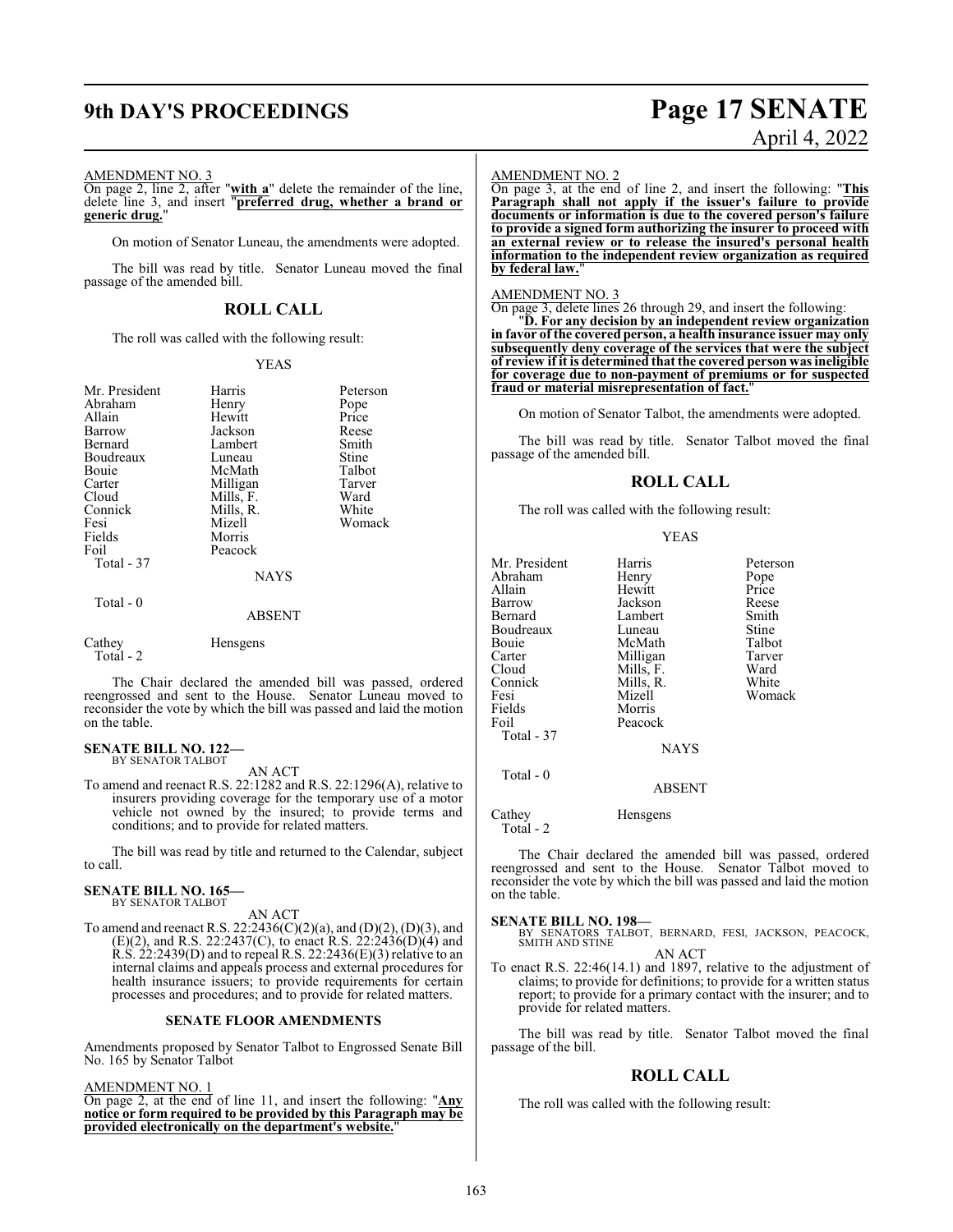# **Page 18 SENATE 9th DAY'S PROCEEDINGS**

## April 4, 2022

#### YEAS

| Mr. President<br>Abraham<br>Allain<br>Barrow<br>Bernard<br>Boudreaux<br>Bouie<br>Carter<br>Cloud<br>Connick<br>Fesi<br>Fields | Harris<br>Henry<br>Hensgens<br>Hewitt<br>Jackson<br>Lambert<br>Luneau<br>McMath<br>Milligan<br>Mills, R.<br>Mizell<br>Morris | Peterson<br>Pope<br>Price<br>Reese<br>Smith<br>Stine<br>Talbot<br>Tarver<br>Ward<br>White<br>Womack |
|-------------------------------------------------------------------------------------------------------------------------------|------------------------------------------------------------------------------------------------------------------------------|-----------------------------------------------------------------------------------------------------|
| Foil<br>Total - 37                                                                                                            | Peacock<br><b>NAYS</b>                                                                                                       |                                                                                                     |
| Total - 0                                                                                                                     | <b>ABSENT</b>                                                                                                                |                                                                                                     |
| Cathey<br>Total - 2                                                                                                           | Mills, F.                                                                                                                    |                                                                                                     |

The Chair declared the bill was passed and ordered it sent to the House. Senator Talbot moved to reconsider the vote by which the bill was passed and laid the motion on the table.

#### **SENATE BILL NO. 210—** BY SENATOR STINE

AN ACT

To amend and reenact the introductory paragraph of R.S. 22:337(A), relative to foreign and alien insurers; to provide for imposition of a fine in lieu of suspension or revocation of certificate of authority; and to provide for related matters.

The bill was read by title. Senator Stine moved the final passage of the bill.

### **ROLL CALL**

The roll was called with the following result:

#### YEAS

| Mr. President | Harris    | Peacock  |
|---------------|-----------|----------|
| Abraham       | Henry     | Peterson |
| Allain        | Hensgens  | Pope     |
| Barrow        | Hewitt    | Price    |
| Bernard       | Jackson   | Reese    |
| Boudreaux     | Lambert   | Smith    |
| Bouie         | Luneau    | Stine    |
| Carter        | McMath    | Talbot   |
| Cloud         | Milligan  | Tarver   |
| Connick       | Mills, F. | Ward     |
| Fesi          | Mills, R. | White    |
| Fields        | Mizell    | Womack   |
| Foil          | Morris    |          |
| Total - 38    |           |          |
|               | NAYS      |          |

Total - 0

Cathey

Total - 1

The Chair declared the bill was passed and ordered it sent to the House. Senator Stine moved to reconsider the vote by which the bill was passed and laid the motion on the table.

ABSENT

### **SENATE BILL NO. 211—**

BY SENATOR STINE AN ACT

To amend and reenact R.S.  $47:463.61(E)(2)$  and (3), to provide relative to the "Choose Life" special prestige license plate; to add the needs of expectant mothers considering parenting their child to the approved use of royalty fee; and to provide for related matters.

#### **Floor Amendments**

Senator Fred Mills sent up floor amendments.

#### **SENATE FLOOR AMENDMENTS**

Amendments proposed by Senator Fred Mills on behalf of the Legislative Bureau to Engrossed Senate Bill No. 211 by Senator Stine

AMENDMENT NO. 1

On page 2, line 10, change "house" to "**housing**"

On motion of Senator Fred Mills, the amendments were adopted.

The bill was read by title. Senator Stine moved the final passage of the amended bill.

#### **ROLL CALL**

The roll was called with the following result:

YEAS

Mr. President Harris Peacock<br>Abraham Henry Pope Abraham Henry Pope<br>
Allain Hensgens Price Allain **Hensiens** Price<br> **Barrow** Hewitt Reese Hewitt Reese<br>Jackson Smith Bernard Jackson Smith Boudreaux Lambert Stine<br>
Bouie Luneau Talbot Bouie Luneau Talbot<br>Carter McMath Tarver Carter McMath Tarver<br>Cloud Milligan Ward Cloud Milligan Ward<br>Connick Mills, F. White Connick Mills, F. White<br>
Fesi Mills, R. Womack Fesi Mills, R.<br>Fields Mizell Fields Mizell<br>Foil Morris Morris Total - 37 NAYS Peterson Total - 1

ABSENT

Cathey Total - 1

The Chair declared the amended bill was passed, ordered reengrossed and sent to the House. Senator Stine moved to reconsider the vote by which the bill was passed and laid the motion on the table.

#### **SENATE BILL NO. 212—**

BY SENATORS STINE, FESI AND SMITH

AN ACT

To enact Chapter 22 of Title 22 of the Louisiana Revised Statutes of 1950, to be comprised ofR.S. 22:2651 through 2657, relative to establishing a mediation program for a catastrophic event; to provide insureds an alternative way to settle residential property insurance claims; to provide terms and conditions; and to provide for related matters.

The bill was read by title and returned to the Calendar, subject to call.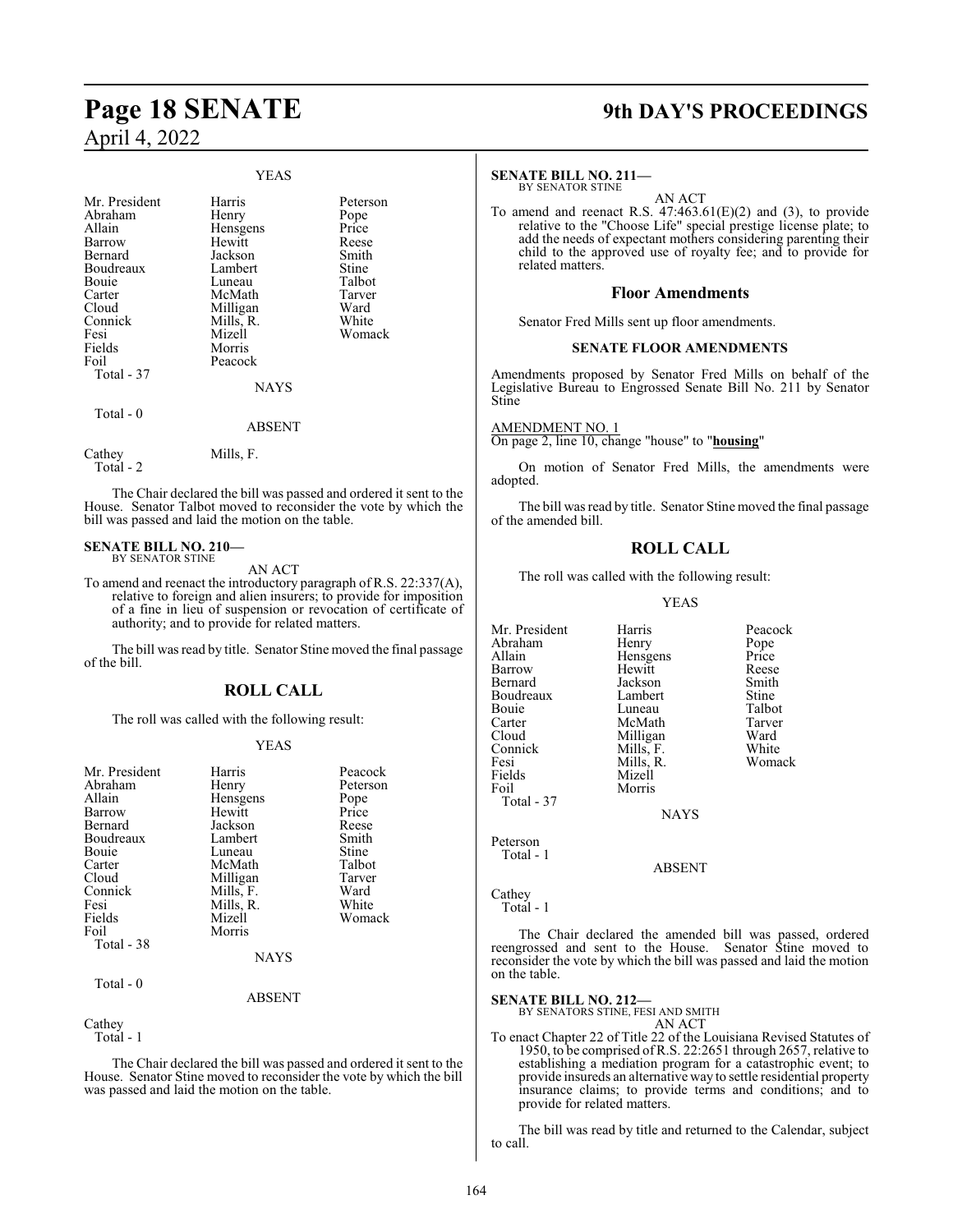#### **SENATE BILL NO. 223—**

BY SENATORS LAMBERT AND FOIL AN ACT

To enact R.S. 47:463.214, relative to motor vehicle special prestige license plate; to provide for the establishment of the "Mississippi State University Alumni Association" special prestige license plate; to provide for creation, issuance, design, fees, distribution, and rule promulgation applicable to such license plates; and to provide for related matters.

#### **Floor Amendments**

Senator Talbot proposed the following amendments.

#### **SENATE FLOOR AMENDMENTS**

Amendments proposed by Senator Talbot to Engrossed Senate Bill No. 223 by Senator Lambert

AMENDMENT NO. 1

On page 1, line 2, after "R.S. 47:463.214" insert "and 463.215"

AMENDMENT NO. 2

On page 1, line 2, after "plate;" insert "to provide for Egg Bowl rivalry prestige license plates;"

#### AMENDMENT NO. 3

On page 1, line 4,after "plate;" insert " to provide for the establishment of the "University of Mississippi Alumni Association" special prestige license plate;

#### AMENDMENT NO. 4

On page 1, line 8 after "R.S. 47:463.214" delete "is" insert "and 436.215 are"

#### AMENDMENT NO. 5

On page 2, after line  $\overline{22}$ , insert the following: " $\S 463.215$ . Special prestige license place "**§463.215. Special prestige license plate; "University of Mississippi Alumni Association"**

**A. The secretary of the Department of Public Safety and Corrections shall establish a special prestige motor vehicle license plate to be known as the "University of Mississippi Alumni Association" plate, provided there are a minimum of one thousand applicants for the plate. The plate shall be restricted to use on passenger cars, pickup trucks, recreational vehicles, motorcycles, and vans.**

**B. The secretary shall workin conjunction with the executive director of the "University of Mississippi Alumni Association", or his designee, and the state senator for Senate District 18, to select the color and design of the plate, provided the design is in compliance with R.S. 47:463(A)(3).**

**C. The special prestige license plate shall be issued, upon application, to any citizen of Louisiana in the same manner as any other motor vehicle license plate.**

**D. The department shall collect an annual royalty fee of twenty-five dollars that shall be disbursed in accordance with Subsection E of this Section. This fee shall be in addition to the standard motor vehicle license tax imposed by Article VII, Section 5 of the Constitution of Louisiana and a handling fee of three dollars and fifty cents for each plate to be retained by the department to offset a portion of administrative costs.**

**E. The annual royalty fee shall be collected by the department and forwarded in equal disbursements to the University of Mississippi Alumni Association chapters in the state of Louisiana that are officially sanctioned by the University of Mississippi Alumni Association.**

**F. The secretary shall promulgate and adopt rules and regulations as are necessary to implement the provisions of this Section.**"

On motion of Senator Talbot, the amendments were adopted.

The bill was read by title. Senator Lambert moved the final passage of the amended bill.

## **9th DAY'S PROCEEDINGS Page 19 SENATE** April 4, 2022

#### **ROLL CALL**

The roll was called with the following result:

YEAS

| Mr. President | Harris      | Peacock |
|---------------|-------------|---------|
| Abraham       | Henry       | Pope    |
| Allain        | Hensgens    | Price   |
| Barrow        | Hewitt      | Reese   |
| Bernard       | Jackson     | Smith   |
| Boudreaux     | Lambert     | Stine   |
| Bouie         | Luneau      | Talbot  |
| Carter        | McMath      | Tarver  |
| Cloud         | Milligan    | Ward    |
| Connick       | Mills, F.   | White   |
| Fesi          | Mills, R.   | Womack  |
| Fields        | Mizell      |         |
| Foil          | Morris      |         |
| Total - 37    |             |         |
|               | <b>NAYS</b> |         |

Total - 0

Cathey Peterson

Total - 2

The Chair declared the amended bill was passed, ordered reengrossed and sent to the House. Senator Lambert moved to reconsider the vote by which the bill was passed and laid the motion on the table.

ABSENT

#### **SENATE BILL NO. 224—**

BY SENATOR HEWITT AN ACT

To enact R.S. 42:17.2, relative to meetings of legislative houses and committees during a gubernatorially declared state of disaster or emergency; to provide for public input; to provide for an effective date; and to provide for related matters.

The bill was read by title. Senator Hewitt moved the final passage of the bill.

#### **ROLL CALL**

The roll was called with the following result:

#### YEAS

| Mr. President | Harris      | Peacock  |
|---------------|-------------|----------|
| Abraham       | Henry       | Peterson |
| Allain        | Hensgens    | Pope     |
| Barrow        | Hewitt      | Price    |
| Bernard       | Jackson     | Reese    |
| Boudreaux     | Lambert     | Smith    |
| Bouie         | Luneau      | Stine    |
| Carter        | McMath      | Talbot   |
| Cloud         | Milligan    | Tarver   |
| Connick       | Mills, F.   | Ward     |
| Fesi          | Mills, R.   | White    |
| Fields        | Mizell      | Womack   |
| Foil          | Morris      |          |
| Total - 38    |             |          |
|               | <b>NAYS</b> |          |
|               |             |          |

ABSENT

Cathey Total - 1

Total - 0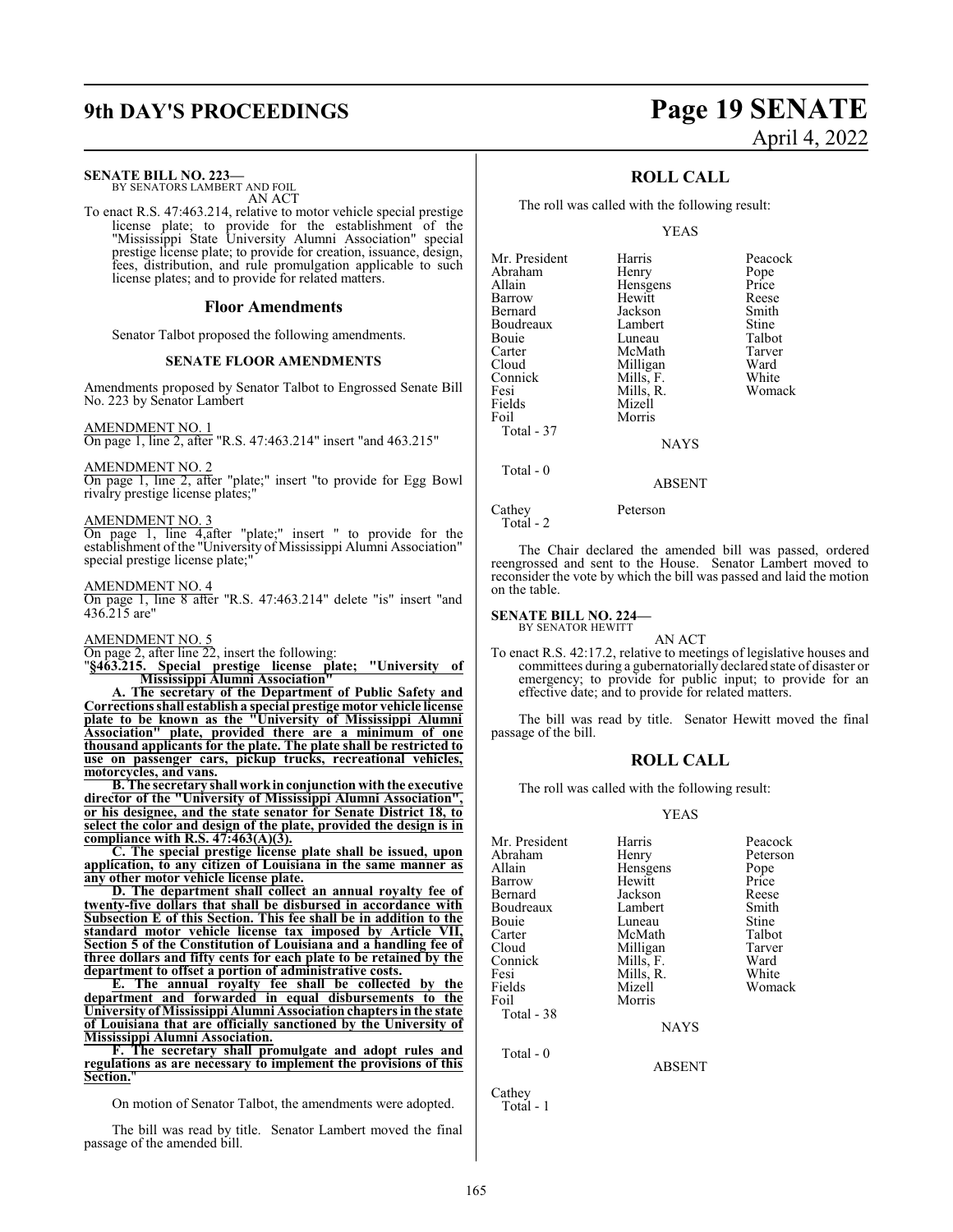## **Page 20 SENATE 9th DAY'S PROCEEDINGS**

## April 4, 2022

The Chair declared the bill was passed and ordered it sent to the House. Senator Hewitt moved to reconsider the vote by which the bill was passed and laid the motion on the table.

#### **SENATE BILL NO. 225—** BY SENATOR HEWITT

A JOINT RESOLUTION

Proposing to amend Article XII, Section 11 of the Constitution of Louisiana, relative to continuity of government during periods of emergency; to provide relative to sessions, meetings, and proceedings of the legislature and legislative bodies; to provide relative to member participation and voting; to provide certain procedures, terms, conditions, and requirements; and to specify an election for submission of the proposition to electors and provide a ballot proposition.

The bill was read by title and returned to the Calendar, subject to call.

## **SENATE BILL NO. 258—** BY SENATOR HEWITT

AN ACT

To amend and reenact R.S. 18:401.3(B), (C), and (D)(1), (2)(a)(i) and (ii), (3), and (4), and to enact R.S.  $18:401.3(E)$ , relative to emergency election plans; to provide for reasons for the development of a plan; to authorize alternative plans; to provide for procedures for approval of a plan; to provide for an effective date; and to provide for related matters.

The bill was read by title. Senator Hewitt moved the final passage of the bill.

### **ROLL CALL**

The roll was called with the following result:

#### YEAS

| Mr. President | Harris    | Peacock  |
|---------------|-----------|----------|
| Abraham       | Henry     | Peterson |
| Allain        | Hensgens  | Pope     |
| Barrow        | Hewitt    | Price    |
| Bernard       | Jackson   | Reese    |
| Boudreaux     | Lambert   | Smith    |
| Bouie         | Luneau    | Stine    |
| Carter        | McMath    | Talbot   |
| Cloud         | Milligan  | Tarver   |
| Connick       | Mills, F. | Ward     |
| Fesi          | Mills, R. | White    |
| Fields        | Mizell    | Womack   |
| Foil          | Morris    |          |
| Total - 38    |           |          |
|               | NAYS      |          |

Total - 0

#### ABSENT

**Cathey** Total - 1

The Chair declared the bill was passed and ordered it sent to the House. Senator Hewitt moved to reconsider the vote by which the bill was passed and laid the motion on the table.

#### **SENATE BILL NO. 302—** BY SENATOR BARROW

AN ACT

To amend and reenact 47:463.56(A), (D) and (F), relative to the "Girl Scouts of USA" special prestige license plate; to change the distribution of the royalty fee to Girl Scouts Louisiana East; and to provide for related matters.

#### **Floor Amendments**

Senator Peacock proposed the following amendments.

#### **SENATE FLOOR AMENDMENTS**

Amendments proposed by Senator Peacock to Engrossed Senate Bill No. 302 by Senator Barrow

#### AMENDMENT NO. 1

On page 1, line 2, after "reenact" insert "R.S." and after "(F)," insert "and to enact R.S. 47:463.56(H),"

#### AMENDMENT NO. 2

On page 1, line 4, after "East" insert "and Girl Scouts of Louisiana - Pines to the Gulf"

AMENDMENT NO. 3 On page 1, line 6, after "reenacted" insert "and R.S. 47:463.56(H) is

hereby enacted"

AMENDMENT NO. 4 On page 1, line 15, delete "**Executive Director**" and insert "**executive director**"

AMENDMENT NO. 5

On page 1, line 16, after "**East**" insert " **and the executive director of Girl Scouts of Louisiana - Pines to the Gulf**"

#### AMENDMENT NO. 6

On page 2, line 6, after "**East**" insert "**or Girl Scouts of Louisiana - Pines to the Gulf based on the parish domicile of the vehicle as set forth in Subsection H of this Section**"

#### AMENDMENT NO. 7

On page 2, line 15, after "**East**" insert "**or Girl Scouts of Louisiana - Pines to the Gulf**"

#### AMENDMENT NO. 8

On page 2, after line 16, insert the following:

"**H. (1) The royalty fee provided for in Subsection D of this Section shall be remitted to the Girl Scouts Louisiana East if the parish domicile of the vehicle is Ascension, Assumption, East Baton Rouge, East Feliciana, Iberville, Jefferson, Lafourche, Livingston, Orleans, Plaquemines, Pointe Coupee, St. Bernard, St. Charles, St. Helena, St. James, St. John the Baptist, St. Mary Parish, St. Tammany, Tangipahoa, Terrebonne, Washington, West Baton Rouge, and West Feliciana.**

**(2) The royalty fee provided for in Subsection D of this Section shall be remitted to the Girl Scouts of Louisiana - Pines to the Gulf if the parish domicile of the vehicle is Acadia, Allen, Avoyelles, Beauregard, Bienville, Bossier, Caddo, Calcasieu, Caldwell, Cameron, Catahoula, Claiborne, Concordia, DeSoto, East Carroll, Evangeline, Franklin, Grant, Iberia, Jackson, Jefferson Davis, LaSalle, Lafayette, Lincoln, Madison, Morehouse, Natchitoches, Ouachita, Rapides, Red River, Richland, Sabine, St. Landry, St. Martin, Tensas, Union, Vermilion, Vernon, Webster, West Carroll, and Winn.**"

On motion of Senator Peacock, the amendments were adopted.

The bill was read by title. Senator Barrow moved the final passage of the amended bill.

#### **ROLL CALL**

The roll was called with the following result:

#### YEAS

Mr. President Harris Peacock<br>Abraham Henry Peterson Abraham Henry Peters<br>Allain Hensgens Pope Hensgens Pope<br>Hewitt Price Barrow<br>Bernard Jackson Reese<br>Lambert Smith Boudreaux Lambert Smith<br>Bouie Luneau Stine Bouie Luneau Stine<br>
Carter McMath Talbot McMath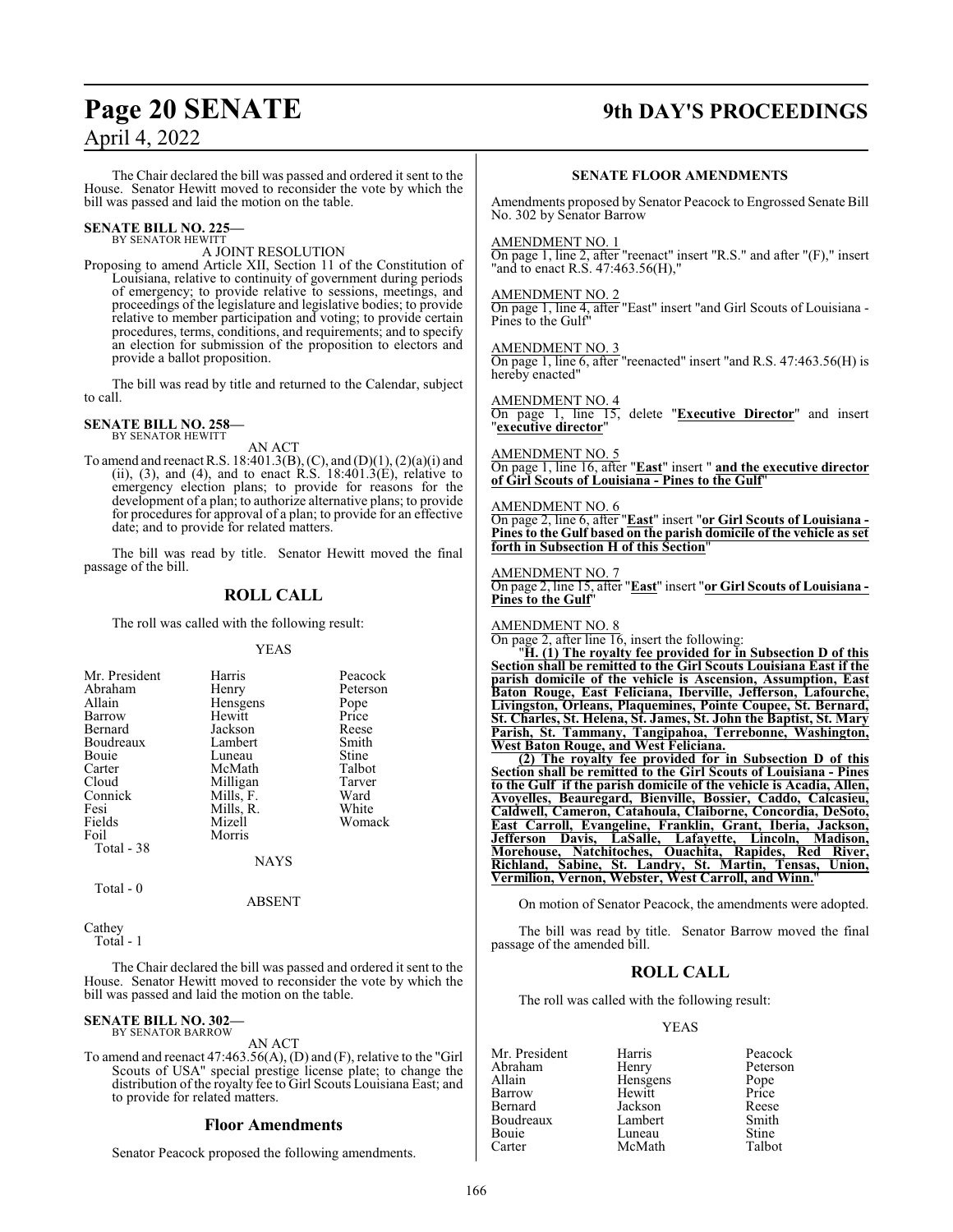## **9th DAY'S PROCEEDINGS Page 21 SENATE**

Cloud Milligan Tarver<br>
Connick Mills, F. Ward Connick Mills, F. Ward<br>
Fesi Mills, R. White Fesi Mills, R.<br>Fields Mizell Fields Mizell Womack Total - 38

Total - 0

NAYS

ABSENT

Morris

**Cathey** Total - 1

The Chair declared the amended bill was passed, ordered reengrossed and sent to the House. Senator Barrow moved to reconsider the vote by which the bill was passed and laid the motion on the table.

#### **SENATE BILL NO. 361—** BY SENATOR LUNEAU

AN ACT

To enact R.S. 9:3571.4, relative to consumer credit reports; to provide relative to prescribed open accounts; to prohibit certain actions of a credit reporting agency; to provide relative to disclosure of credit information; and to provide for related matters.

The bill was read by title and returned to the Calendar, subject to call.

#### **SENATE BILL NO. 8—** BY SENATOR PRICE

AN ACT

To amend and reenact R.S. 11:1307(E), 1310(A)(2)(a), 1312.1(A)(2) and (D)(2)(introductory paragraph), 1318, 1321(A)(1), 1322(B) and (D),  $1323(B)(1)$ , (C), and (D)(1), and  $1345.8(B)(1)$ , and to enact R.S. 11:1322.1, relative to the Louisiana State Police Retirement System; to provide with respect to benefits; to provide relative to qualifications for payment; to provide for clarification of statutory language; to provide relative to payment of benefits to a trust for specific beneficiaries; to provide for an effective date; and to provide for related matters.

#### **Floor Amendments**

Senator Fred Mills sent up floor amendments.

#### **SENATE FLOOR AMENDMENTS**

Amendments proposed by Senator Fred Mills on behalf of the Legislative Bureau to Engrossed Senate Bill No. 8 by Senator Price

AMENDMENT NO. 1

On page 1, line 3, change "(D)(2)(introductory paragraph)" to "the introductory paragraph of  $(D)(2)$ "

AMENDMENT NO. 2

 $\overline{On}$  page 1, line 11 through 12, change  $"(\underline{D})(2)$ (introductory paragraph)" to "the introductory paragraph of  $(D)(2)$ "

On motion of Senator Fred Mills, the amendments were adopted.

#### **Floor Amendments**

Senator Price proposed the following amendments.

#### **SENATE FLOOR AMENDMENTS**

Amendments proposed bySenator Price to Engrossed Senate Bill No. 8 by Senator Price

# April 4, 2022

#### AMENDMENT NO. 1

On page 3, line 6, change "**through**" to "**and**"

AMENDMENT NO. 2

On page 3, line 13, change "**through**" to "**and**"

On motion of Senator Price, the amendments were adopted.

The bill was read by title. Senator Price moved the final passage of the amended bill.

#### **ROLL CALL**

The roll was called with the following result:

#### YEAS

| Mr. President | Harris      | Peacock  |
|---------------|-------------|----------|
| Abraham       | Henry       | Peterson |
| Allain        | Hensgens    | Pope     |
| Barrow        | Hewitt      | Price    |
| Bernard       | Jackson     | Reese    |
| Boudreaux     | Lambert     | Smith    |
|               |             |          |
| Bouie         | Luneau      | Stine    |
| Carter        | McMath      | Talbot   |
| Cloud         | Milligan    | Tarver   |
| Connick       | Mills, F.   | Ward     |
| Fesi          | Mills, R.   | White    |
| Fields        | Mizell      | Womack   |
| Foil          | Morris      |          |
| Total - 38    |             |          |
|               | <b>NAYS</b> |          |
| Total - 0     |             |          |

Cathey

Total - 1

The Chair declared the amended bill was passed, ordered reengrossed and sent to the House. Senator Price moved to reconsider the vote by which the bill was passed and laid the motion on the table.

ABSENT

#### **SENATE BILL NO. 9—**

BY SENATOR ROBERT MILLS AN ACT

To amend and reenact R.S. 11:1755(E)(1)(a) and (5), 1821(E), 1823(22), 1826(B), 1842, 1843, and 2003, to enact R.S. 11:1756(D), and to repeal R.S. 11:1823(23), relative to statewide retirement systems; to provide with respect to administration of and benefits provided by the systems; to provide relative to creditable service, conversion of leave, and benefit payments; to provide relative to the powers, duties, and responsibilities of members of system boards of trustees; to provide for expenditure of system funds; to provide for actuarial investigations; to provide relative to cash deposit available for payment of benefits; to provide for an effective date; and to provide for related matters.

#### **Floor Amendments**

Senator Fred Mills sent up floor amendments.

#### **SENATE FLOOR AMENDMENTS**

Amendments proposed by Senator Fred Mills on behalf of the Legislative Bureau to Engrossed Senate Bill No. 9 by Senator Robert Mills

AMENDMENT NO. 1 On page 2, line 20, before "**member's employer**" delete "**the**"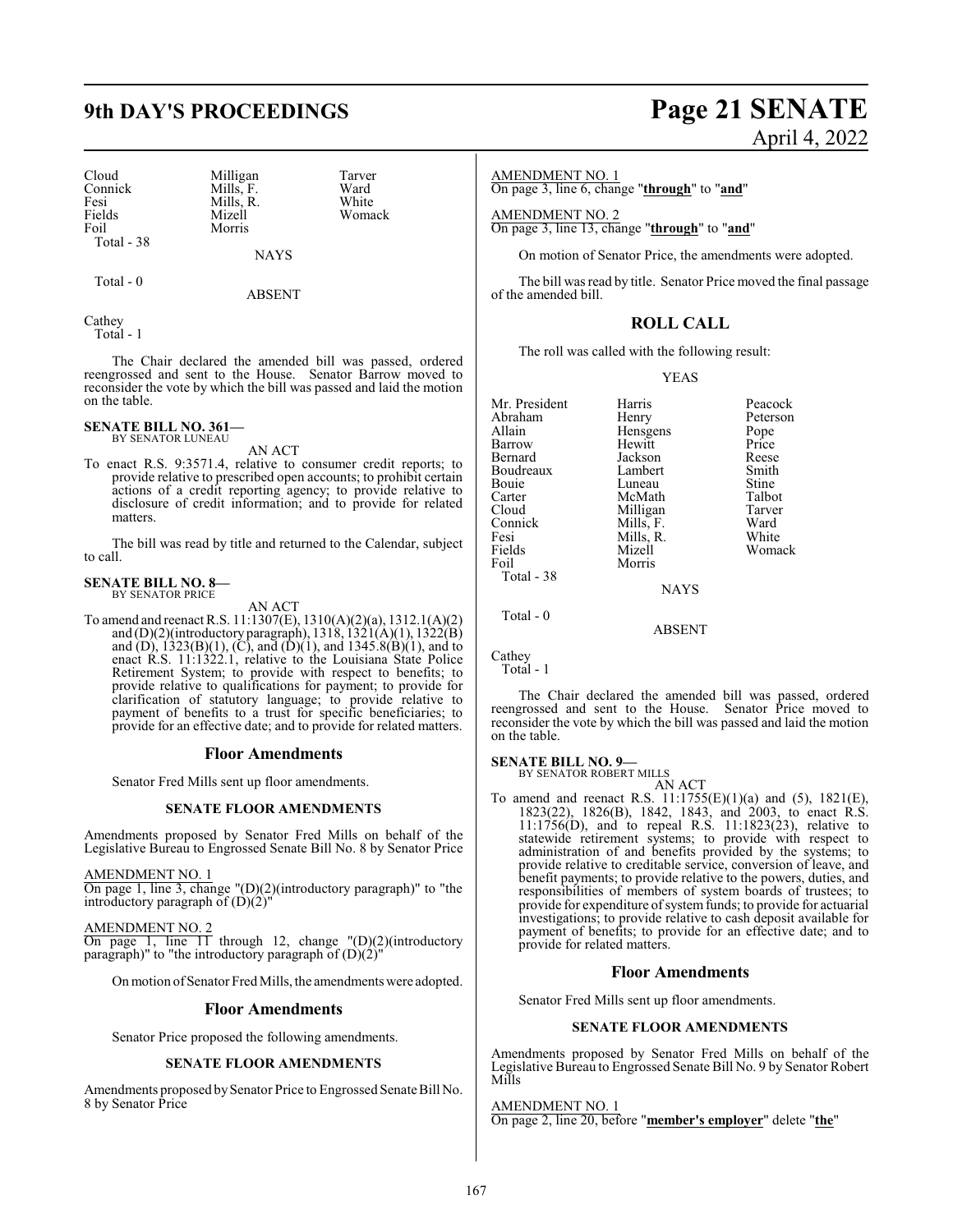Onmotion ofSenator Fred Mills, the amendments were adopted.

The bill was read by title. Senator Robert Mills moved the final passage of the amended bill.

## **ROLL CALL**

The roll was called with the following result:

#### YEAS

| Mr. President | Harris    | Peacock  |
|---------------|-----------|----------|
| Abraham       | Henry     | Peterson |
| Allain        | Hensgens  | Pope     |
| Barrow        | Hewitt    | Price    |
| Bernard       | Jackson   | Reese    |
| Boudreaux     | Lambert   | Smith    |
| <b>Bouje</b>  | Luneau    | Stine    |
| Carter        | McMath    | Talbot   |
| Cloud         | Milligan  | Tarver   |
| Connick       | Mills, F. | Ward     |
| Fesi          | Mills, R. | White    |
| Fields        | Mizell    | Womack   |
| Foil          | Morris    |          |
| Total - 38    |           |          |
|               | NAYS      |          |

Total - 0

## ABSENT

Cathey Total - 1

The Chair declared the amended bill was passed, ordered reengrossed and sent to the House. Senator Robert Mills moved to reconsider the vote by which the bill was passed and laid the motion on the table.

## **SENATE BILL NO. 15—** BY SENATOR FRED MILLS

AN ACT

To amend and reenact the introductory paragraphs of R.S. 39:198(I) and 198(I)(8), and R.S. 39:198(I)(2), (6), (8)(b) and (c), and (9), relative to contracts for fiscal intermediary services; to provide for the transfer of contract award oversight from the House and Senate committees on health and welfare to the Joint Legislative Committee on the Budget; and to provide for related matters.

The bill was read by title. Senator Fred Mills moved the final passage of the bill.

#### **ROLL CALL**

The roll was called with the following result:

#### YEAS

| Mr. President                | Harris           | Peacock  |
|------------------------------|------------------|----------|
| Abraham                      | Henry            | Peterson |
| Allain                       | Hensgens         | Pope     |
| Barrow                       | Hewitt           | Price    |
| Bernard                      | Jackson          | Reese    |
| Boudreaux                    | Lambert          | Smith    |
| Bouie                        | Luneau           | Stine    |
| Carter                       | McMath           | Talbot   |
| Connick                      | Mills, F.        | Ward     |
| Fesi                         | Mills, R.        | White    |
| Fields<br>Foil<br>Total - 38 | Mizell<br>Morris | Womack   |
|                              | <b>NAYS</b>      |          |

Total - 0

## **Page 22 SENATE 9th DAY'S PROCEEDINGS**

#### ABSENT

Cathey Total - 1

The Chair declared the bill was passed and ordered it sent to the House. Senator Fred Mills moved to reconsider the vote by which the bill was passed and laid the motion on the table.

#### **SENATE BILL NO. 16—** BY SENATOR FRED MILLS

AN ACT

To amend and reenact R.S. 27:437(C)(3), relative to the Video Draw Poker Device Fund; to provide for the use of monies in the fund; to provide for an effective date; and to provide for related matters.

The bill was read by title. Senator Fred Mills moved the final passage of the bill.

#### **ROLL CALL**

The roll was called with the following result:

#### YEAS

| Mr. President<br>Abraham<br>Allain<br>Barrow<br>Bernard<br>Boudreaux<br>Bouie<br>Carter<br>Cloud<br>Connick<br>Fesi<br>Fields<br>Foil<br>Total - 37 | Harris<br>Henry<br>Hensgens<br>Hewitt<br>Jackson<br>Lambert<br>Luneau<br>McMath<br>Milligan<br>Mills, F.<br>Mills, R.<br>Mizell<br>Morris<br><b>NAYS</b> | Peacock<br>Pope<br>Price<br>Reese<br>Smith<br>Stine<br>Talbot<br>Tarver<br>Ward<br>White<br>Womack |
|-----------------------------------------------------------------------------------------------------------------------------------------------------|----------------------------------------------------------------------------------------------------------------------------------------------------------|----------------------------------------------------------------------------------------------------|
| Total - 0                                                                                                                                           | <b>ABSENT</b>                                                                                                                                            |                                                                                                    |
| Cathev                                                                                                                                              | Peterson                                                                                                                                                 |                                                                                                    |

Total - 2

The Chair declared the bill was passed and ordered it sent to the House. Senator Fred Mills moved to reconsider the vote by which the bill was passed and laid the motion on the table.

## **SENATE BILL NO. 80—** BY SENATOR WHITE

$$
AN ACT
$$

To amend and reenact R.S.  $40:1666.1(A)(1)$ ,  $(4)(a)$ , and  $(6)(a)$ , 1667.1(A)(1) and (2)(a), 1667.7(B) and (G), and 1667.9, relative to supplemental pay for firemen, police officers, law enforcement officers of certain state agencies and political subdivisions, deputy sheriffs, and full-time deputy sheriffs employed as field representatives or process servers, harbor police, bridge police, fireboat employees, and certain tribal officers and firemen; to provide for extra compensation for commissioned law enforcement officers employed by a public institution of higher education; to provide for extra compensation for certain harbor police officers, fireboat operators, certain tribal officers, and bridge police officers employed by the state; to provide for extra compensation for certain tribal firemen; to provide for extra compensation for certain fire protection officers with the Plaquemines Port Harbor and Terminal District; to provide for an effective date; and to provide for related matters.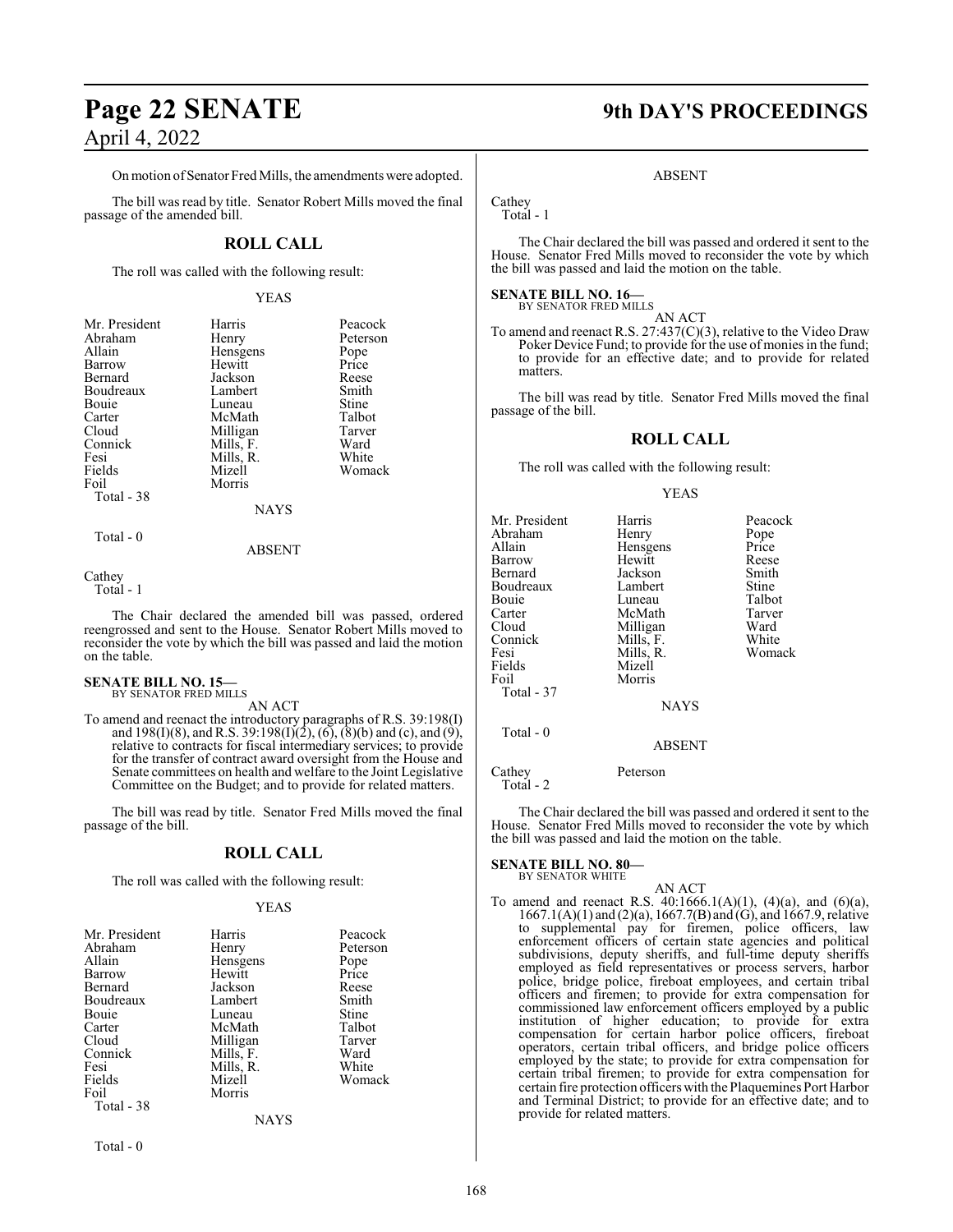## **9th DAY'S PROCEEDINGS Page 23 SENATE**

#### **Floor Amendments**

Senator White proposed the following amendments.

#### **SENATE FLOOR AMENDMENTS**

Amendments proposed by Senator White to Engrossed Senate Bill No. 80 by Senator White

#### AMENDMENT NO. 1

On page 1, line 2, after "reenact" and before "R.S. 40:1666.1(A)(1)" insert "R.S. 13:2591(A)(1),"

#### AMENDMENT NO. 2

On page 1, line 6, after "servers," and before "harbor" insert "justices of the peace, constables,"

### AMENDMENT NO. 3

On page 1, between lines 14 and 15, insert the following: "Section 1. R.S.  $13:2591(A)(1)$  is hereby amended and

reenacted to read as follows: §2591. Amount of additional salary for justices of the peace and

constables; payment of expenses at the Justice of the Peace Training Course

A.(1) Every justice of the peace and every constable for each justice of the peace court in the state shall be paid by the state an additional salary equal to the amount paid justices of the peace and constables by their respective parishes, in no event to exceed one **two** hundred dollars per month, provided funds are available and appropriated by the legislature.

\* \* \*"

AMENDMENT NO. 4

On page 1, line 15, change "Section 1." to "Section 2."

AMENDMENT NO. 5 On page 5, line 18, change "Section 2." to "Section 3."

On motion of Senator White, the amendments were adopted.

#### **Floor Amendments**

Senator Boudreaux proposed the following amendments.

#### **SENATE FLOOR AMENDMENTS**

Amendments proposed by Senator Boudreaux to Engrossed Senate Bill No. 80 by Senator White

#### AMENDMENT NO. 1

On page 1, at the end of line 8, after "to provide" insert "certain constables and marshals as provided by law; to provide"

On motion of Senator Boudreaux, the amendments were adopted.

The bill was read by title. Senator White moved the final passage of the amended bill.

#### **ROLL CALL**

The roll was called with the following result:

#### YEAS

| Mr. President | Harris   | Peacock      |
|---------------|----------|--------------|
| Abraham       | Henry    | Peterson     |
| Allain        | Hensgens | Pope         |
| Barrow        | Hewitt   | Price        |
| Bernard       | Jackson  | Reese        |
| Boudreaux     | Lambert  | Smith        |
| Bouie         | Luneau   | <b>Stine</b> |
| Carter        | McMath   | Talbot       |
| Cloud         | Milligan | Tarver       |

Connick Mills, F. Ward Fesi Mills, R.<br>Fields Mizell Foil Morris Total - 38

NAYS

ABSENT

Total - 0

Cathey Total - 1

The Chair declared the amended bill was passed, ordered reengrossed and sent to the House. Senator White moved to reconsider the vote by which the bill was passed and laid the motion on the table.

#### **SENATE BILL NO. 87—** BY SENATOR CATHEY

AN ACT To amend and reenact R.S.  $39:112(C)(1)(a)$  and (b), and (E)(2)(a), and to enact R.S.  $39:112(E)(3)$ , relative to capital outlay; to provide for the approval of the Joint Legislative Committee on Capital Outlay of economic development and emergency projects; to provide for the reporting of projects that are exempt from providing a local match; to provide for an effective date; and to provide for related matters.

The bill was read by title and returned to the Calendar, subject to call.

## **SENATE BILL NO. 129—** BY SENATOR MORRIS

AN ACT

To amend and reenact R.S. 47:305.76(A) and 337.9(D)(34) and to enact R.S. 47:305.76(B)(24) through (45), relative to local sales and use tax; to provide an exemption from local sales and use tax for the purchase of certain infused or injected prescription drugs; to provide for applicable diseases and conditions; to provide for effectiveness; and to provide for related matters.

The bill was read by title. Senator Morris moved the final passage of the bill.

#### **ROLL CALL**

The roll was called with the following result:

#### YEAS

| Mr. President | Harris      | Peacock  |
|---------------|-------------|----------|
| Abraham       | Henry       | Peterson |
| Allain        | Hensgens    | Pope     |
| Barrow        | Hewitt      | Price    |
| Bernard       | Jackson     | Reese    |
| Boudreaux     | Lambert     | Smith    |
| Bouie         | Luneau      | Stine    |
| Carter        | McMath      | Talbot   |
| Cloud         | Milligan    | Tarver   |
| Connick       | Mills, F.   | Ward     |
| Fesi          | Mills, R.   | White    |
| Fields        | Mizell      | Womack   |
| Foil          | Morris      |          |
| Total - 38    |             |          |
|               | <b>NAYS</b> |          |
| Total - 0     |             |          |
|               | ABSENT      |          |

Cathey

Total - 1

# April 4, 2022

Womack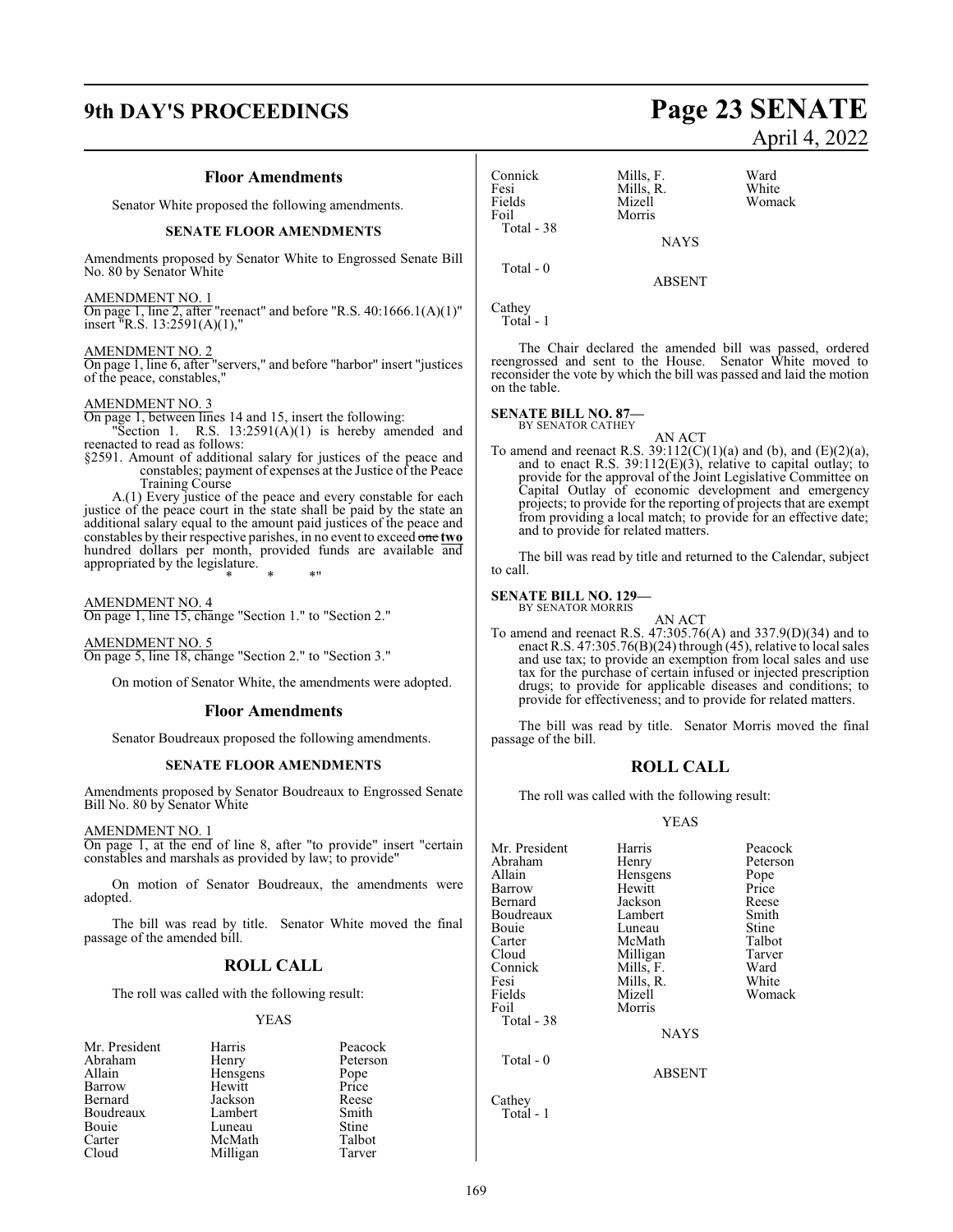## **Page 24 SENATE 9th DAY'S PROCEEDINGS** April 4, 2022

The Chair declared the bill was passed and ordered it sent to the House. Senator Morris moved to reconsider the vote by which the bill was passed and laid the motion on the table.

#### **SENATE BILL NO. 217—** BY SENATOR JACKSON

AN ACT

To enact R.S. 47:305.77 and 337.9(D)(36), relative to local sales and use tax; to provide an exemption from local sales and use tax for the lease, rental, or purchase of tangible personal property or services by the Edward Via College of Osteopathic Medicine (VCOM); to provide for effectiveness; and to provide for related matters.

The bill was read by title. Senator Jackson moved the final passage of the bill.

#### **ROLL CALL**

The roll was called with the following result:

#### YEAS

| Mr. President | Harris    | Peacock      |
|---------------|-----------|--------------|
| Abraham       | Henry     | Peterson     |
| Allain        | Hensgens  | Pope         |
| Barrow        | Hewitt    | Price        |
| Bernard       | Jackson   | Reese        |
| Boudreaux     | Lambert   | Smith        |
| Bouie         | Luneau    | <b>Stine</b> |
| Carter        | McMath    | Talbot       |
| Cloud         | Milligan  | Tarver       |
| Connick       | Mills, F. | Ward         |
| Fesi          | Mills, R. | White        |
| Fields        | Mizell    | Womack       |
| Foil          | Morris    |              |
| Total - 38    |           |              |
|               | NAYS      |              |

Total - 0

ABSENT

Cathey Total - 1

The Chair declared the bill was passed and ordered it sent to the House. Senator Jackson moved to reconsider the vote by which the bill was passed and laid the motion on the table.

#### **SENATE BILL NO. 245—**

BY SENATOR ALLAIN AND REPRESENTATIVE COUSSAN AN ACT

To amend and reenact R.S. 30:83(F)(7), 86(E)(2), 89(C)(3), and 92(A) and (C), to enact R.S.  $30:83(F)(8)$ ,  $84(A)(3)$  and  $(8)$ , and to repeal R.S. 30:85(B), to provide for the Louisiana Oilfield Site Restoration Law; to provide for the Oilfield Site Restoration Fund; to provide for the powers and duties of the Oilfield Site Restoration Commission and the secretary and assistant secretary of the Department of Natural Resources; to provide for contracts for site assessment or restoration; to provide for an executive director; and to provide for related matters.

The bill was read by title. Senator Allain moved the final passage of the bill.

#### **ROLL CALL**

The roll was called with the following result:

#### YEAS

| Mr. President | Harris          | Peacock  |
|---------------|-----------------|----------|
| Abraham       | Henry           | Peterson |
| Allain        | <b>Hensgens</b> | Pope     |

| Barrow     | Hewitt      | Price        |
|------------|-------------|--------------|
| Bernard    | Jackson     | Reese        |
| Boudreaux  | Lambert     | Smith        |
| Bouie      | Luneau      | <b>Stine</b> |
| Carter     | McMath      | Talbot       |
| Cloud      | Milligan    | Tarver       |
| Connick    | Mills, F.   | Ward         |
| Fesi       | Mills, R.   | White        |
| Fields     | Mizell      | Womack       |
| Foil       | Morris      |              |
| Total - 38 |             |              |
|            | <b>NAYS</b> |              |
| Total $-0$ |             |              |
|            | ABSENT      |              |

Cathey

Total - 1

The Chair declared the bill was passed and ordered it sent to the House. Senator Allain moved to reconsider the vote by which the bill was passed and laid the motion on the table.

#### **SENATE BILL NO. 260—** BY SENATOR HEWITT

AN ACT To amend and reenact R.S. 28:826, relative to the Community and Family Support System Fund; to change the name of the fund from the Community and Family Support System Fund to the Disability Services Fund; to provide for the purposes of the Disability Services Fund; and to provide for related matters.

The bill was read by title. Senator Hewitt moved the final passage of the bill.

#### **ROLL CALL**

The roll was called with the following result:

#### YEAS

| Mr. President | Harris      | Peacock  |
|---------------|-------------|----------|
| Abraham       | Henry       | Peterson |
| Allain        | Hensgens    | Pope     |
| Barrow        | Hewitt      | Price    |
| Bernard       | Jackson     | Reese    |
| Boudreaux     | Lambert     | Smith    |
| Bouie         | Luneau      | Stine    |
| Carter        | McMath      | Talbot   |
| Cloud         | Milligan    | Tarver   |
| Connick       | Mills, F.   | Ward     |
| Fesi          | Mills, R.   | White    |
| Fields        | Mizell      | Womack   |
| Foil          | Morris      |          |
| Total - 38    |             |          |
|               | <b>NAYS</b> |          |
| Total - 0     |             |          |

ABSENT

#### Cathey

Total - 1

The Chair declared the bill was passed and ordered it sent to the House. Senator Hewitt moved to reconsider the vote by which the bill was passed and laid the motion on the table.

#### **SENATE BILL NO. 293—** BY SENATOR ALLAIN

#### AN ACT

To enact R.S. 47:305.77, relative to sales and use tax rebates; to provide for a state sales and use tax rebate for the purchase of certain agricultural fencing materials by commercial farmers; to provide for limitations and conditions; to provide for definitions; to authorize the secretary of the Department of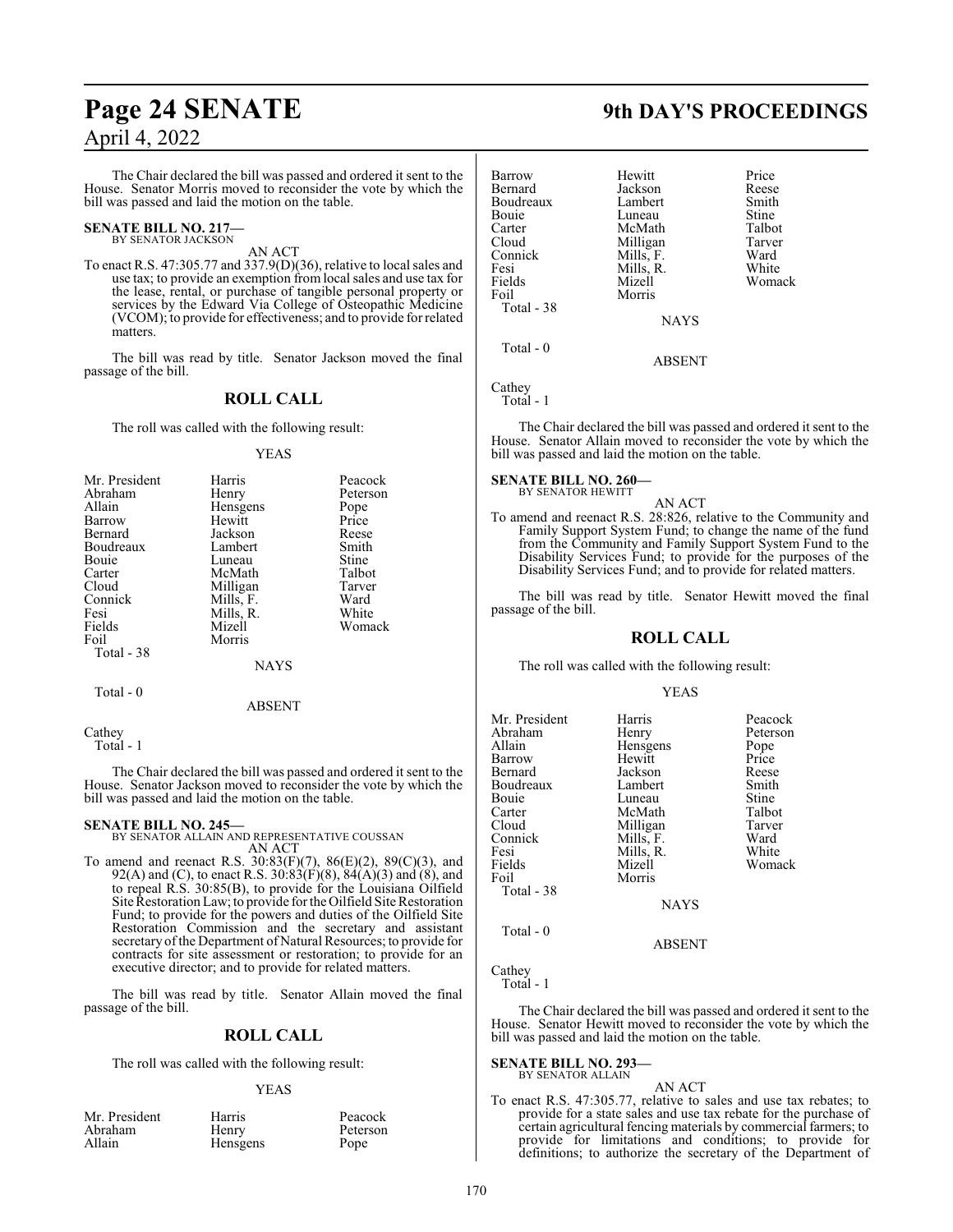## **9th DAY'S PROCEEDINGS Page 25 SENATE**

Revenue to promulgate rules; to provide for application deadlines; and to provide for related matters.

The bill was read by title. Senator Allain moved the final passage of the bill.

## **ROLL CALL**

The roll was called with the following result: YEAS

| Mr. President | Harris      | Peacock  |
|---------------|-------------|----------|
| Abraham       | Henry       | Peterson |
| Allain        | Hensgens    | Pope     |
| Barrow        | Hewitt      | Price    |
| Bernard       | Jackson     | Reese    |
| Boudreaux     | Lambert     | Smith    |
| Bouie         | Luneau      | Stine    |
| Carter        | McMath      | Talbot   |
| Cloud         | Milligan    | Tarver   |
| Connick       | Mills, F.   | White    |
| Fesi          | Mills, R.   | Womack   |
| Fields        | Mizell      |          |
| Foil          | Morris      |          |
| Total - 37    |             |          |
|               | <b>NAYS</b> |          |
| $Total - 0$   |             |          |

ABSENT

Cathey Ward Total - 2

The Chair declared the bill was passed and ordered it sent to the House. Senator Allain moved to reconsider the vote by which the bill was passed and laid the motion on the table.

#### **Senate Bills and Joint Resolutions on Third Reading and Final Passage, Subject to Call**

#### **Called from the Calendar**

Senator Mizell asked that Senate Bill No. 169 be called from the Calendar.

#### **SENATE BILL NO. 169—** BY SENATOR MIZELL

AN ACT

To amend and reenact R.S. 17:407.101(E)(8)(introductory paragraph) and  $(b)(i)$ ,  $(F)$ , and  $(G)$  and to repeal Sections 3 and  $\overline{A(B)}$  of Act 180 of the 2020 Regular Session, relative to the Early Childhood Care and Education Commission; to provide relative to the officers and duties of a task force of the commission; to provide relative to meetings and reports of the commission; to repeal the termination date of the commission; and to provide for related matters.

The bill was read by title. Senator Mizell moved the final passage of the bill.

### **ROLL CALL**

The roll was called with the following result:

#### YEAS

| Mr. President | Harris   | Peacock  |
|---------------|----------|----------|
| Abraham       | Henry    | Peterson |
| Allain        | Hensgens | Pope     |
| Barrow        | Hewitt   | Price    |
| Bernard       | Jackson  | Reese    |
| Boudreaux     | Lambert  | Smith    |

# April 4, 2022

Bouie Luneau Stine<br>Carter McMath Talbot Exerce Talbot<br>Cloud Milligan Tarver Cloud Milligan Tarver<br>
Connick Mills, F. Ward Connick Mills, F. Ward Fesi Mills, R.<br>Fields Mizell Fields Mizell Womack Total - 38

Morris

NAYS

ABSENT

Cathey Total - 1

Total - 0

The Chair declared the bill was passed and ordered it sent to the House. Senator Mizell moved to reconsider the vote by which the bill was passed and laid the motion on the table.

#### **Rules Suspended**

Senator Pope asked for and obtained a suspension of the rules to revert to the Morning Hour.

#### **Message from the House**

#### **CONCURRING IN SENATE CONCURRENT RESOLUTIONS**

March 29, 2022

To the Honorable President and Members of the Senate:

I am directed to inform your honorable body that the House of Representatives has finally concurred in the following Senate Concurrent Resolutions:

**SENATE CONCURRENT RESOLUTION NO. 15—**<br>BY SENATOR FOIL AND REPRESENTATIVES FREIBERG AND<br>MARCELLE A CONCURRENT RESOLUTION

To commend Visit Baton Rouge on its fiftieth anniversary.

Reported without amendments.

**SENATE CONCURRENT RESOLUTION NO. 16**<br>
BY SENATORS MILLIGAN, PEACOCK AND TARVER AND<br>
REPRESENTATIVES JENKINS, PRESSLY AND SEABAUGH<br>
A CONCURRENT RESOLUTION

To express the sincere condolences of the Legislature of Louisiana upon the passing of Councilman James Flurry, to acknowledge his lifelong commitment to his family and community, and to note his many contributions made on behalf of the city of Shreveport and the state of Louisiana.

Reported without amendments.

Respectfully submitted, MICHELLE D. FONTENOT Clerk of the House of Representatives

#### **Introduction of Senate Bills and Joint Resolutions**

**SENATE BILL NO. 432—** BY SENATOR LAMBERT

AN ACT To amend and reenact R.S. 6:337, relative to payment of insurance proceeds for damage to residential property; to provide for the obligations and responsibilities of the mortgagee and the mortgagor when proceeds are paid jointly to the mortgagee and the mortgagor; to provide for payment of proceeds to an escrow account and for their disbursement upon receipt of sufficient proof of repair or replacement; to provide for damages and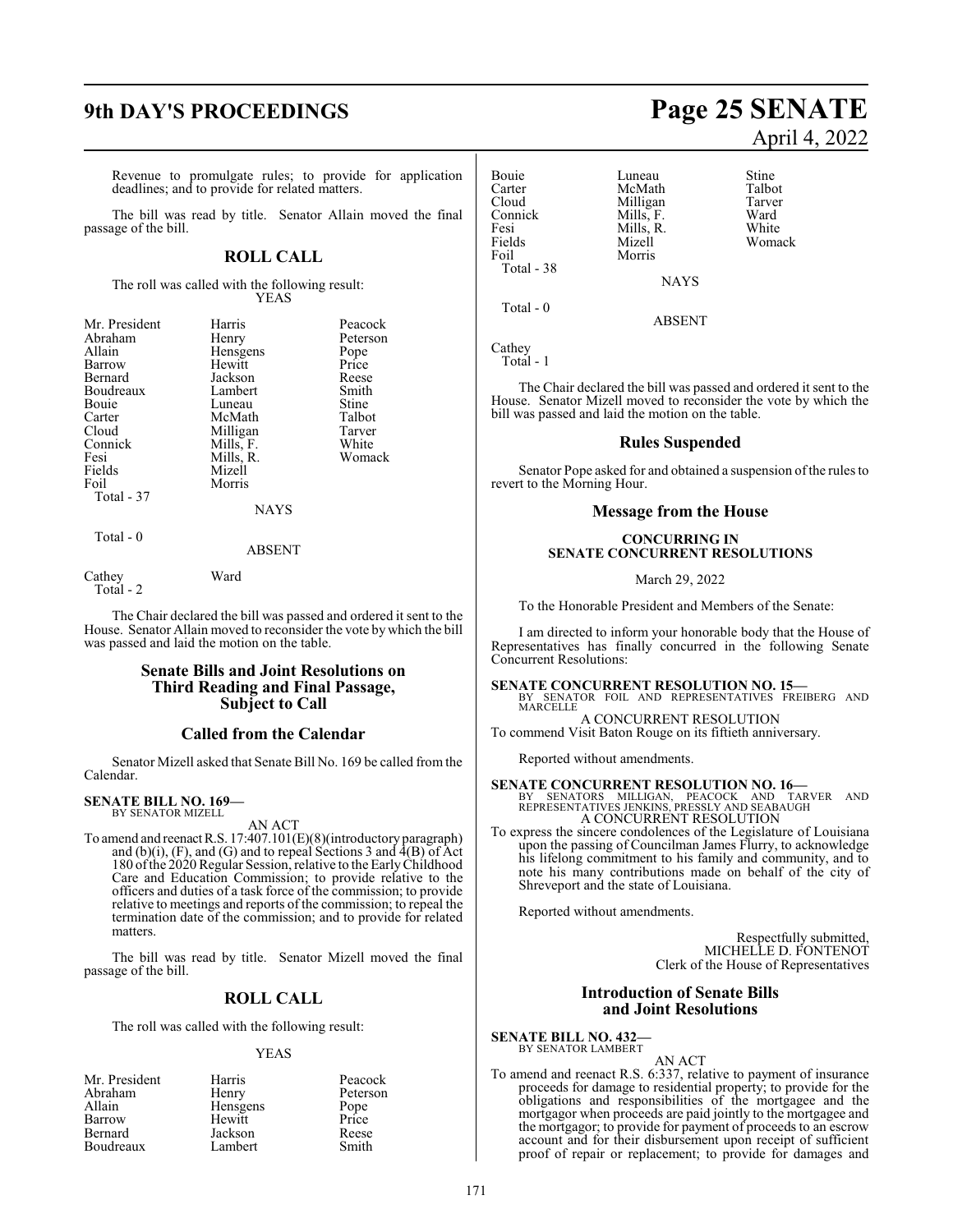attorney fees; to provide for the duties of the mortgagee and the mortgagor; and to provide for related matters.

The bill was read by title and placed on the Calendar for a second reading.

# **SENATE BILL NO. 433—** BY SENATORS WHITE AND FOIL

AN ACT

To enact R.S. 2:348, relative to membership of certain airport commissions; to provide for additional commissioners in any parish with a population greater than four hundred fifty thousand and less than four hundred sixty thousand, according to the latest federal decennial census; to provide for legislative representation; to provide for a designee; and to provide for related matters.

The bill was read by title and placed on the Calendar for a second reading.

**SENATE BILL NO. 434—** BY SENATOR FIELDS

AN ACT

To amend and reenact R.S. 11:710(F)(1) and (G) and the introductory paragraph of R.S. 11:710.1(A) and to enact R.S. 11:710(H) and  $710.\overline{1}$ (F), relative to critical teacher shortages; to provide for employment of retirees of the Teachers' Retirement System of Louisiana; to allow a retiree to return to work without suspension or reduction of benefit in certain circumstances; to provide for application; to provide for determinations and reporting; to provide for an effective date; and to provide for related matters.

The bill was read by title and placed on the Calendar for a second reading.

#### **SENATE BILL NO. 435—** BY SENATOR CORTEZ

AN ACT

To enact R.S. 32:57(J) and 239, relative to the Louisiana Highway Regulatory Act; to provide relative to traffic regulations; to provide relative to speed limits; to provide relative to driving on the right side, overtaking, and passing; to provide for signs; to provide for penalties; and to provide for related matters.

The bill was read by title and placed on the Calendar for a second reading.

# **SENATE BILL NO. 436—** BY SENATOR CLOUD

#### AN ACT

To enact R.S. 47:463.214, relative to motor vehicle special prestige license plate; to provide for the establishment of the "Louisiana Equine Council" special prestige license plate; to provide for creation, issuance, design, fees, distribution, and rule promulgation applicable to license plate; and to provide for related matters.

The bill was read by title and placed on the Calendar for a second reading.

#### **Message from the House**

#### **ASKING CONCURRENCE IN HOUSE BILLS AND JOINT RESOLUTIONS**

#### April 4, 2022

To the Honorable President and Members of the Senate:

I am directed to inform your honorable body that the House of Representatives has finally passed and asks your concurrence in the following House Bills and Joint Resolutions:

HB No. 333 HB No. 411 HB No. 417

## **Page 26 SENATE 9th DAY'S PROCEEDINGS**

HB No. 475 HB No. 478 HB No. 525

Respectfully submitted, MICHELLE D. FONTENOT Clerk of the House of Representatives

### **House Bills and Joint Resolutions on First Reading**

**HOUSE BILL NO. 333—** BY REPRESENTATIVE BRASS

HB No. 530

AN ACT

To enact R.S. 17:2926(A)(4), relative to curricula; to provide for advising of students; to provide for the scheduling of advanced courses; and to provide for related matters.

The bill was read by title and placed on the Calendar for a second reading.

#### **HOUSE BILL NO. 411—**

BY REPRESENTATIVE THOMAS AN ACT

To amend and reenact R.S.  $42:1119(B)(2)(a)(v)$ , relative to nepotism; to provide relative to family members of school board members and school district superintendents who are employed by the school board; to provide relative to promotion of such employees; to provide for an effective date; and to provide for related matters.

The bill was read by title and placed on the Calendar for a second reading.

#### **HOUSE BILL NO. 417—**

BY REPRESENTATIVE HILFERTY AN ACT

To amend and reenact R.S.  $17:436.1(K)(1)$  and to enact R.S. 17:407.50.2, relative to licensed early learning centers and public elementary and secondary schools; to provide with respect to anaphylaxis training; to provide with respect to the administration of medication; to authorize the maintenance of a supply of auto-injectable epinephrine; to provide for definitions; to provide for effectiveness; and to provide for related matters.

The bill was read by title and placed on the Calendar for a second reading.

#### **HOUSE BILL NO. 475—**

BY REPRESENTATIVE THOMAS

AN ACT To amend and reenact R.S. 42:1119(B)(2)(a)(iii), relative to nepotism; to provide relative to family members of school board members and school district superintendents who are employed by the school board; to provide relative to the deadline for disclosing information regarding such employment to the Board of Ethics; to provide relative to penalties; and to provide for related matters.

The bill was read by title and placed on the Calendar for a second reading.

**HOUSE BILL NO. 478—** BY REPRESENTATIVE FONTENOT

AN ACT

To enact R.S.  $40:41(C)(1)(f)$ , relative to disclosure of records; to provide for the disclosure of records or issuance of certificates to an agent for the surety of a person who is the party to a criminal bail bond; to provide relative to proper documentation; and to provide for related matters.

The bill was read by title and placed on the Calendar for a second reading.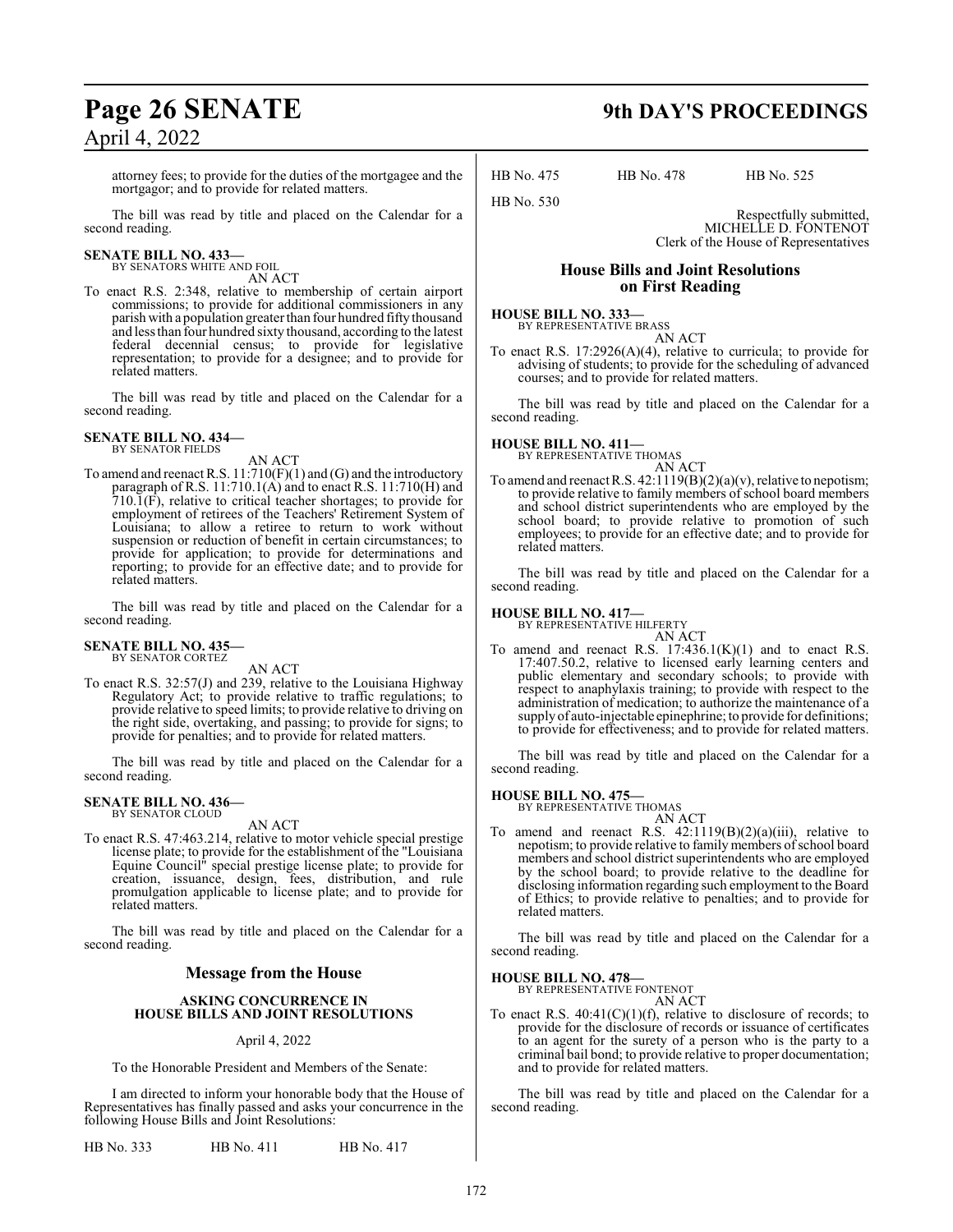## **9th DAY'S PROCEEDINGS Page 27 SENATE**

# April 4, 2022

#### **HOUSE BILL NO. 525—**

BY REPRESENTATIVE MCCORMICK AN ACT

To authorize and provide for the transfer of certain state property; to authorize the transfer of certain state property in Caddo Parish; to provide for property descriptions; to provide for the reservation of mineral rights; to provide terms and conditions; to provide for termination of authority; to provide for an effective date; and to provide for related matters.

The bill was read by title and placed on the Calendar for a second reading.

#### **HOUSE BILL NO. 530—** BY REPRESENTATIVE MIGUEZ

AN ACT

To authorize and provide for the transfer of certain state property; to authorize the transfer of certain state property in Iberia and St. Martin Parish; to provide for property descriptions; to provide for the reservation of mineral rights; to provide terms and conditions; to provide for an expiration of authority; to provide for an effective date; and to provide for related matters.

The bill was read by title and placed on the Calendar for a second reading.

#### **Rules Suspended**

Senator Talbot asked for and obtained a suspension of the rules to recall Senate Bill No. 402 from the Committee on Judiciary A.

#### **SENATE BILL NO. 402—** BY SENATOR ABRAHAM

AN ACT

To amend and reenact R.S. 13:4165(F)(7) and to enact R.S. 13:4165(F)(9) and (10), relative to courts and judicial procedure; to provide for the appointment, duties, powers, and compensation of special masters; and to provide for related matters.

On motion of Senator Talbot, Senate Bill No. 402 was read by title and recommitted to the Committee on Insurance.

#### **Privileged Report of the Committee on Senate and Governmental Affairs**

#### **ENROLLMENTS**

Senator Hewitt, Chairman on behalf oftheCommittee on Senate and Governmental Affairs, submitted the following report:

March 31, 2022

To the President and Members of the Senate:

I am directed by your Committee on Senate and Governmental Affairs to submit the following report:

The following Senate Resolutions have been properly enrolled:

#### **SENATE RESOLUTION NO. 11—** BY SENATOR HENRY

A RESOLUTION To designate Wednesday, April 13, 2022, as Children's Advocacy Centers (CACs) Day in Louisiana.

# **SENATE RESOLUTION NO. 13—** BY SENATOR BOUDREAUX

#### A RESOLUTION

To recognize Tuesday, April 12, 2022, as Acadiana Red and White Day at the state capitol.

#### **SENATE RESOLUTION NO. 14—**

BY SENATOR FIELDS A RESOLUTION

To express the sincere condolences of the Senate of the Legislature of Louisiana to the family and friends of Geraldine Marie Leonard Jack on the occasion of her passing.

#### **SENATE RESOLUTION NO. 15—** BY SENATOR REESE

A RESOLUTION

To commend Della Laughlin Bush for her many years of exemplary public service to the parish of Vernon and to congratulate her on the occasion of her retirement from the Vernon Parish Clerk of Court.

## **SENATE RESOLUTION NO. 16—**<br>BY SENATOR BOUDREAUX

A RESOLUTION

To commend Robert "Bob" Giles on being named the 2022 TIME Dealer of the Year and to recognize his many years of outstanding community service.

#### **SENATE RESOLUTION NO. 17—** BY SENATOR CATHEY

A RESOLUTION

To commend and congratulate the Los Angeles Rams' offensive tackle, Andrew Whitworth of West Monroe, Louisiana, for his contributions towards the Rams winning Super Bowl LVI.

#### **SENATE RESOLUTION NO. 18—** BY SENATOR FOIL

A RESOLUTION

To express the sincere condolences of the Senate of the Legislature of Louisiana upon the passing of John (Jay) Henry Lyles III.

#### **SENATE RESOLUTION NO. 19—**

BY SENATOR MIZELL A RESOLUTION

To commend the Louisiana Athletic Trainers Association for its dedicated hard work on behalf of the athletes of Louisiana and to designate March 29, 2022, as Louisiana Athletic Trainers Day at the state capitol.

#### **SENATE RESOLUTION NO. 20—**

BY SENATOR CORTEZ A RESOLUTION

To commend the family-owned and operated Judice Inn on the occasion of its seventy-fifth anniversary as a successful business.

> Respectfully submitted, SHARON W. HEWITT Chairman

The foregoing Senate Resolutions were signed by the President of the Senate and presented to the Secretary of State by the Secretary.

#### **ATTENDANCE ROLL CALL**

#### PRESENT

**Morris** 

Mr. President Harris Peacock<br>Abraham Henry Peterson Abraham Henry Peters<br>Allain Hensgens Pope Allain Hensgens Pope Barrow Hewitt Price<br>Bernard Jackson Reese Boudreaux Lambert Smith Bouie Luneau Stine<br>Carter McMath Talbot Carter McMath Talbot<br>Cloud Milligan Tarver Cloud Milligan Tarver<br>
Connick Mills, F. Ward Connick Mills, F. Ward<br>
Fesi Mills R. White Fesi Mills, R.<br>Fields Mizell Fields Mizell Womack<br>
Foil Morris Total - 38

Jackson Reese<br>Lambert Smith